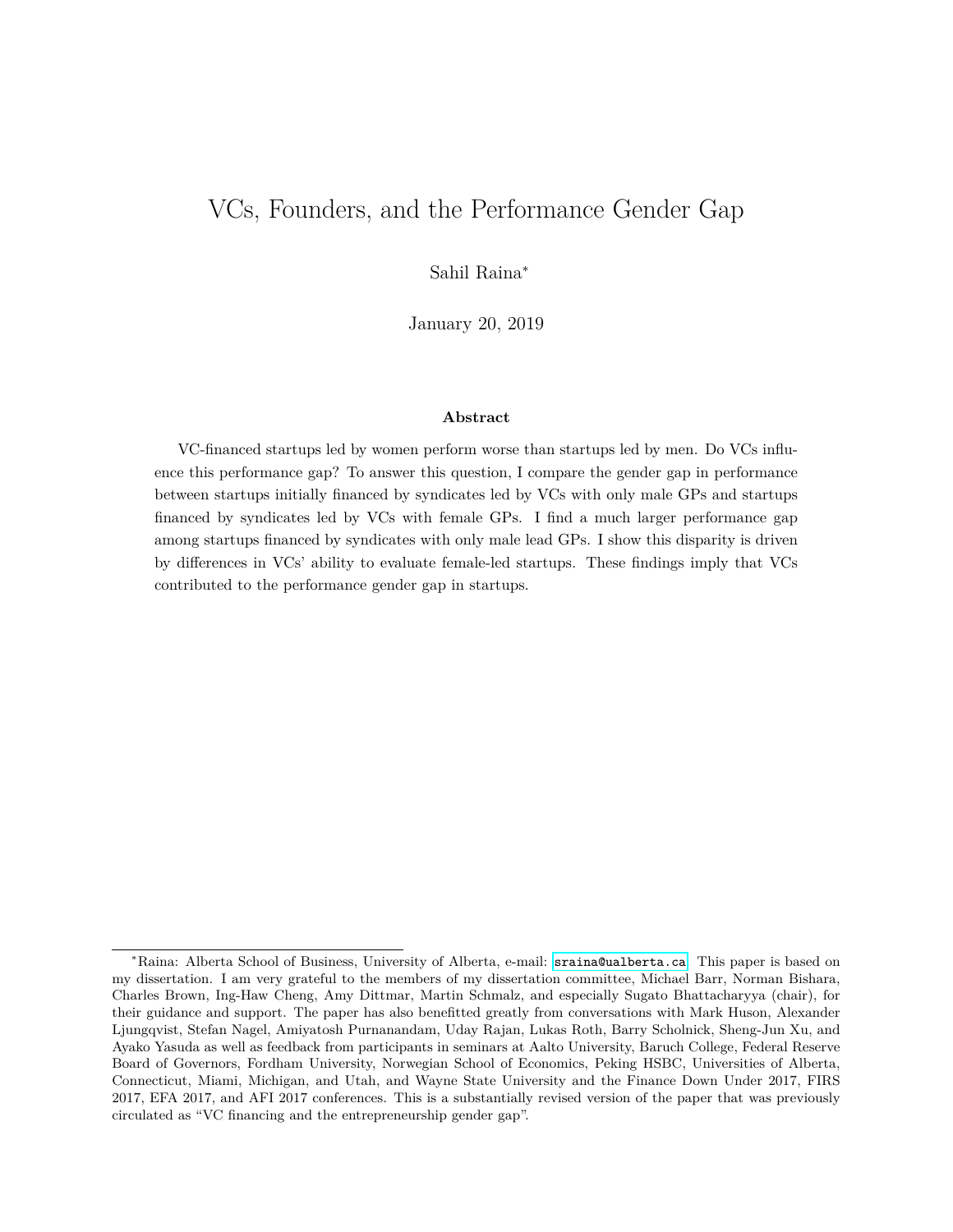Anecdotally, Silicon Valley is a harsh environment for female entrepreneurs. In an article published in *The New York Times* in April 2014, the author notes that "sexism exists in many places, but start-up companies have particular qualities that can allow problems to go unchecked." A January 2015 *Newsweek* article describes the venture capital (VC) industry in northern California as a "boys' club" and implies that the industry's actions create "a particularly toxic atmosphere for women in Silicon Valley." A survey of female founders found that founders who experienced discrimination or harassment from an investor usually chose to end those relationships [\(Lenz and](#page-34-0) [Aspan, 2018\)](#page-34-0), which could hurt their startups' future success. If these anecdotes and survey evidence are true, VC financing may present a substantial impediment to the success of female-led startups. Given that many of the most important firms in the modern economy started their lives as VC-financed startups<sup>[1](#page-1-0)</sup>, such impediments may severely hurt the future prospects of the economy.

While anecdotes and surveys provide some insight into the impact of the VC sector's interactions with female founders, they do not provide systematic evidence of how VC influences the future success of female-led startups. Do VC-financed female-led startups succeed less often? If so, does the reduced likelihood of success arise due to VC financing? This paper addresses the above questions by evaluating whether VC financing affects the successful exit via IPO or acquisition<sup>[2](#page-1-1)</sup> of female- and male-led startups differently.

To establish whether female- and male-led VC-financed startups perform differently, I compare successful exits from VC financing for startups with all male founders with exits of startups with at least one female founder. I find that the female-led startups have a 24% lower likelihood of exit than the male-led startups, which is a sizeable performance gap.[3](#page-1-2)

While the presence of a performance gap helps verify the anecdotal and survey evidence from female entrepreneurs, it does not tell us whether VCs, through their actions, impact this performance gap or whether there is some innate difference in female- and male-led VC-financed startups that drives this finding. To assess whether VCs impact the performance gender gap, I compare the difference in likelihoods of exit between female- and male-led startups initially financed by syndi-

<span id="page-1-0"></span><sup>1</sup>For instance, Amazon, Apple, Dell, Facebook, Google, Intel, Microsoft, Netflix, Starbucks, and Uber all went through a VC-financed stage. Interestingly, all of them also have exclusively male founders.

<span id="page-1-1"></span><sup>2</sup>Successful exit from VC financing via IPO or acquisition is a standard measure of performance in the VC literature (for example [Hochberg et al., 2007;](#page-33-0) [Cockburn and MacGarvie, 2009;](#page-32-0) [Puri and Zarutskie, 2012\)](#page-34-1).

<span id="page-1-2"></span><sup>&</sup>lt;sup>3</sup>To my knowledge, this is the first paper to empirically document this performance gap between female- and male-led VC-financed startups.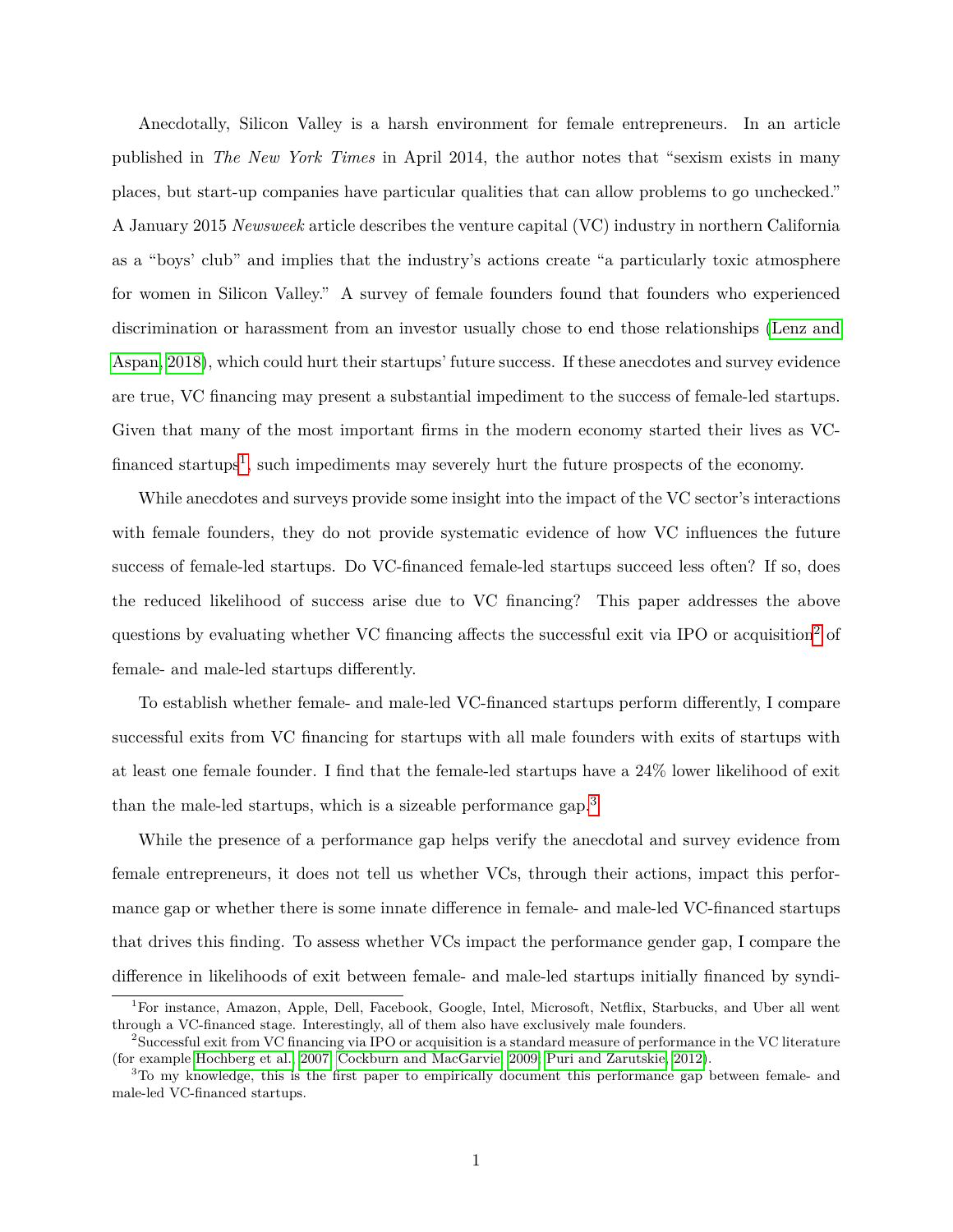cates led by VCs with and without female general partners (GPs), which, hereafter, I refer to as "syndicates with female lead GPs" and "syndicates with all male lead GPs". If intrinsic differences between female- and male-led startups fully explain the performance gap, then any gap in exit likelihoods should be the same across startups financed by the two sets of syndicates. If the gap differs, then VC financing influences the performance gender gap. I find that among startups financed by syndicates with all male lead GPs, female-led startups are 63% less likely to exit in a given year than male-led startups whereas there is no gap among startups financed by syndicates with female lead GPs. The difference in gaps arises from significantly higher exit rates for female-led startups financed by syndicates with female lead GPs. In constrast, male-led startups' exit rates are the same regardless of the gender composition of the initial financing syndicate.

The findings above may seem inconsistent with some of the findings reported in [Ewens and](#page-33-1) [Townsend](#page-33-1) [\(2018\)](#page-33-1). That paper presents empirical evidence that angel investors on the AngelList platform are biased towards founders of their own gender in terms of who they finance. To confirm this bias, the paper shows that opposite-gender founders financed by angel investors are more likely to subsequently raise venture capital (and, in doing so, successfully exit angel financing). The better performance of female-led startups with male angels and male-led startups with female angels runs opposite to my findings summarized above. However, there are key differences between angel and VC financing that help explain the opposite findings. First, there are far more independent agents monitoring VC investment decisions, due to the fact that angels invest independently whereas VCs' invest alongside limited partners (LPs), who commit the vast majority of capital invested by the VC. Second, GPs invest four times as much as angels in each startup, as VCs tend to invest later in the lifecycle of a startup, when more capital is required, than angels. Both these differences imply that, if angels and GPs both have gender-based biases, an angel's investment decisions are more likely to reflect those biases than the decisions of the VC that a GP owns and operates. [Ewens and](#page-33-1) [Townsend](#page-33-1) [\(2018\)](#page-33-1) and this paper are, in a way, complementary projects that focus on the impact of gender in two equally important sources of early-stage financing: angel and VC financing. Moreover, that paper sets the stage for this research in that it shows the influence of angel investors on entry into entrepreneurship and progress towards VC financing, which leads to the topic addressed in this paper: the influence of VCs on exit from entrepreneurship and VC financing.

A possible explanation for the performance gap difference between syndicates with and without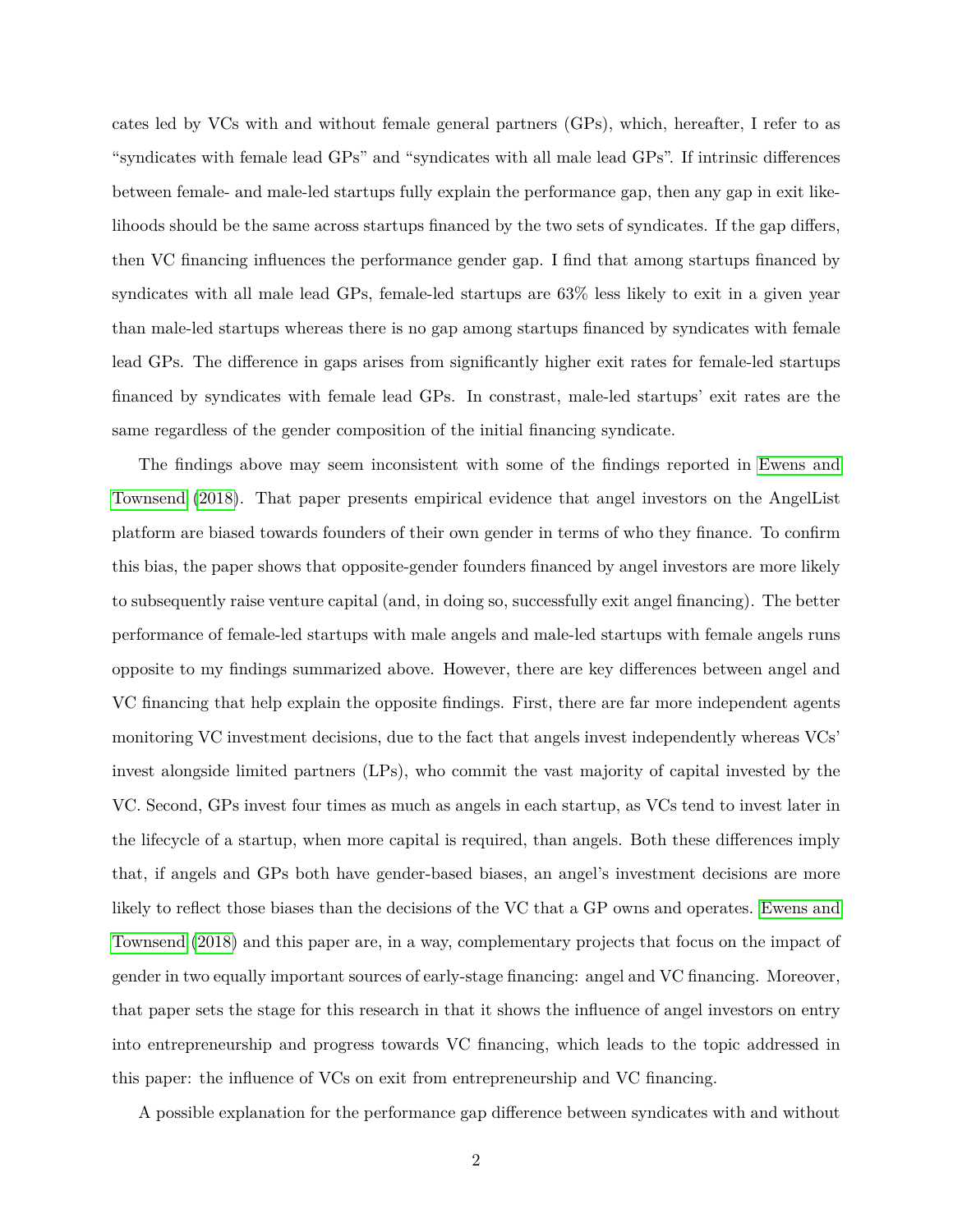female lead GPs is that higher quality female-led startups preferentially seek financing from syndicates with female lead GPs, what I refer to as the "founder preference" hypothesis. I present two findings that imply that founder preference cannot be solely responsible for the gap and VC actions must also play a role. First, I compare the performance gender gap among startups financed by syndicates whose GP gender composition changes in the 90 days prior to the financing round to the performance of startups financed by syndicates whose gender composition remains unchanged. A change in GP composition in the last 90 days before financing should not affect founders' decision of where to seek financing. On the other hand, it may affect VCs' evaluation and advising of startups. My findings show that there is a substantial widening of the performance gender gap when female lead GP presence falls in the 90 days prior to the initial financing round. Second, I examine whether female founders impose their preference for female financiers by studying differences in gender composition of female- and male- led startups' lead GPs and board appointees. I find no evidence that there are more female lead GPs or female board appointees among female-led startups. These results imply that founder preference does not drive the performance gap difference on its own. Differences in VC actions must impact the performance gap among female- and male-led startups, as well.

The findings above present a performance gender gap that is influenced by VC actions. But *how* do VCs contribute to the gap? Is it due to poor evaluation or poor advising or both? Based on the following empirical tests, I find that syndicates with female GPs narrow the performance gender gap by evaluating female-led startups better and find no evidence that they are better at advising them. First, I compare differences in the performance gender gap between syndicates with and without female lead GPs in initial versus second financing rounds, based on the insight that evaluation is far more important relative to advising in the initial round than in the second round. The test shows that female GP presence in the second round does not influence the performance gap, which strongly suggests that female GPs narrow the gap by evaluating female-led startups better. Second, I compare proportions of female-led startups in the portfolios of syndicates with and without female lead GPs and find slightly lower proportions of female-led startups among syndicates with female lead GPs. This suggests that female GPs may be more choosy in the startups they evaluate. Third, I compare the difference in exits between female- and male-led startups initially financed by syndicates that appoint a female GP to the startup board and those who appoint a male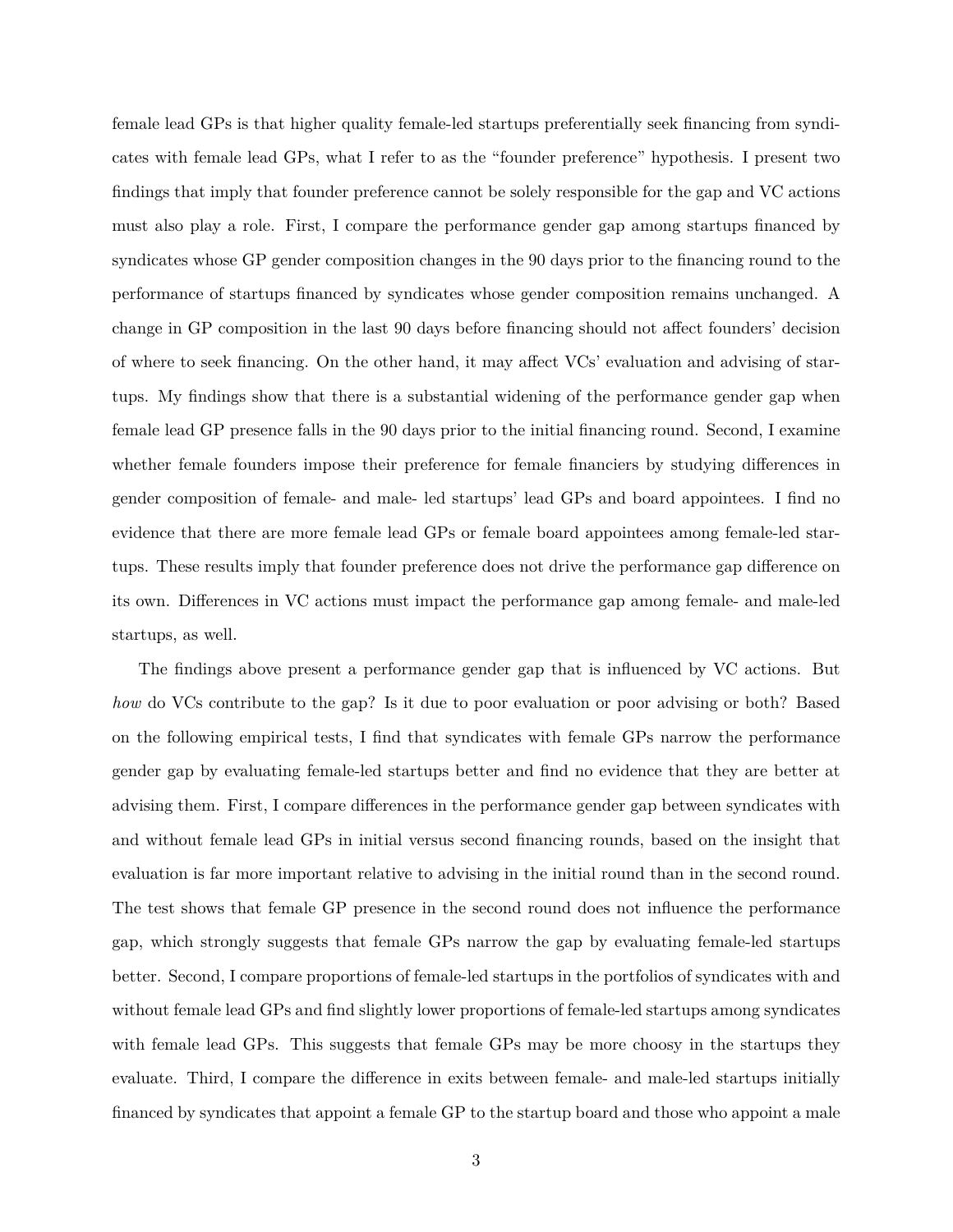GP based on the notion that board appointee GPs' additional impact is exclusively on advising. I find no difference in the performance gender gap between syndicates that appoint female GPs to the board and those who appoint male GPs, which suggests that female GPs do not narrow the gender gap by better advising female-led startups. Finally, as surveyed female founders report that a lack of mentorship and useful connections are major gaps in their support network when they are VC-financed (Robb et al., 2014), I test whether female-led startups initially financed by syndicates with female lead GPs are more likely to be financed by syndicates with female lead GPs in the subsequent round, as well. This allows me to test whether female GPs ameliorate the surveyreported issues in VC advising. However, I find no evidence that female-led startups financed by female lead GPs have more access to female GPs in subsequent rounds, further evidence that female GPs do not impact the performance gap by advising female-led startups better. In all, these tests provide strong evidence that the narrowed performance gender gap among startups financed by syndicates with female lead GPs arises from these syndicates' better ability to evaluate female-led startups.

The rest of the paper is organized as follows. First, in Section [1,](#page-4-0) I provide a short summary of the literatures to which the paper contributes. Next, in Section [2](#page-7-0) I present the novel dataset on VC financing that I construct, including an explanation of why I need the dataset, a description of the primary data source, a brief discussion how I construct the analysis dataset from the source, and a summary of the dataset. I then present analyses that present the findings described above in Section [3:](#page-14-0) differences in female- and male-led startups overall performance; evidence of VCs' influence on the performance gap; and reasons for VCs' influence. After that, in Section [4,](#page-31-0) I summarize my findings and offer conclusions.

# <span id="page-4-0"></span>**1 Related literature**

This paper most directly contributes to a small but growing body of literature on the impact of gender on entrepreneurial firm financing. One of the papers in this literature, [Gompers et al.](#page-33-2) [\(2014\)](#page-33-2), focuses on the difference in overall performance of individual GPs' portfolios by GP gender and the impact of female GPs on the performance gap between the portfolios of female and male GPs' in the same VC. It finds that, while female GPs' investments perform worse than male GPs'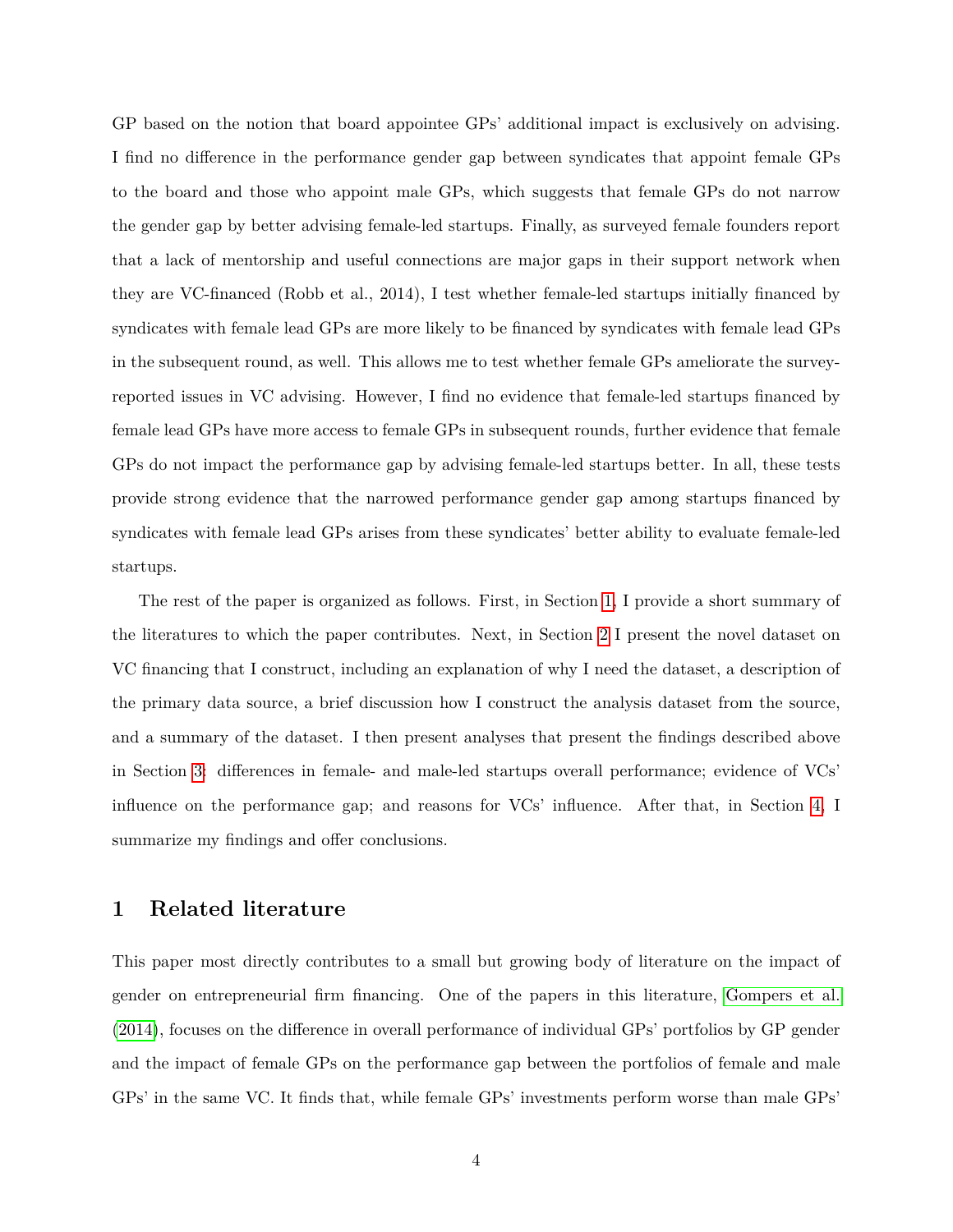investments, this difference goes away if the VC firm has multiple female GPs. Both [Gompers et](#page-33-2) [al.](#page-33-2) [\(2014\)](#page-33-2) and this paper find that female GP presence narrows performance gaps, but in quite different contexts.

A more recent paper in the literature, [Ewens and Townsend](#page-33-1) [\(2018\)](#page-33-1), uses data from AngelList, an online angel investing platform, and finds that female and male angel investors show different levels of interest and, ultimately, have different propensities to invest in startups led by female versus male founders.[4](#page-5-0) To show that this behavior is consistent with screening bias (as in [Becker, 1971\)](#page-32-1), it finds evidence that startups whose founders share gender with their angel investors are less likely to subsequently secure VC financing.<sup>[5](#page-5-1)</sup> In two specific ways, [Ewens and Townsend](#page-33-1) [\(2018\)](#page-33-1) is useful for the research presented in this paper. First, its primary focus sets the stage for my research question. It investigates the potential hurdles to entry into entrepreneurship posed to female-led startups by early-stage investors whereas I study potential hurdles to exit from entrepreneurship posed to female-led startups by early-stage investors, a natural follow-up to theirs. Second, in confirming angel investors' screening biases, that paper finds that same-gender pairs of investors and founders are less likely to exit angel financing whereas I find same-gender pairs of female-led investors and founders are more likely to exit VC financing. These opposing findings highlight key differences between two important early-stage investors: angels and VCs. First, angel investors invest their own money whereas VCs are investing money committed by a number of limited partners (LPs). As a result, many more agents carefully monitor VCs' investment decisions. Therefore, even if an angel and a GP share the same biases, the angel's investments are far more likely to reveal the biases than the investments of the VC that the GP owns and runs. Second, angel investment occurs earlier in the lifecycle of a startup than VC investment. Consequently, investment amounts in angel financing rounds are much smaller (approximately \$35,000 in 2015 according to [Huang et al.](#page-33-3) [\(2017\)](#page-33-3)) than in VC financing rounds (approximately \$13.5 million in 2015 according to [Franklin and Haque](#page-33-4) [\(2017\)](#page-33-4)). Even if a GP provides only the baseline 1% of the capital that the VC invests (as Preqin and a number of other industry sources state), the GP is investing \$135,000 per investment, on average. Assuming angels and GPs have similar wealth levels, this implies that GPs have four times as much of their personal wealth invested in the average startup. Therefore, if they recognize their

<span id="page-5-1"></span><span id="page-5-0"></span><sup>&</sup>lt;sup>4</sup>[Marom et al.](#page-34-2) [\(2015\)](#page-34-2) show similar evidence for crowdfunded projects using Kickstarter data.

<sup>&</sup>lt;sup>5</sup>It also documents that IPOs and acquisitions are impacted but startups almost always also go through VC financing prior to IPO/acquisition, which makes this finding more difficult to interpret.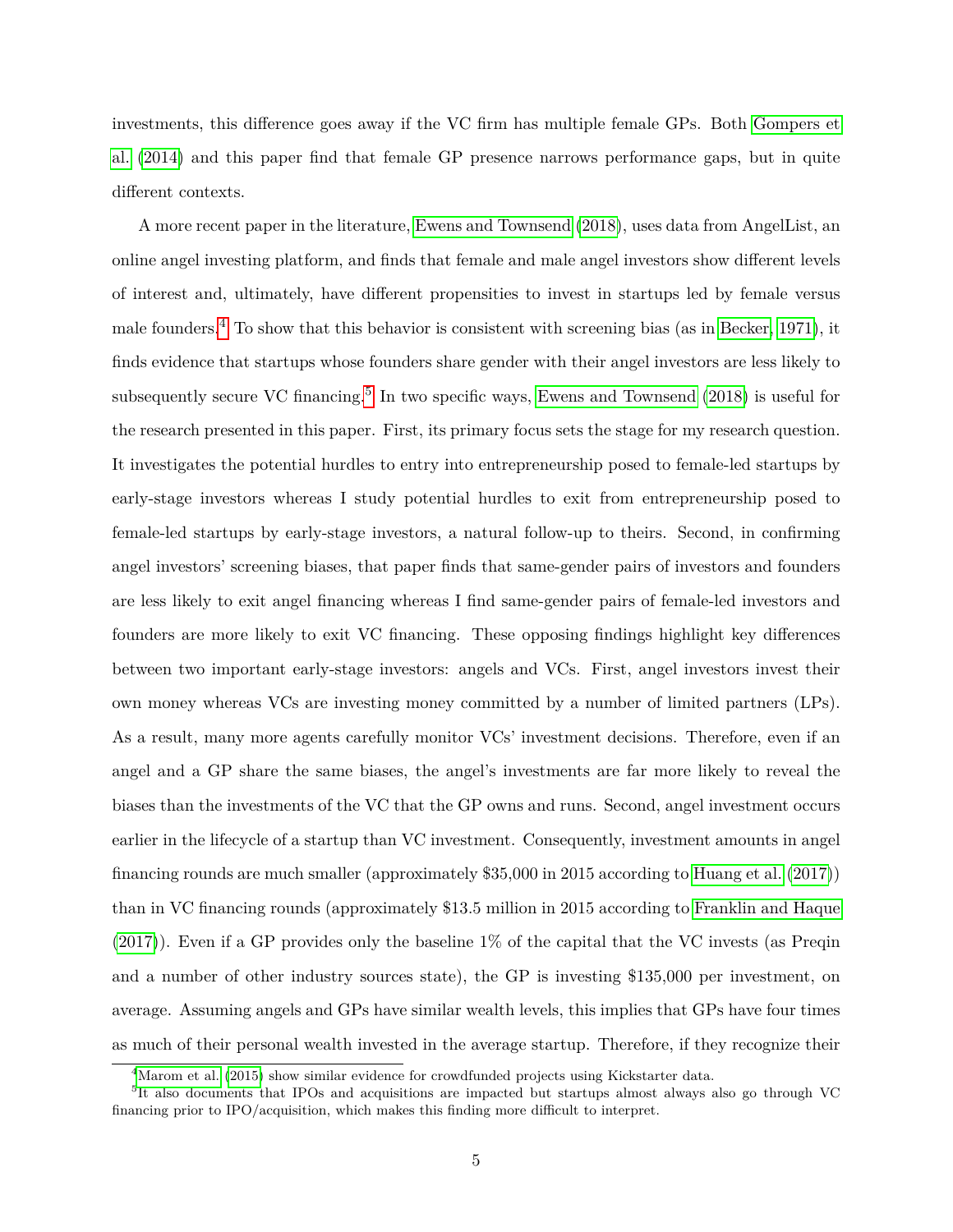biases, GPs have greater incentives to avoid acting upon them than angels. The research question and the findings of [Ewens and Townsend](#page-33-1) [\(2018\)](#page-33-1) are useful for motivating and contextualizing this paper, respectively. Its question focuses on entry into entrepreneurship and naturally leads to mine: exit from entrepreneurship. Its findings provide a comparison for mine and help to highlight the differences between two important early-stage investors: angels and VCs.

This paper also connects to the small business financing literature on the interaction of gender and firm financing. [Alesina et al.](#page-32-2) [\(2013\)](#page-32-2) finds that female small business owners seeking bank loans pay more for credit than do male owners. [Bellucci et al.](#page-32-3) [\(2010\)](#page-32-3) finds that female owners face tighter credit availability than male owners when seeking bank loans. [Bellucci et al.](#page-32-3) [\(2010\)](#page-32-3) also finds that female loan officers require lower collateral from female owners for loans than from male owners. These papers look at the impact of business owner and financier gender on financing outcomes (cost of credit and credit availability, in particular), whereas I examine the interaction of entrepreneur and financier gender on overall firm performance (e.g., IPO, acquisition, and exit from VC financing). Furthermore, these papers examine bank-financed small businesses, whereas I study venture capital-financed entrepreneurial firms, which are very different sorts of small businesses.<sup>[6](#page-6-0)</sup> Finally, my paper examines the impact of such pairings across entrepreneurs and financiers on firm performance whereas the focus of these papers is more on financing outcomes.

This paper also adds to the literature on entrepreneur and VC characteristics that affect entrepreneurial firm performance. [Hochberg et al.](#page-33-0) [\(2007\)](#page-33-0) shows that greater VC firm connectedness is associated with better exit outcomes for financed entrepreneurial firms. [Lerner](#page-34-3) [\(1994\)](#page-34-3) presents evidence that VC firms' experience helps them better time the exit of financed firms via IPO. [Gompers et al.](#page-33-5) [\(2010\)](#page-33-5) documents that previous entrepreneur success also predicts entrepreneurial firm success. There is also a large subliterature interested in whether the project or the management team is more important for entrepreneurial firm success (see [Kaplan et al., 2009;](#page-34-4) [Gompers](#page-33-6) [and Lerner, 2001;](#page-33-6) [Gladstone and Gladstone, 2002\)](#page-33-7). Another branch of this literature considers the role of VC firms' bargaining power in fund performance (see [Hsu, 2004;](#page-33-8) [Kaplan and Schoar, 2005;](#page-33-9) [Hochberg et al., 2010\)](#page-33-10). This paper offers evidence that gender-based pairing between lead GPs of VC syndicates and founders also impacts the performance of entrepreneurial firms.

<span id="page-6-0"></span><sup>&</sup>lt;sup>6</sup>[Levine and Rubinstein](#page-34-5) [\(2017\)](#page-34-5) presents compelling evidence on the differences between entrepreneurial and nonentrepreneurial small businesses.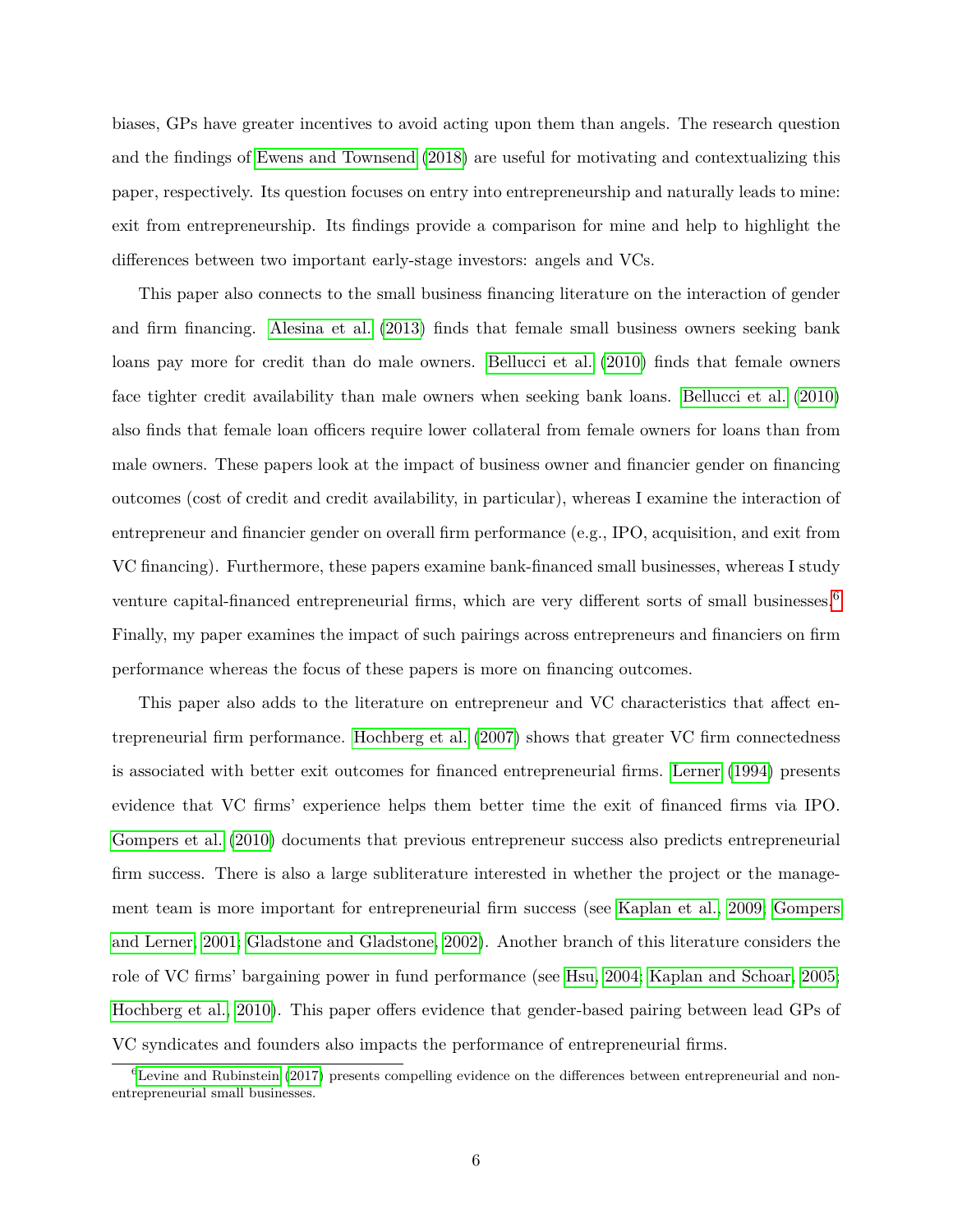More generally, this paper relates to papers in other literatures that examine the role of gender pairings. Within finance, [Huang and Kisgen](#page-33-11) [\(2013\)](#page-33-11) provides evidence that male executives exhibit overconfidence in corporate decision-making relative to female executives, which suggests that the impact of female GPs may come from actions of the female GP herself. [Ahern and Dittmar](#page-32-4) [\(2012\)](#page-32-4) finds that constraints on the gender composition of corporate boards has an impact on firm value. In a labor setting, [Tate and Yang](#page-34-6) [\(2014\)](#page-34-6) shows that female workers lose more in wages than male workers when they lose a job but that this difference is narrower if the workers are rehired by a firm with female leadership. In management, [Athey et al.](#page-32-5) [\(2000\)](#page-32-5) provides a model of organizational heirarchy focusing on the impact of gender (or ethnic) diversity on the diversity in upper- and lower-level employees. [Tsui et al.](#page-35-0) [\(1989\)](#page-35-0) finds that superior-subordinate gender dissimilarity is associated with lower effectiveness in corporate settings. In education, [Lim and Meer](#page-34-7) [\(2017\)](#page-34-7) and [Paredes](#page-34-8) [\(2014\)](#page-34-8) show that female students paired with female teachers perform better in testing whereas male students do not exhibit any change in performance due to teacher gender. [Carrell et](#page-32-6) [al.](#page-32-6) [\(2010\)](#page-32-6) examines the pipeline to STEM employment and finds that gender gaps in grades and chosen majors disappear when female students are taught by female professors in the US Air Force Academy. My findings suggest that similar effects of gender pairings may exist in VC financing as well.

This paper draws some techniques and insights from the economics literature on discrimination. In labor economics, there is a great deal of research on discrimination based on gender, ethnic, and racial identities. [Goldin and Rouse](#page-33-12) [\(2000\)](#page-33-12), for instance, provides evidence of discrimination against females in symphony orchestra auditions. [Bertrand and Mullainathan](#page-32-7) [\(2004\)](#page-32-7) presents evidence of discrimination by race in employment interview callbacks. While such discrimination is not the principal focus of my study, the underlying frameworks of discrimination pioneered by [Becker](#page-32-1) [\(1971\)](#page-32-1) and [Arrow](#page-32-8) [\(1973\)](#page-32-8) help motivate some of the empirical analyses in this paper as well.

# <span id="page-7-0"></span>**2 Empirical setting**

Because most publicly-available databases on VC financing lack biographical information, I construct a novel dataset that includes biographical information for the founders leading startups and the GPs of the VCs financing them. In this section, I (briefly) discuss the structure of the VC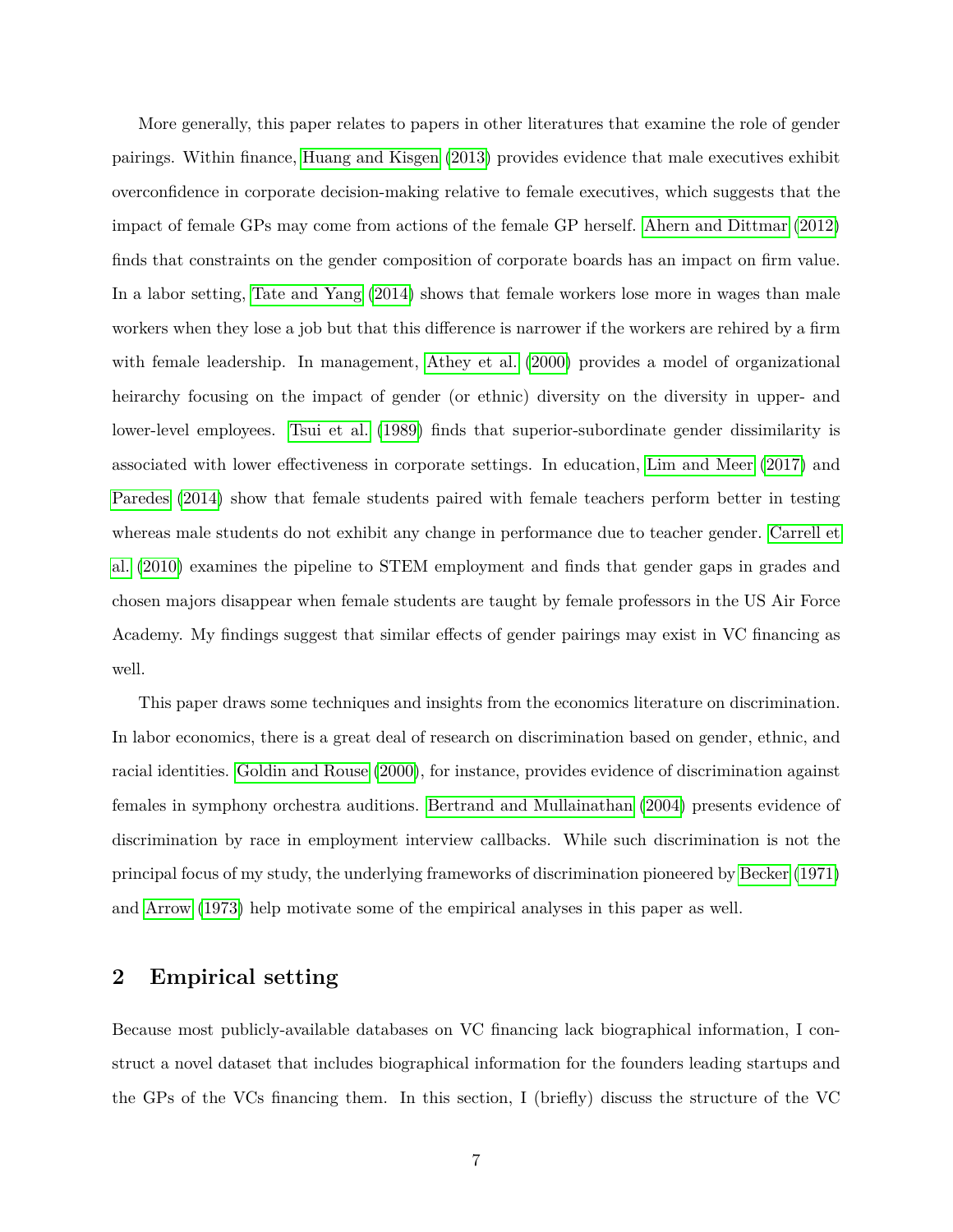financing industry, present basic statistics detailing my dataset, and outline my data sources. For further information on how I construct the dataset, please refer to Appendix [A.](#page-55-0)

## **2.1 VC financing process**

VC financing is a private form of financing for startups whose businesses generally preclude financing via debt. VCs form a bridge between three parties: startups, early investors, and later investors. They evaluate potential startups and advise the startups they choose to finance. They interact with large investors (limited parters or LPs) who provide the bulk of the capital for this stage of entrepreneurial financing. These investors tend to be institutions such as pension funds and sovereign wealth funds but can also be wealthy individuals or family offices. Finally, VCs also manage the exits from VC financing of successful startups. In this role, they deal with the public equity markets and potential acquirers who provide subsequent financing for the now-matured, successful startups.

The two-sided matching between VCs and startups is highly informal.<sup>[7](#page-8-0)</sup> As this paper focuses on the interaction between VCs and startups, it is important to understand this fact. First, information about startups seeking financing can come from a number of sources: GPs' personal connections, the VC's network of lawyers, investment bankers, accountants, et cetera, and, sometimes, even through formal channels put in place by the VC. Once the startup indicates that it is seeking financing from the VC, analysts at the VC study the startup and provide recommendations to the VC's leadership. The GPs then jointly decide on whether to finance the startup. While this is not always the case, the decision to finance a startup usually needs to be unanimous.<sup>[8](#page-8-1)</sup> Often, the VC also presents the investment to other VCs to form a syndicate of financiers for the startup. Syndicating the investment helps the VC to confirm its understanding of the investment by comparing its analysis to those of its peers. In such a syndicate, the sourcing VC is referred to as the lead VC.

VCs provide startups with capital in a series of financing rounds. At each financing round, existing and new investors assess the performance of the startup and decide whether and on what terms to invest in the startup.[9](#page-8-2) The periodic reassessment of startups is one characteristic of VC

<span id="page-8-1"></span><span id="page-8-0"></span><sup>7</sup>This insight arises from discussions I had with VCs about how they source their portfolios.

<sup>8</sup>Additionally, while analysts provide quantitative analysis of the startups, there is no "cutoff" above which a startup is certain to receive financing or below which it is certain to be rejected.

<span id="page-8-2"></span><sup>&</sup>lt;sup>9</sup>This does not imply that VCs do not monitor and advise startups between disbursements. As [Gorman and](#page-33-13) [Sahlman](#page-33-13) [\(1989\)](#page-33-13) shows, VCs spend a significant amount of time monitoring and advising their investments between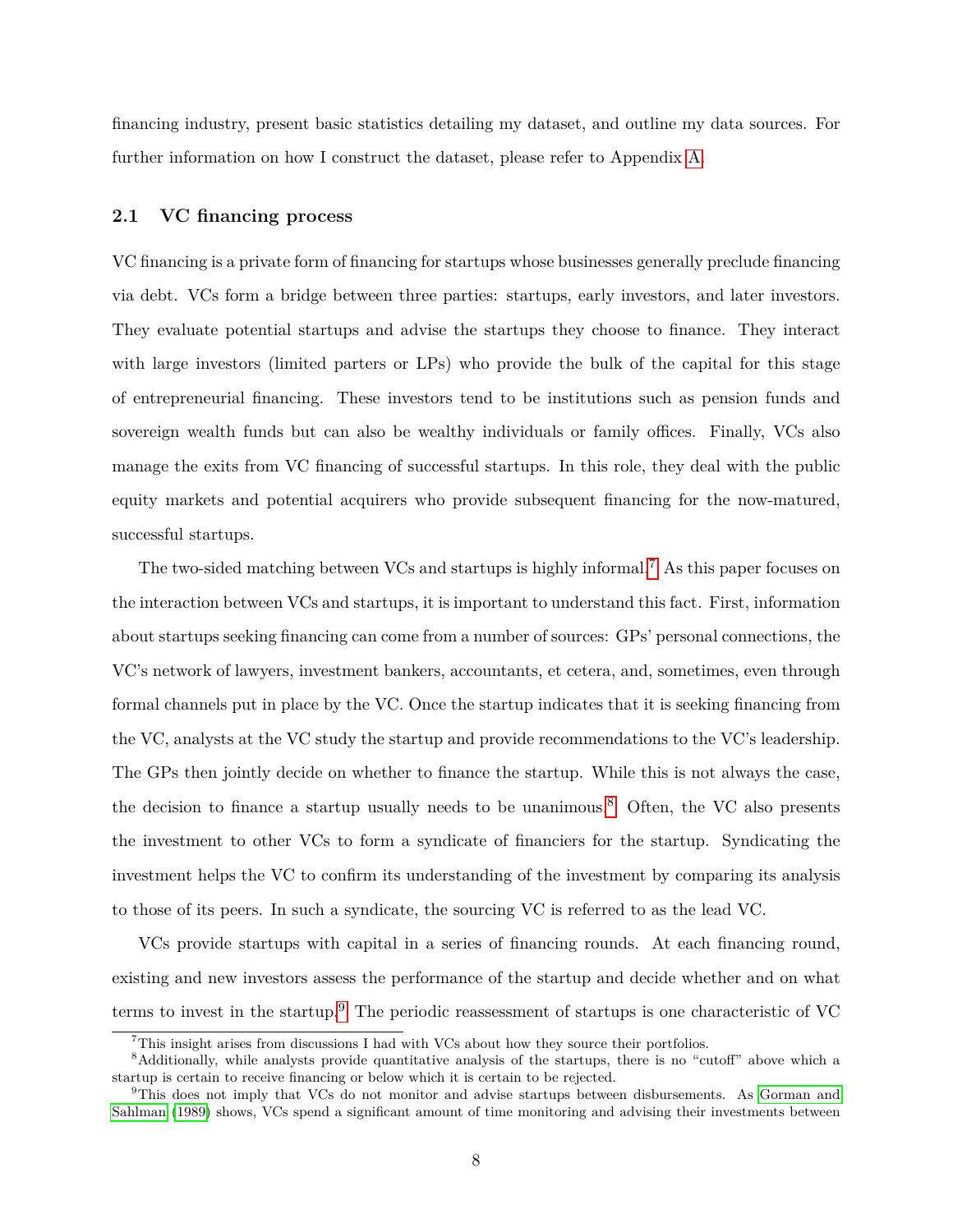financing that helps mitigate some of the problems associated with financing high uncertainty, early-stage businesses [\(Gompers and Lerner, 2004\)](#page-33-14).

## **2.2 Data**

In this section, I present my main source of data: Crunchbase. Next, I describe the sample of startups, VCs, and financing rounds I use for my analyses.

## **2.2.1 Data source: Crunchbase**

The Crunchbase database provides data on high-tech startup activity. They aim to be the "master record of data on the world's most innovative companies" [\(Crunchbase, 2018\)](#page-32-9). A key feature of the database is that it allows anyone to update the database ("Crunchbase is the free database of technology companies, people, and investors that anyone can edit" [\(Crunchbase, 2014\)](#page-32-10)). This affords Crunchbase three substantial benefits. The greatest benefit is its extensive coverage of VC financing of startups. As of June 2018, the database has information on over 221,000 financing rounds involving over 44,000 investors. It also contains information on over 600,000 startups.<sup>[10](#page-9-0)</sup> For comparison, SDC's VentureXpert database has information on just under 149,000 financing rounds involving approximately  $8,000$  investors.<sup>[11](#page-9-1)</sup> And, while I do not have accurate financing round information for it, the Burgiss database has data on 775 VC funds, which means their data are, at most, based on 775 VCs' data [\(Harris et al., 2014\)](#page-33-15). Similarly, the Venture Economics database has data on 1,114 VC funds. In terms of startup financing round coverage, Crunchbase is quite dominant.

Second, crowdsourcing limits concerns of bias arising from a limited number of contributors. Most VC databases arise from data provided by a few sources or, sometimes, just one source (an LP). In 2014 alone, over 80,000 sources edited or contributed to Crunchbase [\(Freytag, 2014\)](#page-33-16). Additionally, as of mid-2018, over 3,600 VCs, accelerators, and incubators provide up-to-date portfolio company information to Crunchbase directly (*[Crunchbase Venture Program](#page-32-11)*, [2018\)](#page-32-11). These investors provide at-least-monthly updates to Crunchbase in exchange for access to Crunchbase data. Hav-

financing rounds.

<span id="page-9-1"></span><span id="page-9-0"></span> $^{10}$ These numbers are based on a June 25, 2018 snapshot of the Crunchbase database.

<sup>&</sup>lt;sup>11</sup>VentureXpert observation counts are based on a January 2015 snapshot of the database. For a detailed comparison of round coverage between VentureXpert and Crunchbase, please refer to Appendix [B.](#page-57-0)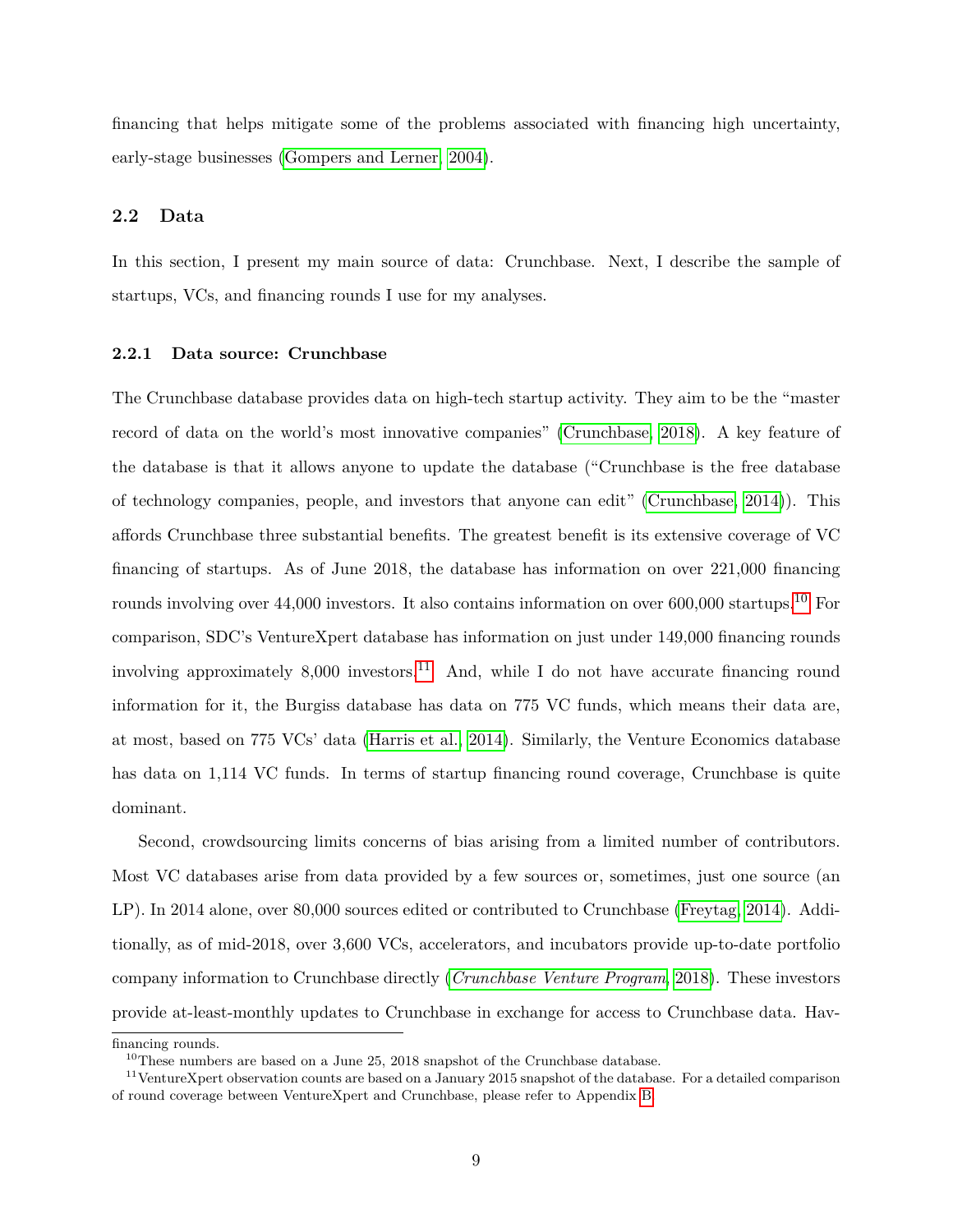ing a wider base of contributors reduces the likelihood of a bias tied to single perspective or few perspectives.

Further, crowdsourcing mitigates issues tied to voluntary disclosure. Most of the existing data on VC-financed firms come from voluntarily disclosed information. These data are more likely to be biased in a manner that favors the data provider than data coming from involuntary disclosure. For instance, in [Kaplan and Strömberg](#page-34-9) [\(2003\)](#page-34-9), the authors point out that their sample of 119 portfolio companies may be "biased towards more successful investments," given that they find a 25% IPO rate. While this bias does not impact their findings, it highlights the potential issues with voluntary disclosure. Crunchbase data are not sourced solely from VCs, LPs, or portfolio firms. This mitigates concerns about biases stemming from voluntary disclosure by involved parties.

Incomplete observations were a substantial issue for Crunchbase in the past, but the situation has improved considerably in the last few years.<sup>[12](#page-10-0)</sup> Much of the improvement arises from Crunchbase's partnerships with investors and network effects associated with being a leading data source for startup information. The incompleteness that remains arises primarily because personnel information was not added to Crunchbase for some startup or VC. However, as I discuss in Section [2.2.3,](#page-12-0) the problem is quite minimal at this point.

Furthermore, while crowdsourcing could lead to data quality issues, Crunchbase has a number of mechanisms in place to ensure data quality: news article citation for any database alteration, authentication of a data provider's identity, and algorithmic and manual verification of all database changes [\(Crunchbase, 2014\)](#page-32-10). In Appendix [B,](#page-57-0) I compare Crunchbase data to two other data sources used in academic studies on entrepreneurial financing. For financing round activity, I compare to VentureXpert and find that, on average, Crunchbase has better early round coverage of startup financing activity than VentureXpert. I also compare IPO exits in Crunchbase to SEC-based data and find that Crunchbase data on IPOs within the US match SEC records perfectly. Additionally, Crunchbase also incorporates data on international IPOs. These comparisons, detailed in Appendix [B,](#page-57-0) attest to the high quality of Crunchbase data.

Finally, the reliability of Crunchbase's data is good enough that many well-established organizations frequently use it as a primary source for startup-related activity. For instance, in a recent

<span id="page-10-0"></span><sup>&</sup>lt;sup>12</sup>For instance, in the earliest version of this paper, founder gender data was only available for  $64\%$  of initial financing rounds and GP gender data for 63% of initial financing rounds. With the most recent version, these statistics have improved to 95% and 96.5%, respectively.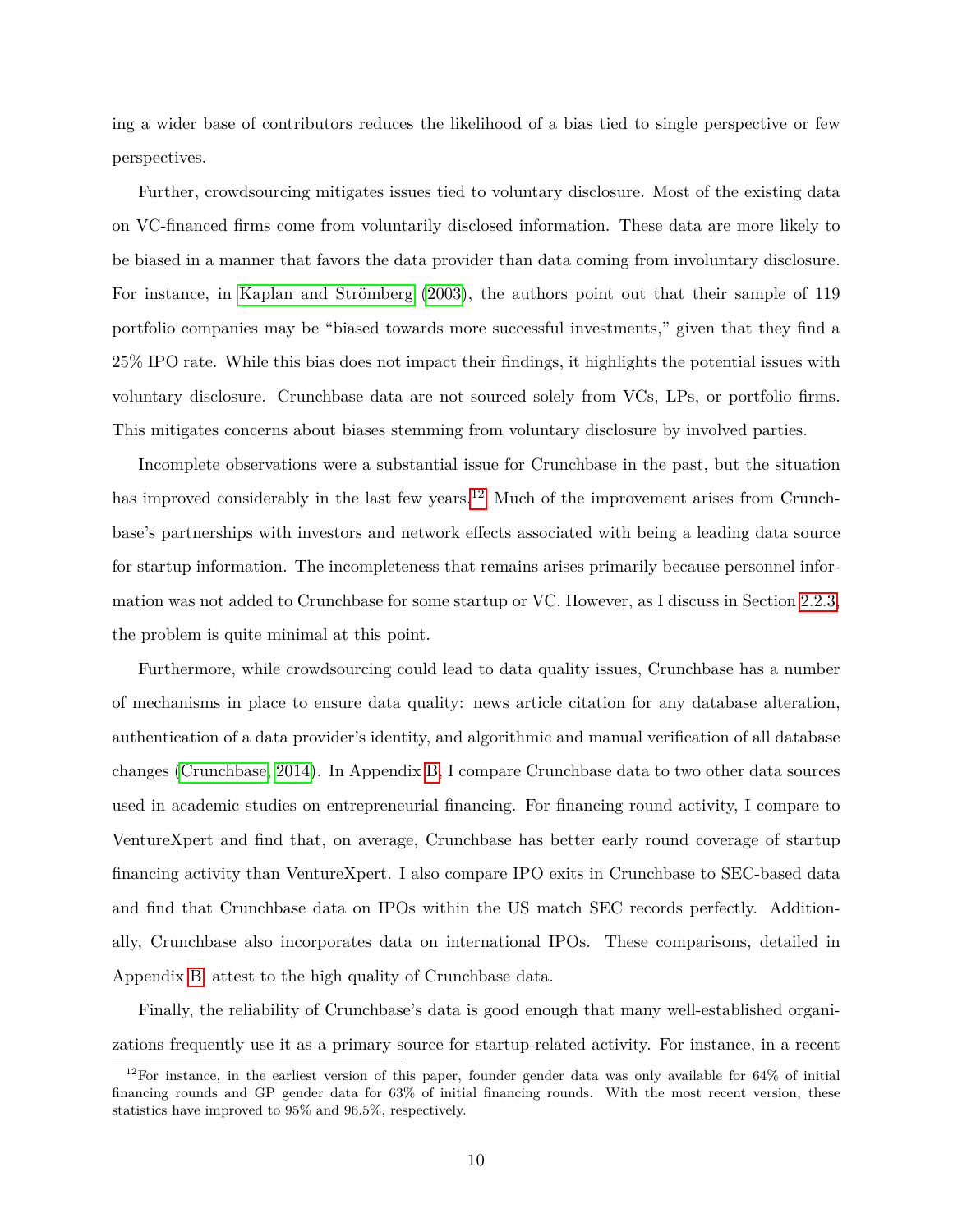article, The Wall Street Journal cited it when presenting the capital raised by funding rounds of General Mills' corporate VC wing [\(Back, 2018\)](#page-32-12). The New York Times cited Crunchbase for data on the number of financing rounds providing over \$100 million in capital to startups in 2017 [\(Griffith,](#page-33-17) [2018\)](#page-33-17). Experienced angel and VC investors such as 500 Startups, Accel Partners, a16z, and Draper Fisher Jurvetson partner with Crunchbase for access to its data (*[Crunchbase Venture Program](#page-32-11)*, [2018\)](#page-32-11). Additionally, the database has been used as a data source for teaching startup valuation at respected business schools [\(Neumann, 2018\)](#page-34-10). Based on this frequent usage by well-established VCs and news media, Crunchbase data are likely of fairly high quality.

## **2.2.2 Data cleanup**

To ensure the quality of my sample from Crunchbase, I perform a series of operations that shrink my analysis sample to 2,682 startups. First, I constrain the study to only examine startups that were financed at least once (as of June 2018) by the fifty VCs with the greatest number of financings according to VentureXpert. This reduces potential noise in the sample by excluding hobbyists, garage projects, etc. that may be masquerading as legitimate startups. This cut reduces my sample to 5,232 startups.

While these startups have financing rounds as far back as 1995, I further limit my analyses to startups with initial financing rounds from 2005 to 2013. I exclude pre-2005 startups because Crunchbase was established in 2005. As a result, startups with financings before 2005 reported in Crunchbase may differ systematically from the rest of the startups in the data. As it was not possible to submit data before 2005, all financing rounds prior to that date are provided by contributors filling in historical information. This creates a systematic difference in the types of startups represented before and after 2005. In particular, they are much more likely to be successful in exiting VC financing. Table [1'](#page-36-0)s information on exits (in the last panel) shows that, relative to the 2005 and later sample, the total sample has a much higher success rate (35.8% instead of 27.8%). With some calculation, this implies that the pre-2005 sample has an exit rate of  $62\%$ , which is evidence of this backfill bias. By excluding startups initially financed prior to 2005 from my analyses, I avoid problems associated with this bias. As we see in the second column of Table [1'](#page-36-0)s first panel, out of the grand total of 5,232 startups, 1,215 were initially financed prior 2005, and excluding them reduces my sample by 23% to 4,017 startups.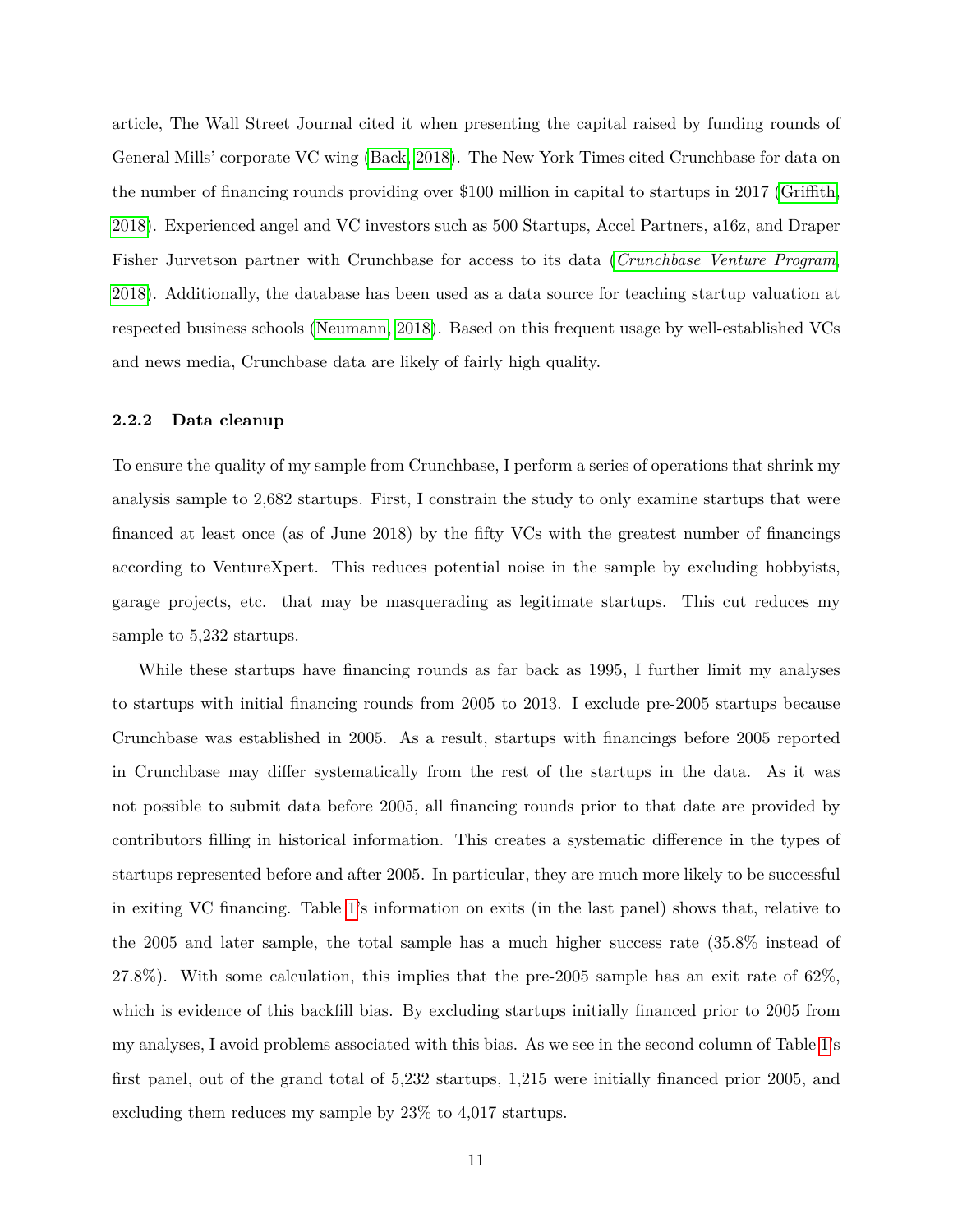As mentioned above, I also exclude startups initially financed after 2013 from my data because, at the point that I put together the data, startups initially financed after 2013 have not had sufficient time to exit, which makes exits a poor measure of performance for those startups. Comparing pre-2013 (inclusive) and post-2013 startups, based on the bottom panel of Table [1,](#page-36-0) we see that the 2005 to 2013 sample has an exit rate of 37.7%. Startups financed post-2013 have an exit rate of 7.9% (calculated using data from the table). This is a large difference. We can also easily observe the overall downward trend in exit rates over time in Figure [2.](#page-46-0) Earlier "vintages" of startups have greater likelihoods of exit simply because it takes time for startups to successfully exit VC financing and earlier "vintages" have had more time to do so. Therefore, exit is a coarse and noisy measure of performance for late entrants, since it may not pick up "good" startups that simply require more time to exit VC financing. Anecdotally, we know that both Facebook and Google took six years from their initial financing round to their IPO. Four years after their initial financing, neither Facebook nor Google would be considered "good" startups. Excluding the post-2013 startups reduces my sample to 2,682 startups.

While substantially smaller than the Crunchbase universe, this set of startups is the right set to analyze, given the vast number of hobbyist projects masquerading as startups and the data limitations for actual startups initially financed prior to 2005 and after 2013. Note that from here onwards, I provide statistics and analyses on these 2,682 startups, unless I explicitly note otherwise.

## <span id="page-12-0"></span>**2.2.3 Data description**

The data I use are summarized in the last column of Table [1.](#page-36-0) I possess information on each startup's financing rounds, founders, and whether and how the startup eventually exits VC financing. For the startups' 11,311 financing rounds (including rounds not involving VCs), I know the date on which the financing round was announced, VCs who were involved in the round, and the GPs of the involved VCs. For founders and GPs, the dataset includes full name and gender. And, for exits, I know the type of exit (IPO or acquisition) and the date of exit announcement.

While all of the startups in the data belong to the high-tech sector, they operate in a number of product markets. Startups report their product markets to Crunchbase and I use these selfreported data to identify the most common product market that each startup reports and use this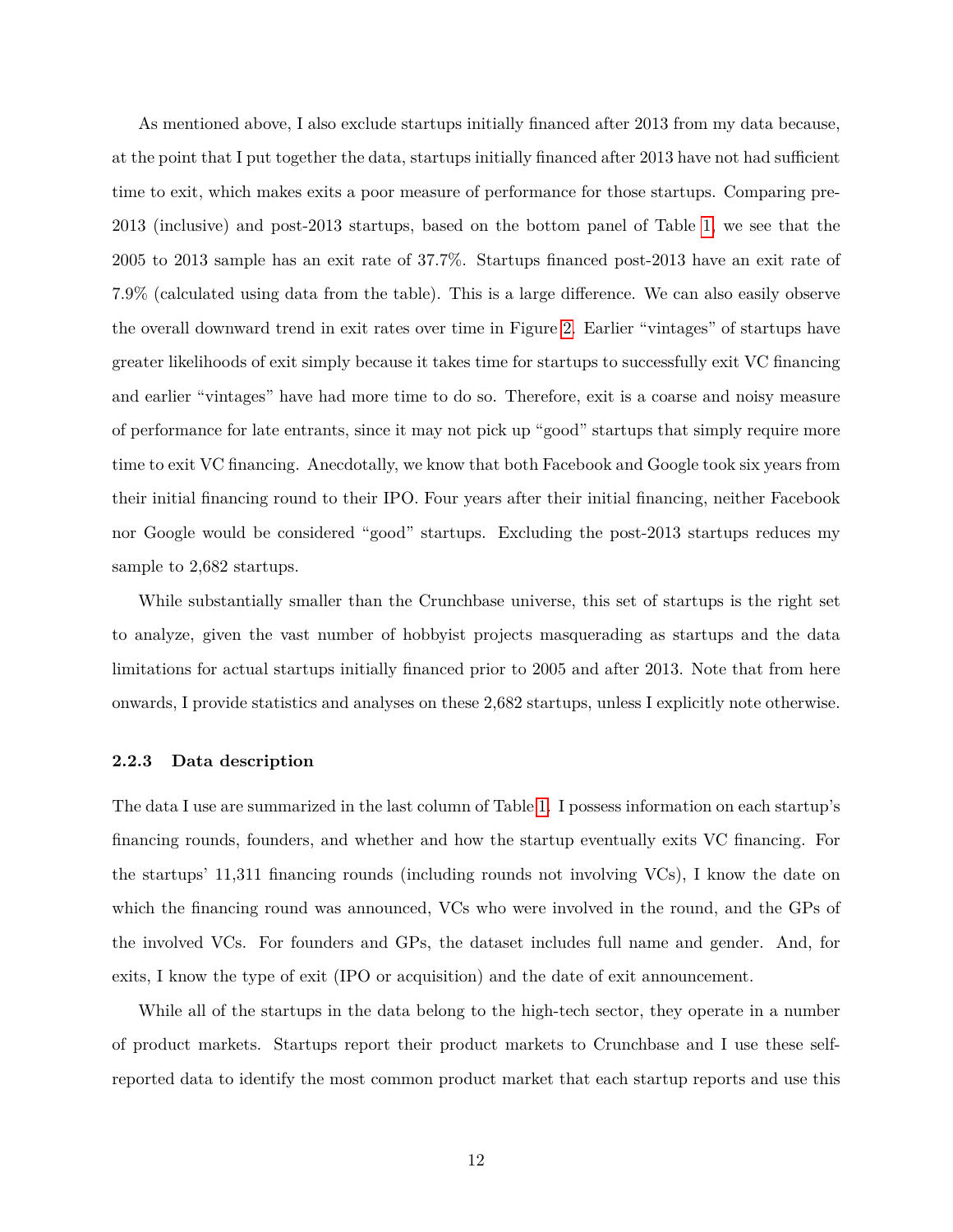as the main market in which the startup operates.<sup>[13](#page-13-0)</sup> In Figure [1,](#page-45-0) we can see that nearly one-third of startups operate in the "Internet Services" market. The next biggest market is "Information Technology" at 10%, followed closely by "Health Care" and "Media and Entertainment" at just over 9%. "Commerce and Shopping", "Hardware", and "Financial Services" are the largest markets reported by 7% of startups, each. I aggregate the smaller markets into "Other", which include a little over 9.5% of the startups. From this figure, we can observe that most startups in the data are focused on computing and internet, some on pharmaceuticals, and some on manufacturing, all of which are high-tech product markets with high-information asymmetry, where VCs tend to operate.

I focus primarily on initial financing rounds involving VCs and, for some analyses, on second VC rounds. We see in Table [1](#page-36-0) that initial and second financing rounds are quite similar. There are 1,995 total initial VC financing rounds in 2005 through 2013 and 1,964 second rounds for the same set of startups. For initial rounds, 89% of rounds have founder data and 97% have GP data, with 86% having both founder and GP data. For second rounds, gender data is more prevalent, with 94% of rounds having founder data and 98% having GP data (93% have both). The table also shows that there are somewhat more VCs in each second round, 2.5 compared to 2.0 in the first round. Overall, the first and second VC financing rounds of startups have similar characteristics.

Looking at the presence of men and women in the data, it becomes obvious that far fewer women participate in VC-financed entrepreneurship than men. For instance, in Table [2,](#page-37-0) we observe that there are 3,801 founders in the data. Of these, 243 are female (6.4%) and the rest are male. Per startup, on average, there are 0.12 female founders and 1.78 male founders. This disparity arises on the investor side, as well. Out of 49,274 GPs in initial financing rounds, 7,106 are female (14.4%). While this is a higher female percentage than we see among founders, as we get closer to the "important" set of GPs, the ratios begin widening. For instance, among GPs in lead VCs of initial financing round syndicates, 2,848 out of 25,779 GPs are female (11.0%). Among GPs that are appointed to startups' boards at the initial round, only 30 out of 1,010 appointees (3.0%) are female.[14](#page-13-1). For second VC financing rounds, the disparities are smaller but still large for "important"

<span id="page-13-0"></span><sup>&</sup>lt;sup>13</sup>In identifying their main product markets, I intentionally exclude the "Software" product market category because over half of the startups report that product market, making it almost a meaningless categorization for startups.

<span id="page-13-1"></span><sup>&</sup>lt;sup>14</sup>As I point out in the analysis involving board members discussed in Section [3.4,](#page-21-0) the low number of female appointees reduces the power of any test that employs it.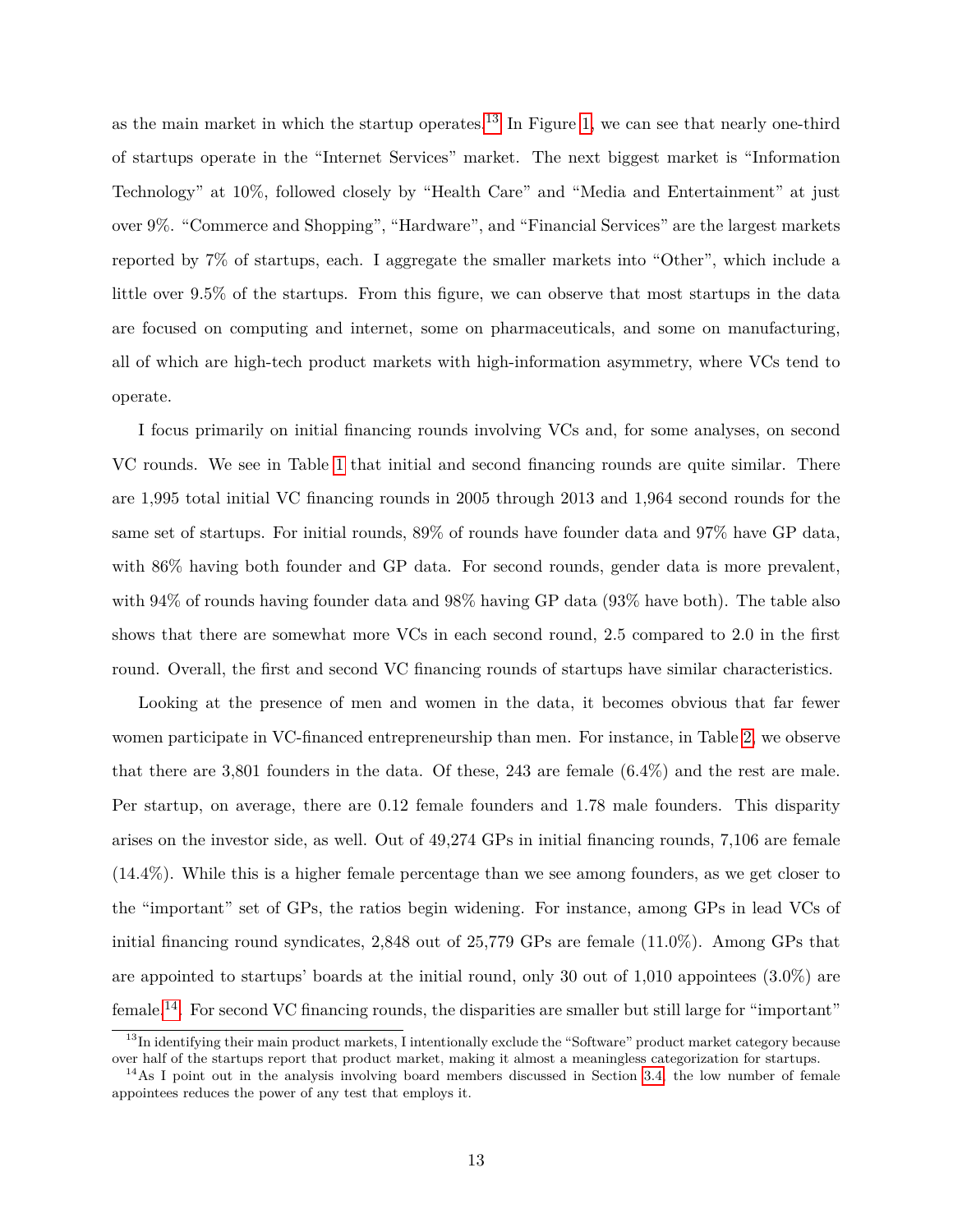GPs in each financing round.<sup>[15](#page-14-1)</sup>

# <span id="page-14-0"></span>**3 Analysis**

In this section, I present the main analyses of the paper, which can be divided into four parts. First, in Section [3.1,](#page-14-2) I provide overall data on startup exits from VC financing. Second, in Section [3.2,](#page-16-0) I document a large founder gender-based gap in startups' performance. I also explore whether the gap differs across markets and years. Next, in Section [3.3,](#page-17-0) I explore the effect of VC gender composition on the gap. I show that the performance gap is much larger when startups' initial VC financing rounds are led exclusively by male GPs. Finally, in Section [3.4,](#page-21-0) I present evidence that female GPs' presence narrows the performance gap because syndicates with female lead GPs are better able to evaluate female-led startups.

## <span id="page-14-2"></span>**3.1 Overall performance**

In this section, I document the overall performance of VC-financed startups. I use VC financing exit, either via IPO or acquisition, as an indicator of success. I present overall startup exit information and discuss other measures related to performance.

I measure VC-financed startups' performance using exit from VC financing via initial public offering (IPO) or acquisition. The last panel of Table [1](#page-36-0) presents overall exit rates for startups based on initial financing year. The last column shows exit statistics for startups initially financed between 2005 and 2013, including both years. These startups have an overall exit rate of 37.7%, with slightly under one-sixth exiting via IPO  $(5.9\%)$  and the rest exiting via acquisition  $(31.8\%)$ . This five-to-one ratio of acquisition-to-IPO exits is roughly consistent with overall sector exits, as reported by the National Venture Capital Association (NVCA). In its 2017 Pitchbook, NVCA reported that there were 446 IPOs and 1,949 acquisitions of VC-financed startups between 2005 and 2013 [\(Franklin and Haque, 2017\)](#page-33-4), which is quite similar to the ratio I observe.<sup>[16](#page-14-3)</sup>

<span id="page-14-1"></span>Looking at trends in exits over time, I find that older startups are more likely to have exited and

 $15$ While there are more female GPs per round (4.9 versus 3.6), because there are more GPs in total (32 versus 24.7), there are similar proportions of female GPs in the first and second rounds (15.0% versus 14.4%). There is a higher proportion of female GPs in lead VCs in the second round than in the first round, however (15.1% versus 11.0%).

<span id="page-14-3"></span> $16$ This also confirms that the procedure I employ to gather data does not bias the startup sample.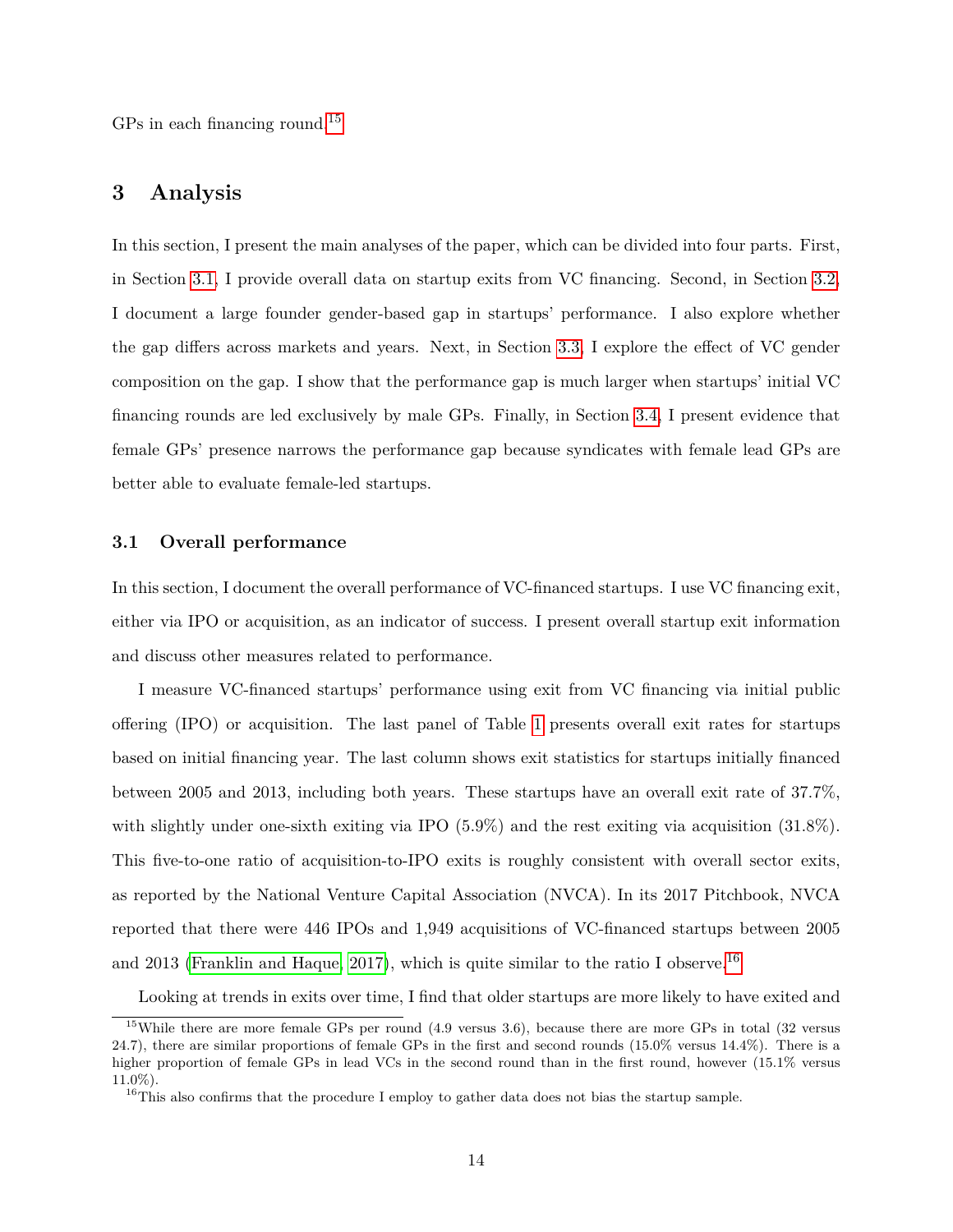that there is an upward trend in exits per year at the start of the analysis period and a downward trend near the end. We can see this in Figure [2,](#page-46-0) which shows the percentage of startups that have exited, overall and via IPO and acquisition, for each "vintage" year of initial financing from 2005 to 2018. The overall downward trend in exits is because later vintages of startups have less time to exit (as discussed earlier). We also see that acquisitions make up a much larger portion of overall exits than IPOs. Examining trends in exits year-by-year in Figure [3,](#page-47-0) we see that, from 2005 to 2014, the number of exits is almost monotonically increasing for overall exits and exit via IPO and acquisition. This is primarily because I exclude startups with initial financing years prior to 2005, so the startups in the data slowly begin exiting in this period. There is a slight drop in 2011 to 2013, but it is quite small, especially in comparison to the general trend in the period. The slight dip coincides with the passing of the Jumpstart Our Business Startups Act (JOBS Act) in September 2012, which had implications for private financing of businesses.<sup>[17](#page-15-0)</sup> In the latter part, 2014 to 2017, there seems to be a sharp drop in exits, but this is driven primarily by the spike in exits in 2014. Excluding 2014, we see that exits are relative stable between 60 and 90 per year. Again, we observe that acquisitions are far more prevalent than IPOs.[18](#page-15-1)

While exit from VC financing is often used as a measure of performance in the VC literature<sup>[19](#page-15-2)</sup>, it cannot be used to distinguish between exits that provide large versus small returns on VC investment. Returns cannot be calculated for startups in the data because of a lack of information about the VC contracts offered to startups in exchange for funding.<sup>[20](#page-15-3)</sup> [Hochberg et al.](#page-33-0)  $(2007)$ provides some assurance that, at the fund level, exit rates are positively correlated with returns: based on Freedom of Information Act suits, they find a correlation of 0.42 between exit rates (via IPO or acquisition) and funds' IRRs. Given the lack of data necessary to calculate returns at the startup level, exits are the best, albeit an imperfect, measure of startup performance available.

<span id="page-15-0"></span><sup>&</sup>lt;sup>17</sup>Note, however, that the SEC began enforcing the relevant parts of the JOBS Act in 2016, not 2012 (*[SEC Adopts](#page-34-11) [Rules to Permit Crowdfunding](#page-34-11)*, [2015\)](#page-34-11).

<span id="page-15-1"></span><sup>&</sup>lt;sup>18</sup>The greater prevalence of acquisitions is also consistent with IPOs only being available as a form of exit for exceptionally high quality startups.

<span id="page-15-2"></span><sup>&</sup>lt;sup>19</sup>For instance, [Hochberg et al.](#page-33-0) [\(2007\)](#page-33-0) uses portfolio firm exits via IPO or acquisition to measure fund performance. [Gompers et al.](#page-33-5) [\(2010\)](#page-33-5) uses exits via IPO to measure entrepreneur success (and find that results are similar if they include acquisition as a success). [Nanda et al.](#page-34-12) [\(2018\)](#page-34-12) uses exits via IPO to measure VC performance.

<span id="page-15-3"></span> $^{20}$ In order to calculate returns for the initial financiers' investment, the empiricist needs to know not only the contract details for the initial financing but also for all intermediate investments in the startup (i.e., the entire term sheet for the startup), as each of those investments may dilute the stake of the initial financier in the company. This makes it even harder to calculate returns on investment for the VC financiers of these startups.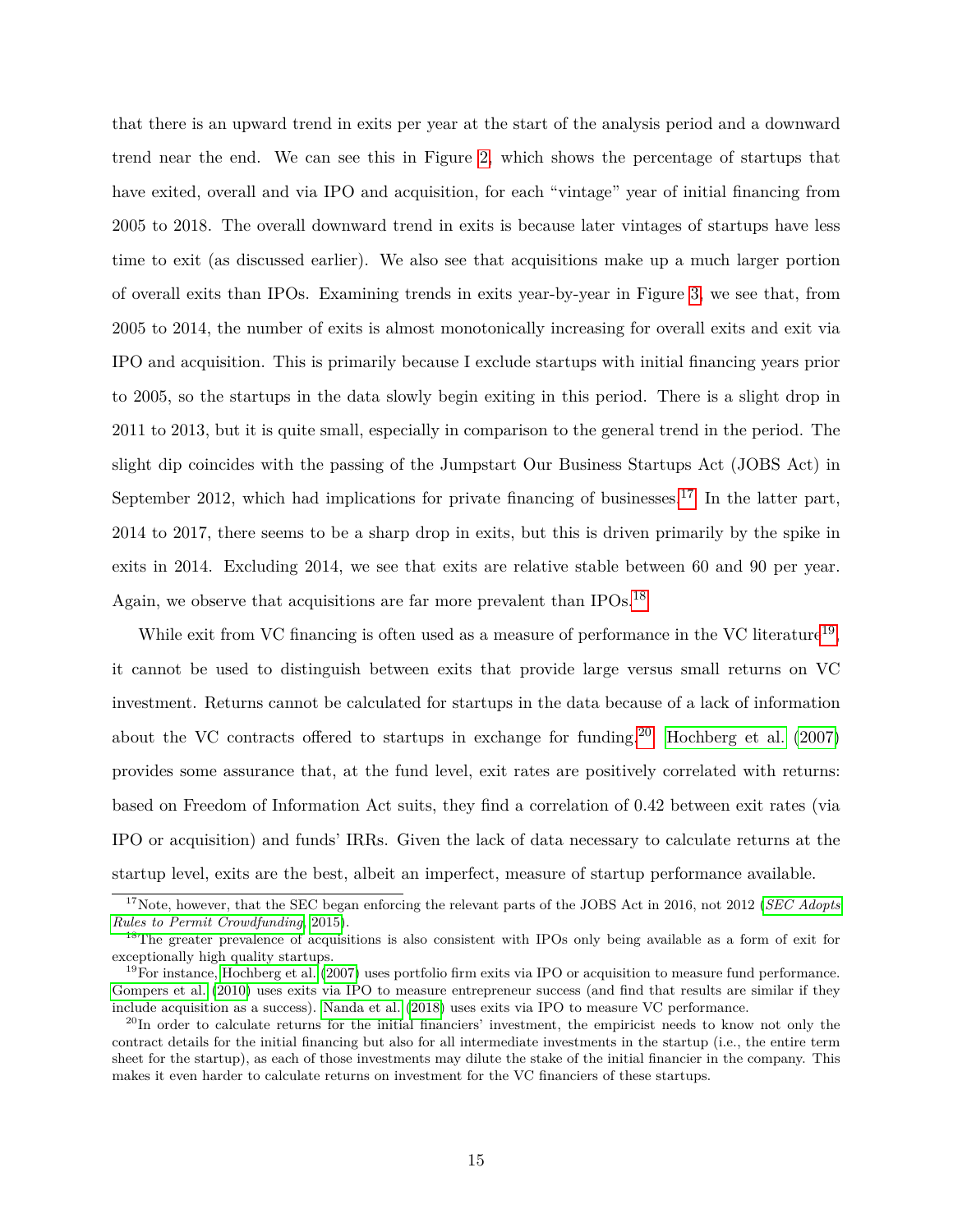## <span id="page-16-0"></span>**3.2 Founder gender-based performance gap**

In this section, I explore differences in startups' performance based on founder gender. First, I document the overall difference in success rates between female- and male-led startups. Second, I discuss potential reasons for such a performance gender gap. Next, I separate success into IPO and acquisition exits and discuss why the gender gap in performance exists primarily in acquisitions. Finally, I explore whether there are any differences in the performance gender gap across financing years and product markets.

There are marked differences in the performance of female- and male-led startups. As we see in Table [3,](#page-37-1) 33% of female-led startups successfully exit VC financing whereas nearly 41% of male-led startups have successful exits. This performance gender gap of 8% is large (one-fourth of the exit rate of female-led startups) and statistically significant with a p-value of 0.028. To my knowledge, this is the first study to document this performance gap between female- and male-led VC-financed startups.

There are a number of potential reasons that female-led startups perform worse than male-led startups. Given the technical nature of the high-technology sector, a large gap in the far right tail of quantitative ability, for which we have some evidence, could help explain the performance gap we observe. For instance, [Ellison and Swanson](#page-32-13) [\(2010\)](#page-32-13) documents that there are 2.1 males for every female who achieves a perfect score on the math SAT. The same paper also shows that the ratio of males to females is 9:1 in the top 1% of scores in the American Mathematics Competition. Another potential reason for the gap is differing reactions to competition among men and women. As [Croson](#page-32-14) [and Gneezy](#page-32-14) [\(2009\)](#page-32-14) points out, some experiments and field studies show that men increase effort in competitive environments while females do not do so. If men respond with greater effort to competition whereas women do not, the performance gap documented here could be explained by this difference, given competition is ever-present in the VC-financed startup ecosystem.

Examining the performance gender gap further, I find that the gap persists across most financing years, with the exception of 2009. In Figure [4,](#page-48-0) I plot the likelihood of success for female- and maleled startups ("1+ female founders" and "All male founders", respectively) against the startups' initial financing year. I find that female-led startups have worse performance in every initial financing year except 2009. The 2009 cohort of female-led startups perform remarkably better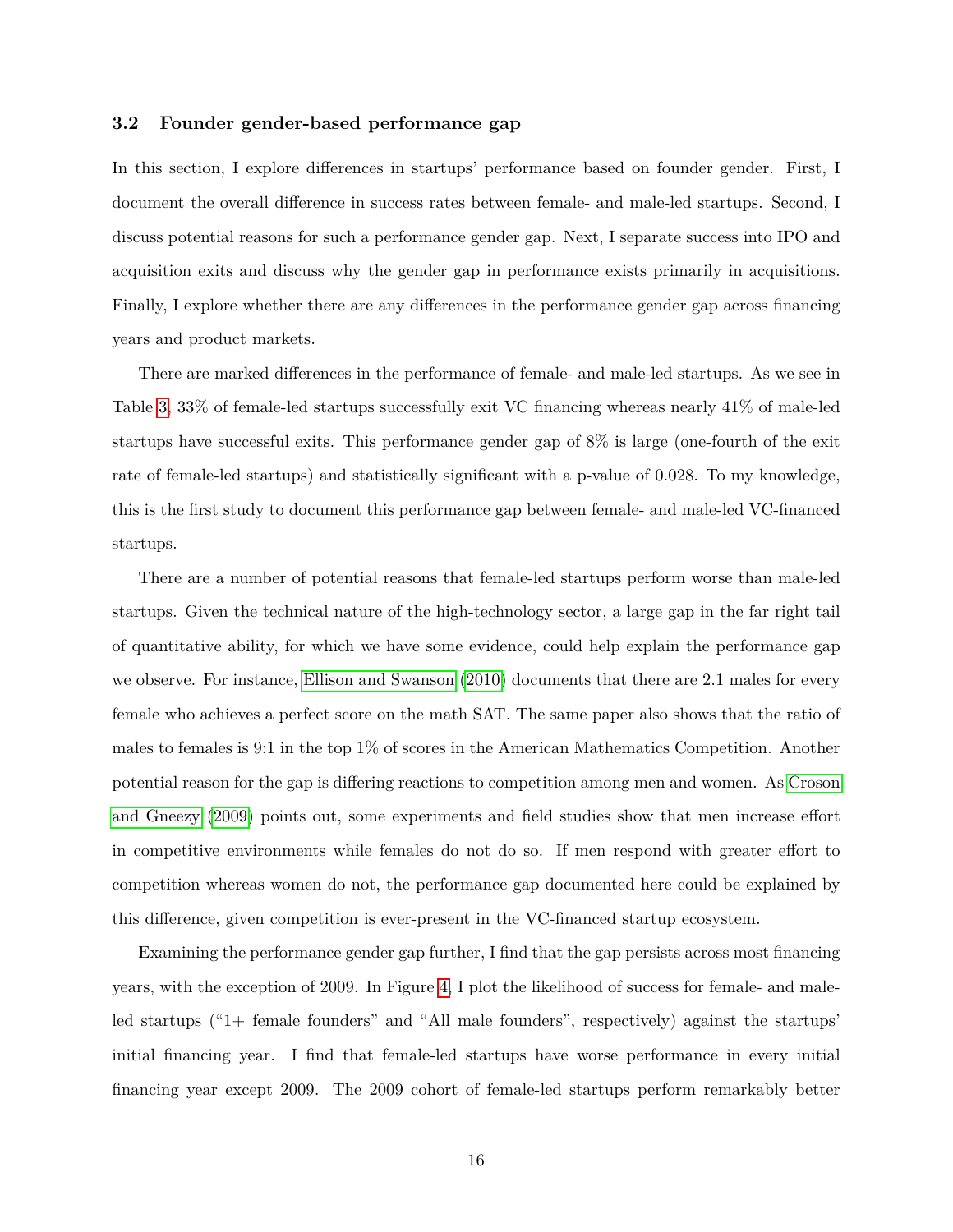than the male-led startups and almost better than every other cohort in the figure.<sup>[21](#page-17-1)</sup>

Turning to startups' product markets, I find that the gap is present in almost all markets. In Figure [5,](#page-49-0) I plot the performance of female- and male-led startups for each product market. Overall, the gap is clearly present in most product markets. It is particularly large in "Biotechnology" and "Internet Services" product markets. The gap reverses for two product markets: "Commerce and Shopping" and "Financial Services". Aside from these two exceptions, we see strong evidence that the peformance gender gap exists in most product markets.<sup>[22](#page-17-2)</sup>

## <span id="page-17-0"></span>**3.3 VC effect on performance gap**

In this section, I explore the influence of VCs on the founder gender-based performance gap presented in the previous section. First, I discuss possible reasons that VCs may influence the gap. Next, I explain why VC gender is a reasonable dimension to utilize in exploring VCs' impact on the gap. Finally, I empirically test whether VC gender plays any role in the gap.

In both evaluating startups to be financed and advising financed startups towards success (and their own exits), VCs could influence the performance gender gap. In their evaluation role, if VCs choose to invest in worse female-led startups, they could give rise to the observed gap by reducing the quality of the set of financed female-led startups. In their advising role, if VCs do not (or are unable to) guide female-led startups towards success as well as male-led startups, they could create (or widen) a gap in the performance of the two groups of startups. In both roles, it is possible for VCs to impact the performance gender gap we observe.

To study the potential influence of VC financing on the performance gap, I separate syndicates based on whether they have female general partners (GPs) in the lead VC. I separate syndicates based on GP gender because syndicates with female GPs should have a different likelihood to widen the performance gap. If VCs have difficulty choosing high quality female-led startups, female GPs may have less difficulty choosing them. For instance, female GPs may be more experienced in evaluating the sorts of projects led by female entrepreneurs or information may transfer more easily

<span id="page-17-1"></span> $21$ Many of the startup cohorts in this figure are small in size, so determining statistical difference between cohorts is impossible.

<span id="page-17-2"></span> $^{22}$ In unreported analysis, I test for any variation in the presence of female lead GPs in initial financing rounds across these product markets in order to test whether they correlate with the performance gaps reported here. However, I find no statistical difference in the presence of female lead GPs. The "Hardware" and "Mobile" sectors have slightly lower proportions of lead VCs with female GPs, but these differences are not statistically significant.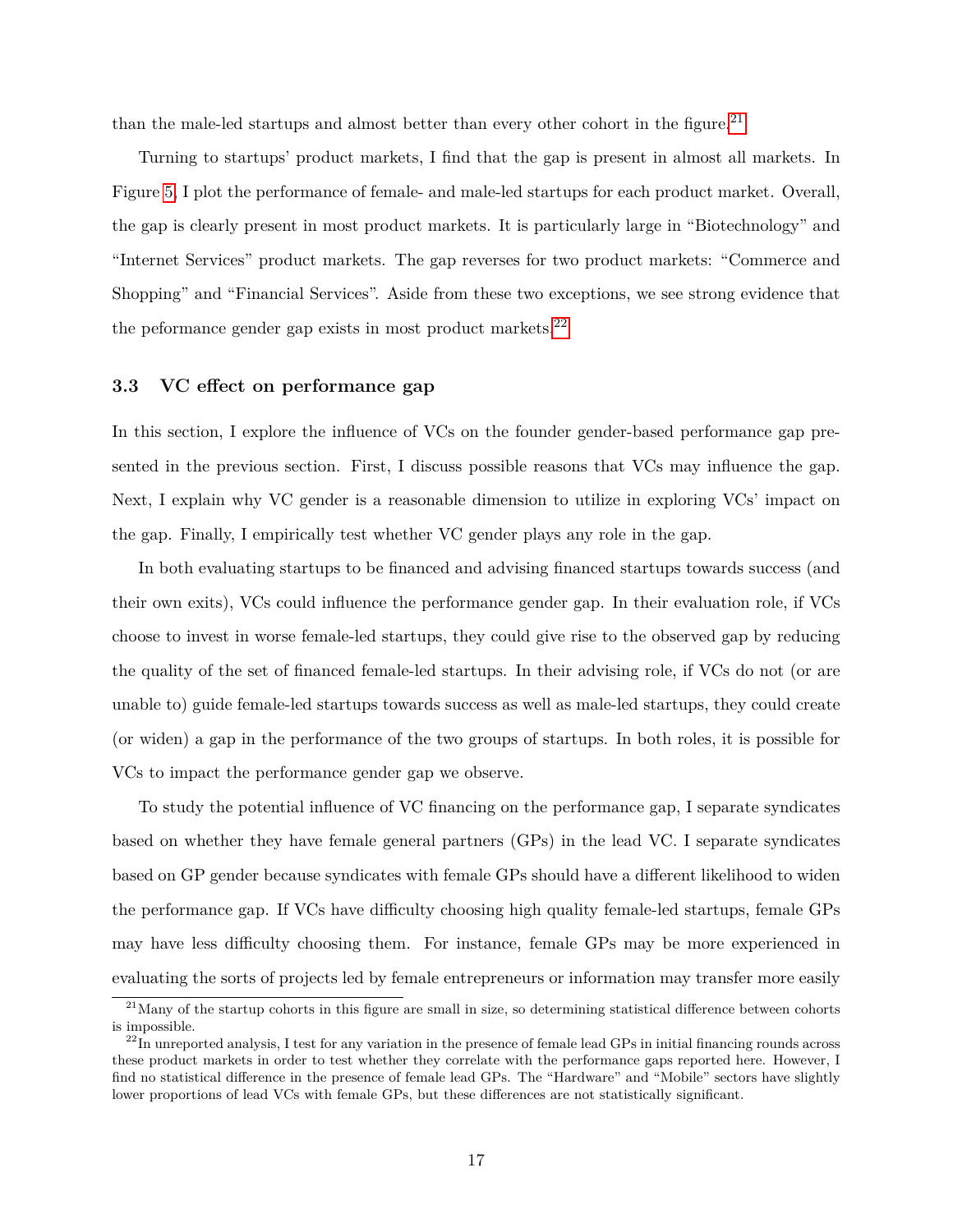between founders and GPs of the same gender. Alternatively, female GPs may be partial towards female founders and finance female-led startups of worse quality. If VCs have difficulty advising female-led startups to success, female GPs may have less difficulty with that as well. Founders may be more amenable to advice coming from a GP of the same gender as them. Female GPs may better understand the difficulties that female founders face. Or female GPs may offer more connections to female founders that help their startups succeed. For all these potential reasons, if financing affects the performance gap, we should be able to observe differing impacts across syndicates with and without female lead GPs.

I focus on female GPs of lead VCs rather than female GPs of all VCs in the syndicate or female VC appointees to the startup's board. Lead GPs are preferable to other GPs because the lead VC is always involved in both roles of the VC syndicate, whereas other VCs may not be involved in evaluating or advising the startup. Alternatively, I could narrow the focus of the analysis further to the gender of GPs appointed to a startup's board. However, by focusing exclusively on board appointees, I would exclude non-board appointees and lose the impact of input from other lead GPs in evaluating which startups to finance. Having talked to some GPs, I have learned that the decision to invest in a startup is almost always taken jointly by all GPs of a VC. [23](#page-18-0) Additionally, board members may be appointed not because of their ability to advise financed startups but for lending credibility to a startup or for their business contacts. Given the shortcomings of using all GPs and using board appointees only, I choose to focus my analyses on lead GPs.

Using logistic regressions, I find strong evidence of a difference in the founder gender-based performance gap based on whether the initial financing syndicate has a female lead GP. Table [4](#page-38-0) presents the results of logistic regressions of the likelihood of successful exit on indicators of female founder presence and female lead GP presence in the syndicate, as well as the interaction of the two indicators. The four columns of the table include different sets of fixed effects: no fixed effects, initial financing year fixed effects, product market fixed effects, and both fixed effects. The exact specification of the regression, excluding fixed effects, is

<span id="page-18-1"></span>
$$
Pr\left(\text{exit}_{i} = 1\right) = F\left(\gamma_{1}fem_{i}^{f} + \gamma_{2}fem_{i,r}^{v} + \beta\left(fem_{i}^{f} \times fem_{i,r}^{v}\right)\right),\tag{1}
$$

<span id="page-18-0"></span><sup>&</sup>lt;sup>23</sup>While I do not use board appointees in the primary analysis for the stated reasons, I do employ board appointee data in Section [3.4](#page-21-0) to explore reasons for the performance gender gap differences I discover.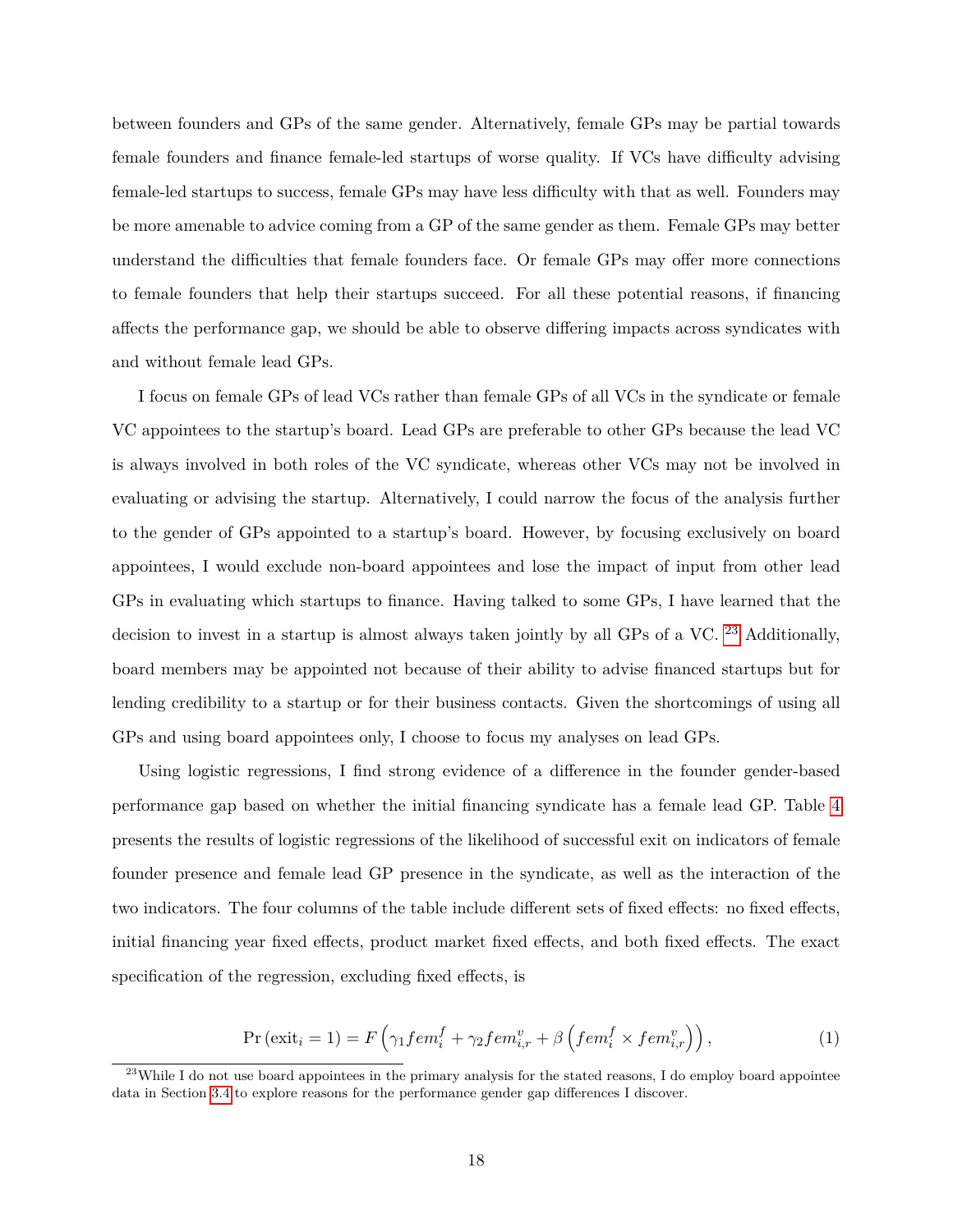where  $\text{exit}_i$  is exit from VC financing for startup *i*,  $F(\cdot)$  is the logistic function,  $fem_i^f$  is an indicator for startup *i* having 1 or more female founders, and  $fem_{i,r}^v$  is an indicator for startup *i*'s initial financing round *r* syndicate having 1 or more female lead GPs. I present and discuss the coefficients for these regressions (and all other logistic regressions in the paper) as odds ratios, wherein the coefficient states the multiplicative change in the likelihood of success for every unit increase in the explanatory variable. In the first row of the top panel of Table [4,](#page-38-0) we see that female-led startups initially financed by syndicates with no female lead GPs are 62 to 70% less likely to successfully exit VC financing. This is not only statistically significant (with *p*-values below 0.01 in three of the specifications), but also an economically massive gap. It implies that female-led startups financed by syndicates with all male lead GPs succeed at one-third the rate of male-led startups. As we observe in the first row of the second panel of the table, female-led startups' performance when financed by syndicates with female lead GPs is statistically indistinguishable from that of their male-led counterparts. This implies that there is no performance gap among startups initially financed by syndicates with female lead GPs. These two results of Table [4](#page-38-0) are illustrated in Figure [6,](#page-50-0) which confirms that there is a much smaller and virtually non-existent performance gap among startups initially financed by syndicates with female lead GPs.

The regression results also imply that the performance gap difference arises from better performance among female-led startups rather than worse performance among male-led startups. In the bottom row of the second panel of Table [4,](#page-38-0) I show that female-led startups are 2.2 to 2.5 times more likely to successfully exit when initially financed by syndicates with female lead GPs. This improvement across the financing syndicates is, again, economically large and statistically significant in all specifications. Additionally, the second coefficient of the top panel shows that male-led startups have similar performance in both groups of syndicates. Again, Figure [6](#page-50-0) illustrates these points clearly, where we find that the relative performance of female-led startups is dramatically better among syndicates with female lead GPs whereas male-led startups' performance is essentially unchanged.

VC size, experience, and age all correlate with female lead GP presence, with larger, more experienced, and older VCs being more likely to have female GPs. Figure [7](#page-51-0) presents the (standardized) distributions of these characteristics for initial financing rounds with and without female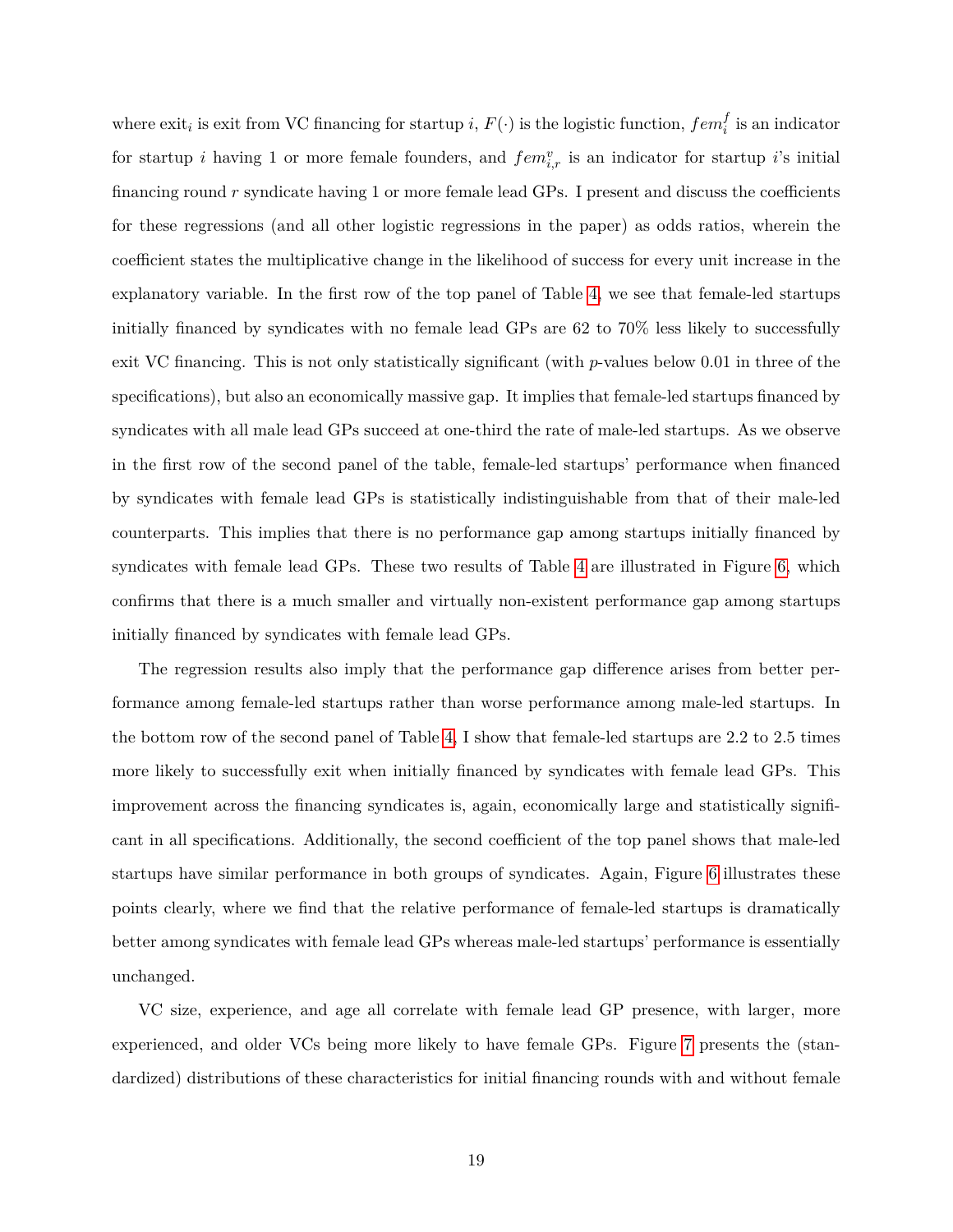lead GPs.[24](#page-20-0) The overall lack of female GPs in VCs (Table [1](#page-36-0) reports that 2.2 out of 20.2 GPs in lead VCs are female in initial VC financing rounds) tells us that the large difference in the number of GPs for lead VCs with and without female GPs is mechanical. Also, as VCs tend to add GPs over time<sup>[25](#page-20-1)</sup>, the differences in lead  $VCs'$  experience and age across female lead GP presence can also be explained by this mechanical relationship. Given these strong correlations, it is possible that experience, age, or size drive the narrower performance gender gap for startups with female lead GPs that we observe in Table [4.](#page-38-0) For instance, it could be argued that more experienced VCs are better at evaluating or advising female-led startups simply because they have prior experience with female-led startups and already know and can avoid the potential pitfalls of financing them. While such explanations could drive the performance gender gap differences we observe in Table [4,](#page-38-0) findings presented in Section [3.4.3](#page-30-0) show that even if we use the component of lead VC gender orthogonal to lead VC size, age, and experience, we find differences in the performance gap across the two sets of syndicates. These findings effectively rule out the possibility that lead VC age, size, or experience drive the different performance gaps we observe for syndicates with and without female lead GPs.

The difference in the performance gap seems to narrow a bit over time. Splitting the financed startups in two by the year of initial financing, 2005-2008 and 2009-2013, Figure [8](#page-52-0) depicts the performance of female- and male-led startups when financed by syndicates with female lead GPs, relative to female- and male-led startups, respectively, financed by syndicates without female lead GPs. The figure shows that there is a dramatic improvement in female-led startups' performance when financed by syndicates with female lead GPs in 2005-2008 (they are three times more likely to exit) whereas there is nearly no difference in the performance of male-led startups in the same period. The period 2009-2013 is similar, except that the improvement of female-led startups' performance is a bit smaller (they are two times more likely to exit with female lead GPs). While the data in Figure [8](#page-52-0) are point estimates, they suggest that the difference in the performance gap has narrowed somewhat over time.

<span id="page-20-0"></span>The narrower difference in the performance gap in the second half of the period could arise

 $^{24}$ Other syndicate characteristics do not correlate strongly with female GP presence in the lead VC, so I omit them from the figure (e.g., financed startup female founder presence, financed startup product market, growth of startups financed per year, etc.).

<span id="page-20-1"></span><sup>&</sup>lt;sup>25</sup>The correlations between these three characteristics – size, experience, and age – range between 0.45 and 0.69 among lead VCs of initial financing rounds in the data.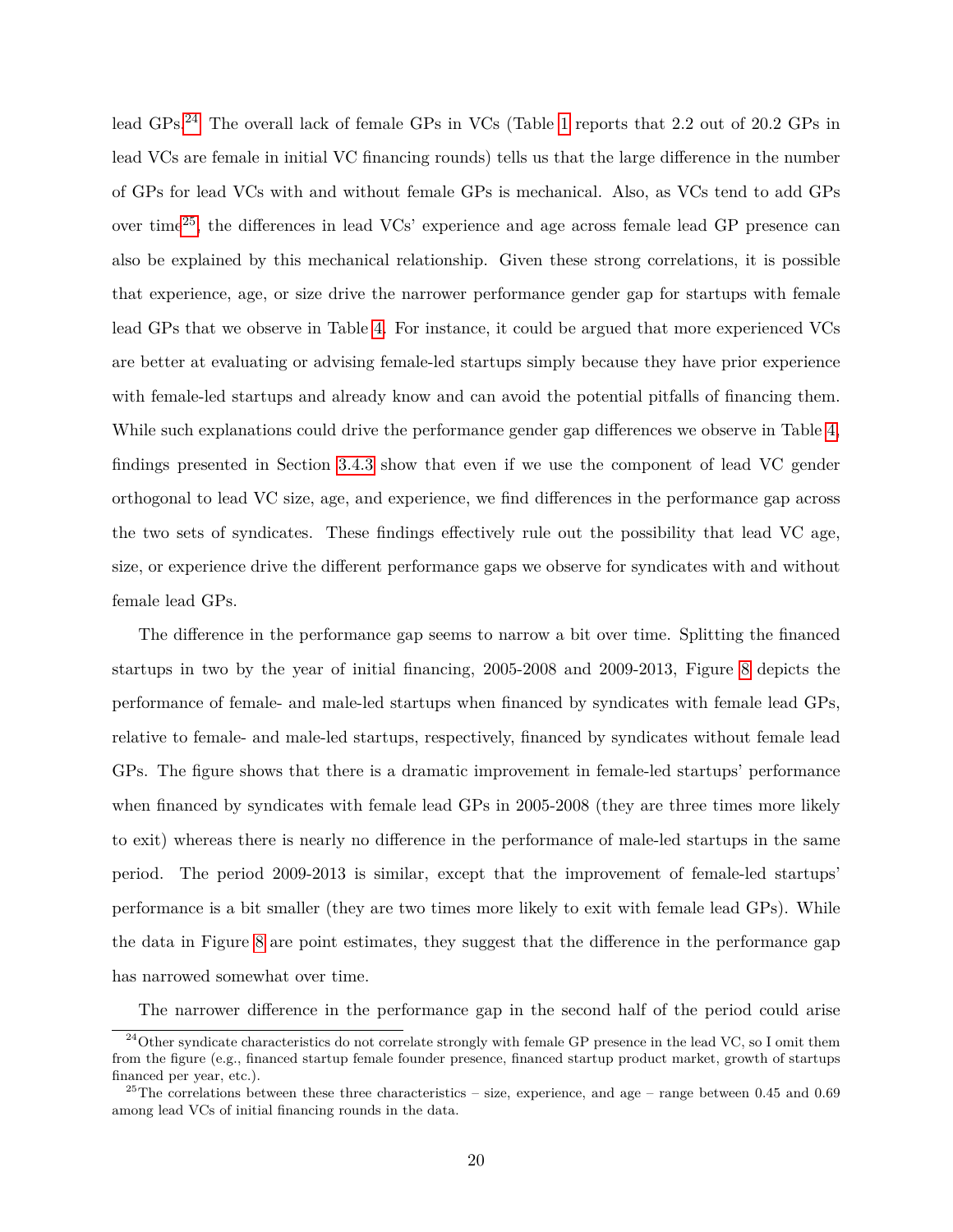because startups from later years have shorter exit windows. A narrower gap provides a smaller scope for improvement, which would explain the smaller improvement for female-led startups in the latter period in Figure [8.](#page-52-0) While there is no evidence of a narrower performance gap for younger startups in Figure [4,](#page-48-0) it may simply not be visible in an 8-year period. It is tempting to assign the narrowing difference to an erosion of financing inefficiency over time, but there is insufficient evidence to support such a hypothesis over a mechanical explanation like an attenuation of the gap due to shorter exit windows for second half startups.

The difference in the performance gap between the two groups of syndicates varies somewhat across product markets. Figure [9](#page-53-0) depicts the performance of female- and male-led startups financed by syndicates with female lead GPs relative to startups financed by all-male VC syndicates for each product market. We see that startups in the "Commerce and Shopping" and "Financial Services" markets show a dramatic improvement of female-led startups' performance (3 to 4 times more likely to succeed with female lead GPs). Recall that these two markets were also the ones with reversed performance gaps overall, which suggests that the female lead GP impact may be impacting the aggregate performance gap in these markets. "Health Care" tells a different story: male-led startups perform worse with financing from syndicates with female lead GPs (half as likely to succeed) whereas female-led startups perform similarly with both types of syndicates. These markets were the only ones sufficiently large to provide disaggregated performance comparisons. For all other startups, which are grouped together to allow for statistical analysis, I find that the relative performance of female-led startups improves (4 times more likely) and that of male-led startups is unchanged when they are financed by syndicates with female lead GPs. Overall, the difference in the performance gap varies a bit depending on the startup's product market but the overall impact of female GPs is similar.

#### <span id="page-21-0"></span>**3.4 Reasons for the VC effect**

In this section, I explore why VC gender composition impacts the performance gap. First, I show that the difference in performance gap does not arise because of whom founders choose to ask for financing but must be driven by VCs, as well. Next, I compare the importance of female GPs' ability in evaluating and advising female-led startups via four sets of analyses. Together, these four tests are consistent with the hypothesis that female GPs are better at evaluating good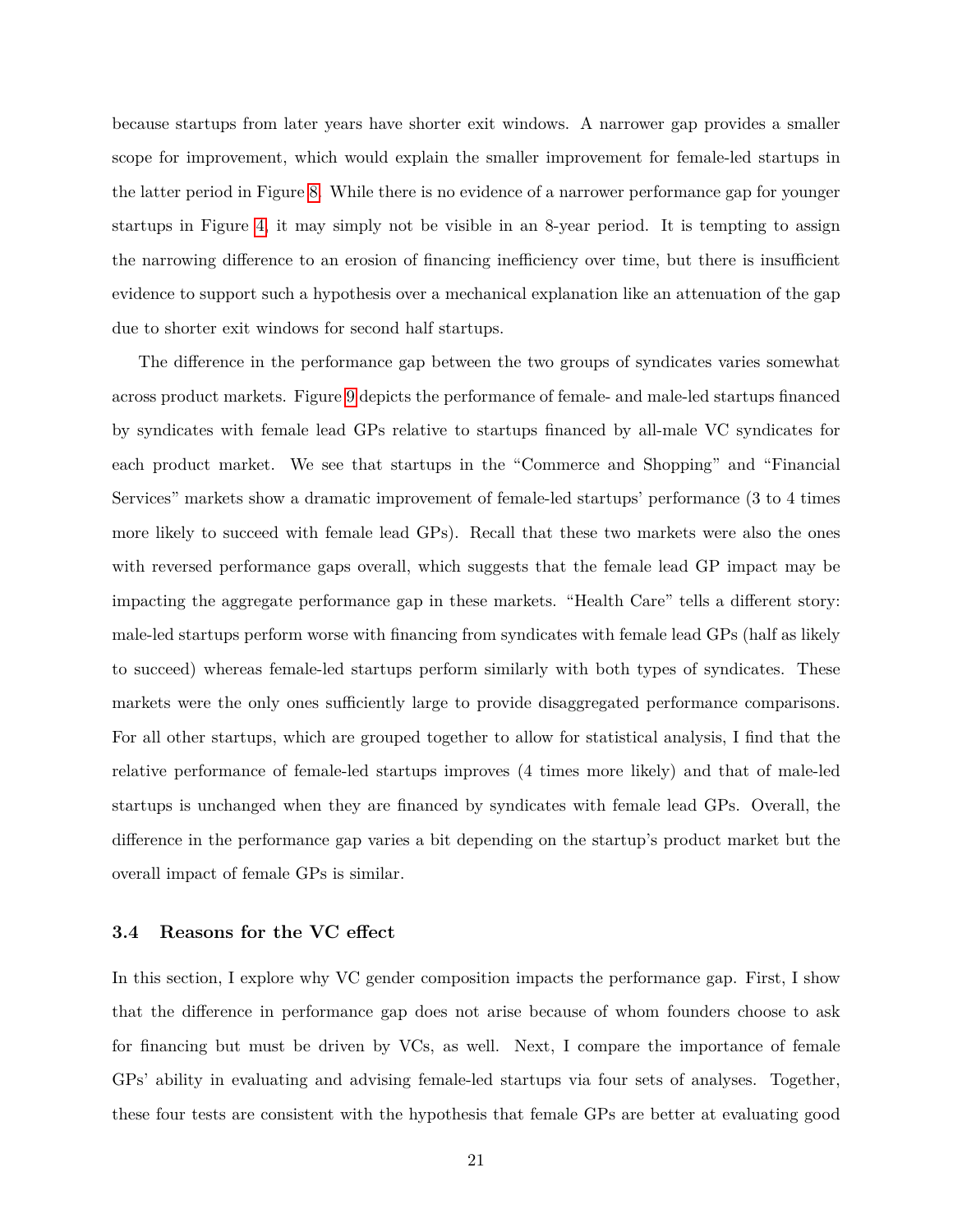female-led startups and do not present any evidence that they are better at advising female-led startups. Finally, I provide evidence that the impact of female lead GP presence is not driven by its covariates: VC age, size, and experience.

#### **3.4.1 Founder preferences**

In this section, I discuss the idea that different founders' preferences for VCs based on GP gender may drive the difference in the performance gender gap between syndicates with and without female lead GPs and present evidence why that is not the only mechanism driving the paper's findings. First, I describe this founder preference hypothesis. Next, I present two tests of the hypothesis. First, I test the hypothesis using lead GP entry and exit just before a financing round, based on the notion that GP turnover just before a round will not alter startup financing choice but may affect VC financing decisions. I also compare board appointees' gender across female- and male-led startups, based on the idea that founders' preferences on GP gender should extend to board appointees. Taken together, the results of these two tests imply that the founder preference hypothesis cannot completely explain the performance gender gap difference between syndicates with and without female lead GPs.

The better performance of female-led startups financed by syndicates with female lead GPs may be completely driven by higher quality female-led startups preferentially applying to them for financing rather than being the result of differences in VCs' ability to evaluate and/or advise female-led startups. If more of the better female-led startups seek financing from syndicates with female lead GPs, the overall likelihood of success for these female-led startups will be higher than for female-led startups financed by syndicates without female lead GPs, which, in turn, would show up as a narrower performance gap among startups financed by syndicates with female lead GPs. This is what I refer to as the "founder preference" hypothesis and it may completely explain the performance gap differences I present in this paper.

To test whether founder preferences entirely drive the difference, I compare the performance gap among startups financed by syndicates that have no change in their lead GP composition in the 90 days before their initial financing round to startups whose lead GP gender composition increases or decreases within that time window. Assuming that VCs take at least 90 days to properly study a potential investment, any changes in the lead GP gender composition after that date would not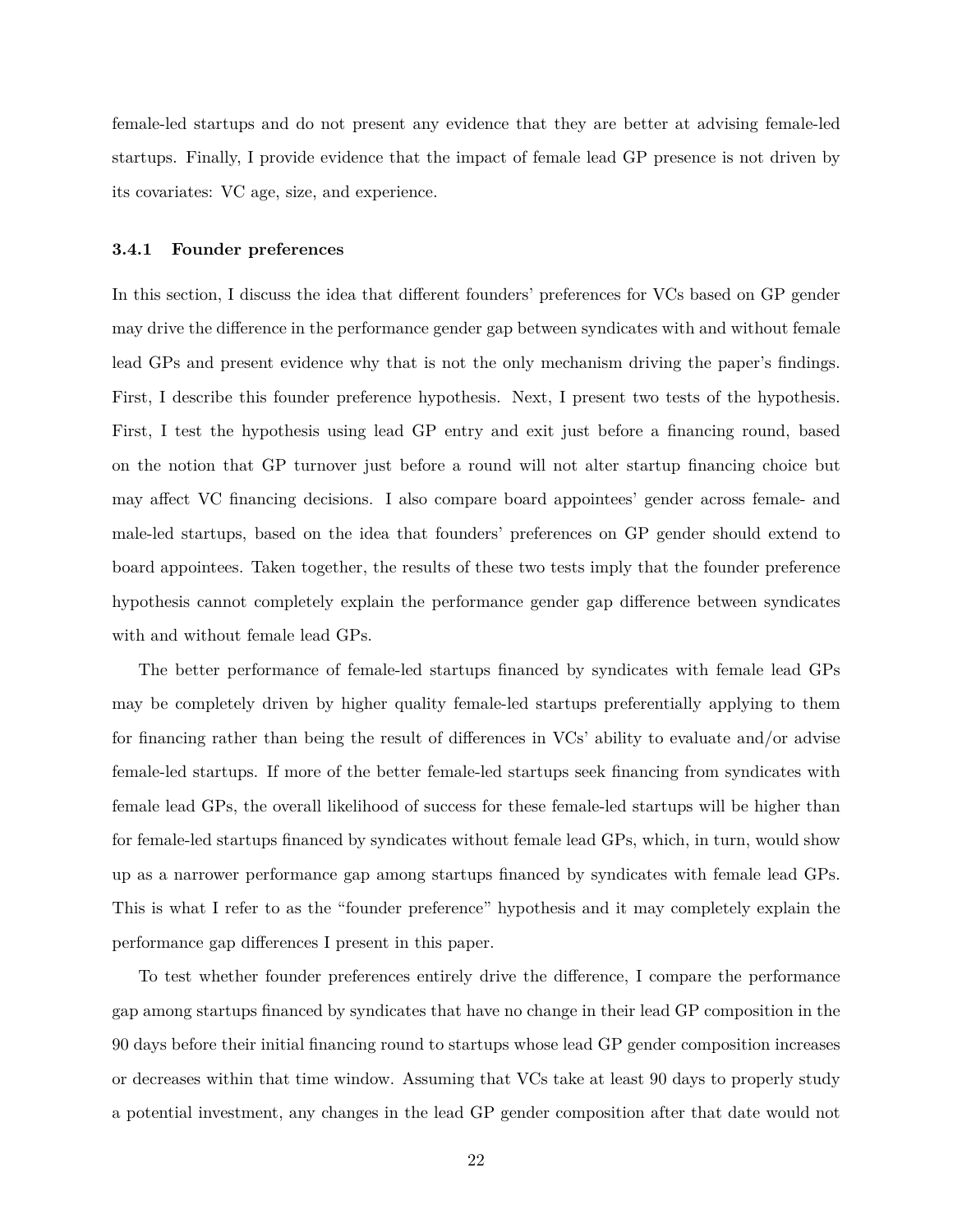affect startups' choice of financier.[26](#page-23-0) On the other hand, such a change *would* affect VCs' ability to properly evaluate applicants and advise financed startups. Consequently, if the performance gap difference arises solely due to startup founders' preferences about who finances them, there should be no difference in the performance gap between startups financed by syndicates who experience an increase or a decrease in lead GP gender composition in the 90 days before initial round and those that do not experience such a change. As I am comparing changes in female lead GP presence, I exclude all-male lead GP syndicates as those syndicates cannot reduce their female lead GP presence. Put into a regression framework, I perform the following logistic regressions on the data:

<span id="page-23-1"></span>
$$
Pr (exiti = 1) = F\left(\gamma_1 fem_i^f + \gamma_2 dfem_i^{v-} + \gamma_3 dfem_i^{v+} + \beta_1 \left( fem_i^f \times dfem_i^{v-}\right) + \beta_2 \left( fem_i^f \times dfem_i^{v+}\right)\right),
$$
\n(2)

where all previously defined variables retain their definitions and  $d$ f $em_i^{v-}$  ( $d$ f $em_i^{v+}$ ) is an indicator for whether the proportion of female lead GPs in syndicate *v* reduced (increased) in the 90 days prior to startup *i*'s initial financing round. If founder preference in the two-sided matching between startups and VCs is solely responsible for the performance gap difference,  $\beta_1$  should be 1 and  $\beta_2$ should be 1. If VC actions play a role in the performance gap difference, a decrease in female lead GP presence should widen the performance gap (i.e., *β*<sup>1</sup> should be less than 1) and/or an increase in female lead GP presence should narrow the performance gap  $(\beta_2$  should be greater than 1).

In Table [5,](#page-38-1) I present the differences in the number of startups experiencing pre-initial round changes in lead VC gender composition that motivate me to focus on syndicates with female lead GPs prior to the round for this analysis. In that table, we see that, not only do syndicates without female lead GPs prior to the round have no negative changes in VC gender composition, but their GP gender does not increase much either (only 4% of rounds experience an increase in female lead GP presence). On the other hand, syndicates with female lead GPs have somewhat more variation in GPs before a round and are able to increase and decrease female lead GP representation. The asymmetry in possible changes to and relative stability of their GP gender composition are my motivation for excluding initial financing rounds with all-male lead GP syndicates from this

<span id="page-23-0"></span> $^{26}$ I perform the same test under the assumption of 30, 45, and 60 days, as well, and find no substantive differences in the results.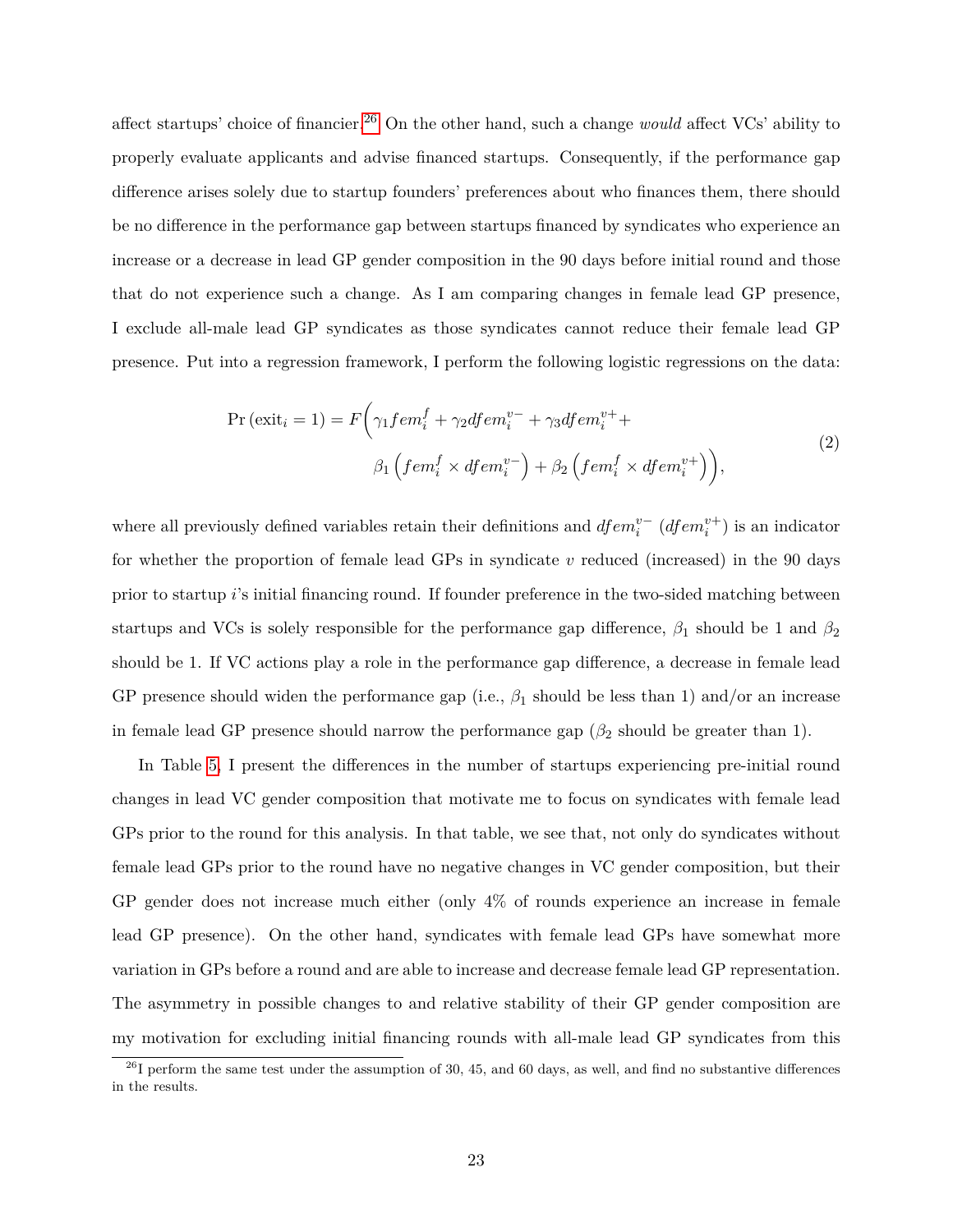analysis.

I present the results of the regression detailed in Equation [2](#page-23-1) in Table [6.](#page-39-0) The first column results are without any fixed effects whereas the second column has initial financing year and product market fixed effects. Both columns include all startups financed by syndicates with female lead GPs 90 days before the round. Focusing on the second column, in the top row, we see that there is no performance gap for startups with syndicates that experience no change in lead GP gender composition. Moving down to the fourth row, we observe that female-led startups' performance relative to male-led startups worsens by 78 to 83% when they are financed by syndicates that experience a reduction in female lead GP representation. In the first row of the second panel, we see that their performance is 78 to 82% worse than female-led startups financed by syndicates with no change. Both the change in the performance gap and the worsening of female-led startup performance are statistically significant. The last row of the top panel and the second row of the second panel show that while the performance gap seems to narrow when female GP representation increases and female-led startups' performance is better, this narrowing is not statistically significant. The asymmetry in impact of increase and decrease can be explained by the fact that a drop in female lead GP representation often removes the only female lead GP in the syndicate<sup>[27](#page-24-0)</sup> whereas an increase adds a female lead GP where one was already present. The wider performance gap among startups financed by syndicates that have reduced female GP representation implies that founder preference cannot entirely drive the performance gap and VCs must influence the gap, as well.

If female founders prefer to work with female GPs and are able to push their preferences onto their financiers, we should observe a greater presence of female lead GPs and female board appointees for female-led startups. However, we do not find any such evidence. In Table [7,](#page-40-0) I show the distribution among female- and male-led startups of financing rounds with and without female lead GPs as well as financing rounds after which only male and female GPs are appointed to the startups' boards. For lead GPs, we find a statistically significant 7.8% percentage point *lower* likelihood of having a syndicate with a female lead GP for female-led startups. While there is no similar reversal among board appointees, we do not find a greater proportion of female board members appointed for female-led startups, either. These findings jointly imply that, even if female founders prefer female financiers, they do not impose those preferences on their financiers in terms

<span id="page-24-0"></span> $^{27}$ In Table [2,](#page-37-0) I report that there are 2.2 female lead GPs in a typical initial VC financing round.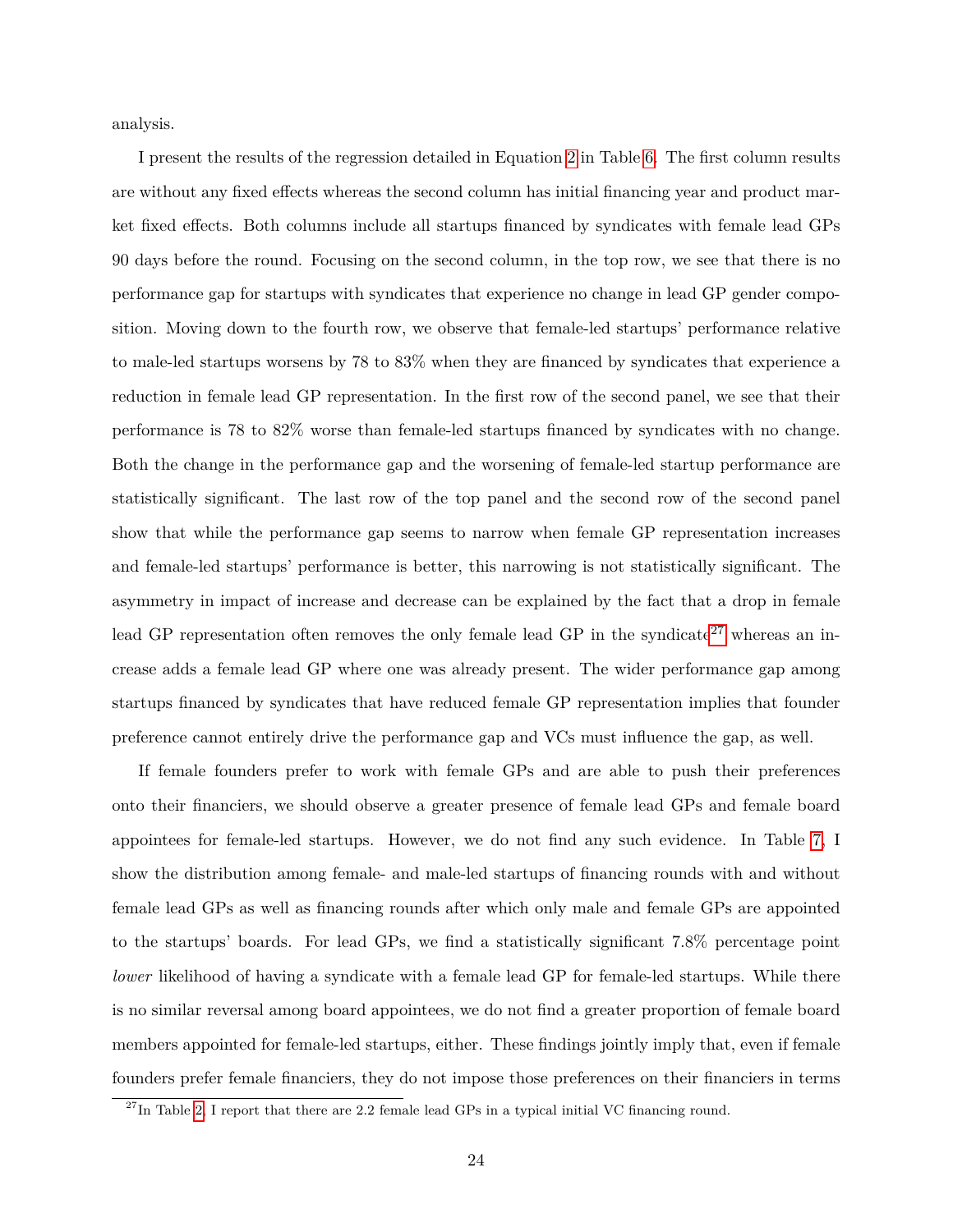of the VCs they approach and board members they appoint. Together, these findings and the pre-round GP composition change findings imply that the performance gap difference between syndicates with and without female lead GPs is driven by VCs and not solely caused by founder preference over GP gender.

## **3.4.2 Evaluation versus advising**

In this section, I run a series of tests to determine whether VCs influence the performance gap through differences in their ability to evaluate or advise. First, I compare the performance gap difference across syndicates with and without female lead GPs between initial and second financing rounds. Next, I study differences in founder gender representations across portfolios of syndicates with and without female lead GPs. Third, I examine the impact of board member advising on the performance gap. And finally, I study whether female lead GPs advise female founders better by offering them access to more female mentors. Jointly, these tests imply that female GPs' advantage with female-led startups lies in their ability to better evaluate female-led startups and provide no evidence that female GPs are better advisors of female-led startups.

#### **Initial versus second rounds**

To determine how VCs impact the performance gap, I compare the impact of initial and second financing rounds' founder and GP genders on successful exit. When investing in an initial financing round, lead VCs expend substantial effort in evaluating the financed startup. By contrast, in a startup's second round, there is far less effort required to evaluate the startup. The syndicate (in particular, the lead VC) must still perform its due diligence in making the investment, but the startup has already been vetted carefully by VCs once before and received financing, which is a strong signal of quality and reduces the effort required to evaluate the startup. The advising role, on the other hand, requires similar effort across initial and second financing rounds. Exploiting this difference in the relative importance of evaluation and advising across the two rounds, I can assess how female GPs narrow the performance gap by comparing the level and interacted impacts of founder and lead GP genders in initial and subsequent rounds using a logistic regression of success on indicators for female presence as a startup founder, female presence as a lead GP in the financing syndicate, and second VC-financed round, along with their interactions (including a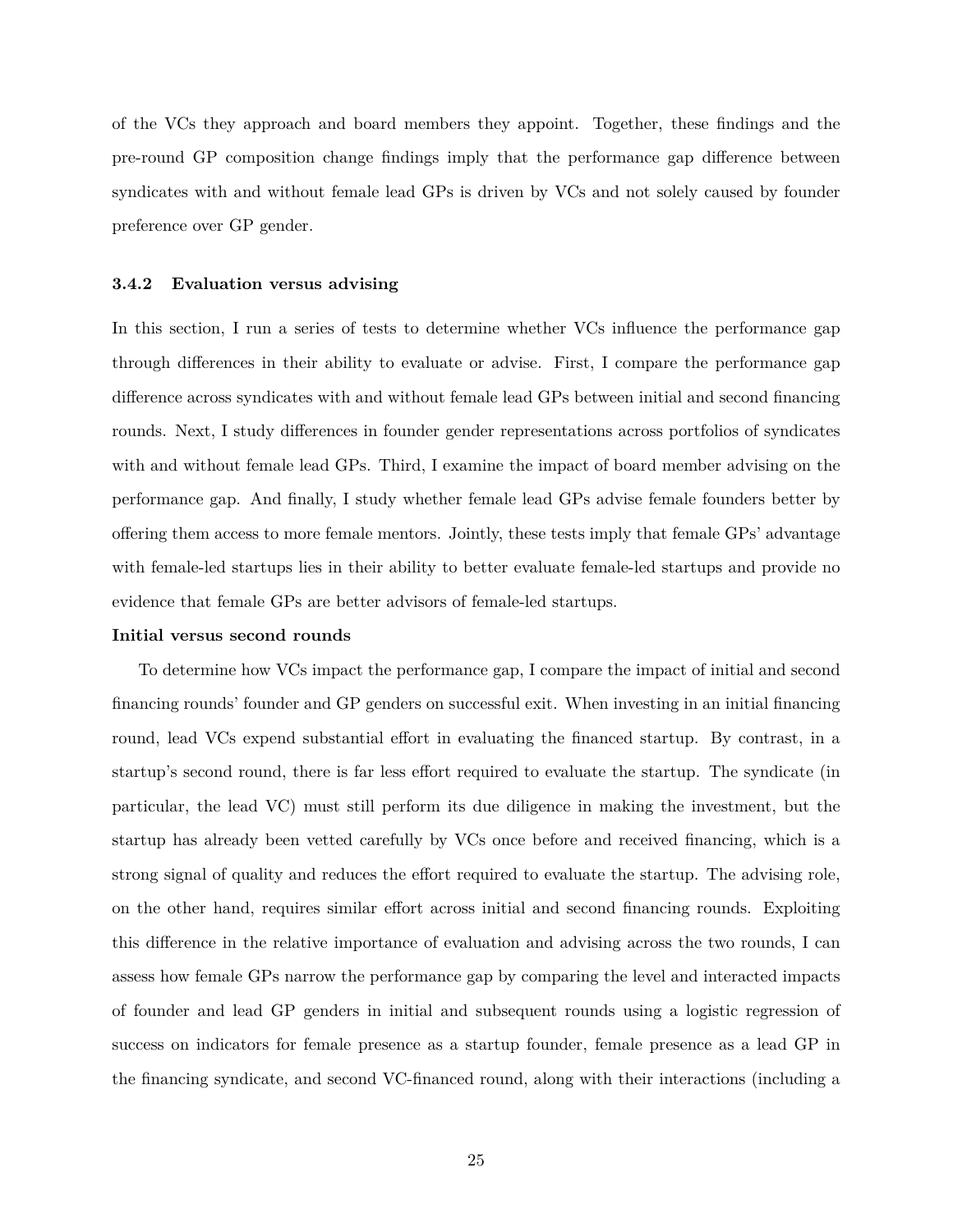triple-interaction of all three indicators). The regression may be represented as

<span id="page-26-1"></span>
$$
\Pr\left(\text{exit}_{i} = 1\right) = F\left(\gamma_{1}fem_{i}^{f} + \gamma_{2}fem_{i,r}^{v} + \gamma_{3}rnd_{i,r} + \beta_{1}\left(fem_{i}^{f} \times fem_{i,r}^{v}\right) + \beta_{2}\left(fem_{i}^{f} \times rnd_{i,r}\right) + \beta_{3}\left(fem_{i,r}^{v} \times rnd_{i,r}\right) + \beta_{4}\left(fem_{i,r}^{f} \times rend_{i,r}\right)\right),\tag{3}
$$
\n
$$
\delta\left(fem_{i}^{f} \times fem_{i,r}^{v} \times rnd_{i,r}\right),
$$

where all variables previously defined in Equation [1](#page-18-1) retain their previous definitions and  $rnd2<sub>i,r</sub>$ is an indicator for whether financing round *r* for startup *i* is a second round. If the difference in the performance gap between the two sets of syndicates widens further in subsequent rounds for syndicates with female lead GPs (i.e., the odds ratio for  $\delta$  is larger than one), female GPs likely narrow the performance gap by improving VC advising of female-led startups. Alternatively, if the difference is the same or narrower in subsequent rounds (i.e., the odds ratio for  $\delta$  is one or less than one), female GPs likely narrow the performance gap by improving VC evaluation of female-led startups.

Comparing the interacted impact of founder and lead GP gender on successful exit across initial and subsequent rounds strongly implies that syndicates with female lead GPs are better evaluators of female-led startups.[28](#page-26-0) In Table [8,](#page-41-0) we see the results of the logistic regression detailed in Equation [3](#page-26-1) above, with standard errors clustered by startup. The coefficient on the triple interaction of the three indicator variables (the last row of the first panel of the table) presents the change between the first and the second financing round of the difference in the performance gap between syndicates with and without female lead GPs. The coefficient indicates that the performance gap difference between the two groups of syndicates actually narrows by 71% from the first round to the second round. This change between the two sets of rounds is statistically significant, as well. The smaller difference in the performance gap in the second round tells us that syndicates with female lead GPs have better performance among their female-led startups relative to syndicates with all-male lead GPs only in the initial financing round. Given the greater emphasis on evaluation in the first round, this is strong evidence that syndicates with female lead GPs narrow the performance gender gap by evaluating female-led startups better.

<span id="page-26-0"></span><sup>&</sup>lt;sup>28</sup>As discussed in Section [2.2.3,](#page-12-0) initial and second financing rounds are fairly similar in terms of observable characteristics like female GP presence, syndicate size, etc.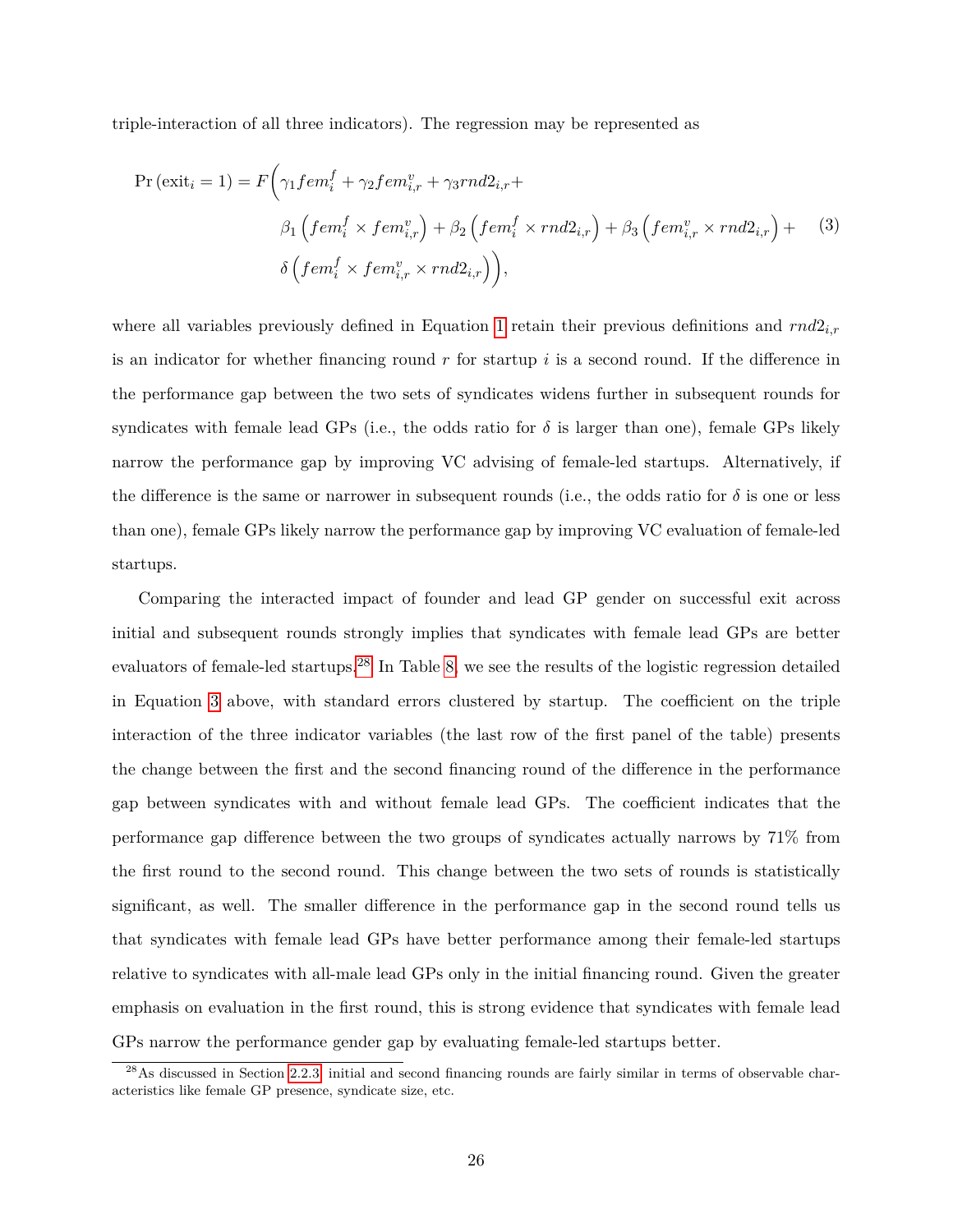Additionally, the regression shows that the main change between the two rounds is that the performance gap among startups financed by all-male lead GP syndicates narrows in the second round. In the first row of the second panel of Table [8,](#page-41-0) we see that the performance gap for syndicates without female lead GPs is 69% narrower in the second round than in the first round. This narrowing is statistically significant (with a *p*-value below 0.01) and tells us that all-male lead GP syndicates' performance gap is much narrower when evaluation does not matter as much. Figure [10](#page-54-0) presents the same finding visually. The dark-hued bars show a large performance gender gap among startups financed by all-male lead GP syndicates in the first round and a negative performance gap in the second round for these startups. Furthermore, I find that the performance gender gap among startups financed by syndicates with female lead GPs does not narrow further in the second round. If anything, the bottom row of the second panel of Table [8](#page-41-0) shows that the gap is 7% wider for startups financed by syndicates with female lead GPs in the second round, though this is not a statistically significant change. The light-hued bars in Figure [10](#page-54-0) illustrate this relative steadiness of the performance gap of startups financed by syndicates with female lead GPs, as well. This lack of difference between rounds for syndicates with female lead GPs is hard to interpret as the gap is already quite narrow after the first financing round. Or, if female GPs possess an advantage only in evaluation and not in advising, the lack of difference could be due to the lesser importance of screening in the second round. However, the far narrower performance gap in the second round for all-male lead GP syndicates is strong evidence that syndicates with female lead GPs possess an advantage in evaluating female-led startups since, when that advantage is less important, all-male lead GP syndicates' performance gap narrows, both in absolute terms and relative to syndicates with female lead GPs.

#### **Portfolio founder gender differences**

Syndicates with female lead GPs finance lower proportions of female-led startups, which suggests that they are better at evaluating female-led startups. We see this in Table [9,](#page-42-0) which shows the number of female- and male-led startups financed by syndicates with and without female lead GPs, as well as the percent of financed startups that are female-led for both groups of syndicates. Female-led startups compose 11.7% of the portfolio of syndicates with female lead GPs and 15.8% of the portfolio of syndicates without female lead GPs. This difference is economically large (allmale lead VC syndicates' portfolios have 30% greater female-led startup representation in their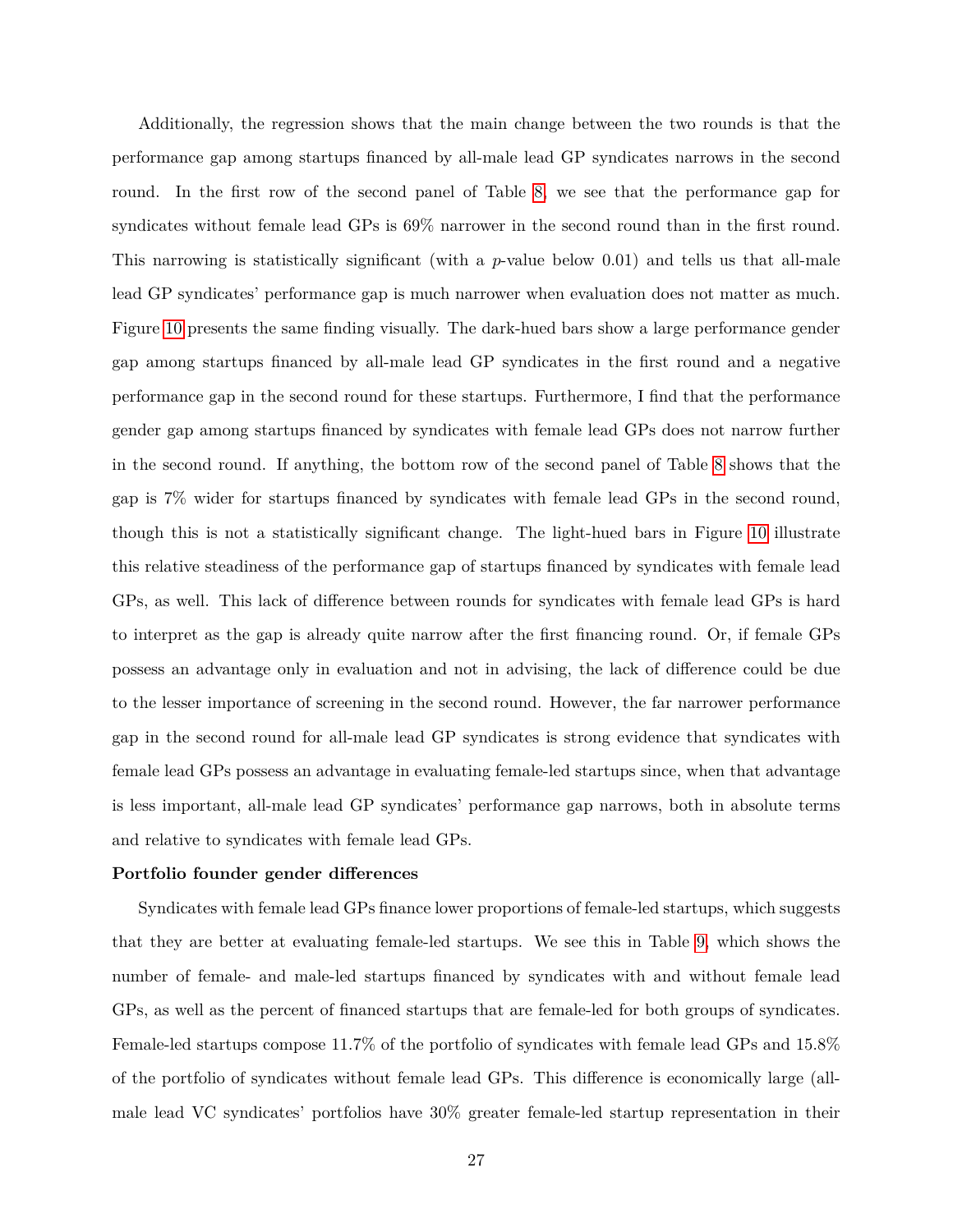portfolios) and statistically significant. Under some reasonable assumptions about VC rationality and deal flow to  $\text{VCs}^{29}$  $\text{VCs}^{29}$  $\text{VCs}^{29}$ , we could interpret this as evidence that syndicates with female lead GPs are more selective in the female-led startups they choose to finance, which would suggest that they are perhaps better at evaluating female-led startups than syndicates without female lead GPs. But this is only suggestive, as there could be other reasons for the difference in the portfolio composition of the two groups of syndicates. For instance, all-male lead VCs may be more concerned about the optics of a portfolio dominated by male-led startups. Or, as has been reported in the media, male GPs may extract non-pecuniary benefits from financing female-led startups (e.g., [Y Combinator,](#page-35-1) [2018\)](#page-35-1). While the differences in portfolio composition are only suggestive evidence that syndicates with female lead GPs are better at evaluating female-led startups, they are consistent with the other findings reported here that more strongly imply that conclusion.

#### **Board member advising impact**

To study the advising role of VCs, I examine the interacted impact of founder and VCs' board appointees' gender on exit and find no evidence that female GPs are better at advising of female-led startups. As stated in Section [3.3,](#page-17-0) studying VC gender composition impact on the performance gap using VC appointees to startup boards excludes the contribution of non-appointees in evaluating which startups to finance. Here, I use the narrower focus of board appointees to test whether advising plays a role in the different performance gender gaps.<sup>[30](#page-28-1)</sup> Using the framework from Equa-tion [1,](#page-18-1) but defining  $fem_{i,r}^v$  as the presence of a female board appointee for startup *i* in the initial financing round r, I test the interacted impact of founder and VCs' appointees' gender on exits. Before presenting the results, it is important to note that this test lacks statistical power. As we observe in Table [2,](#page-37-0) only 30 of the board appointees I observe are female. Even though my sample is large, the low proportion of appointees that are female may weaken statistical results. I present the results of this regression in Table [10.](#page-42-1) Based on the first row of the first panel of the table, we see that female-led startups do not perform significantly worse than male-led startups when their initial financing syndicates place male GPs on their boards. Second, when a female GP is

<span id="page-28-0"></span><sup>&</sup>lt;sup>29</sup>Namely, we would have to assume that investors choose to finance projects in decreasing NPV order and projects that arrive to the two sets of syndicates are not systematically different in quality.

<span id="page-28-1"></span> $30$ Note that board appointees also play a role in evaluating the startup. But, by excluding the vast majority of lead GPs, who are all involved in evaluation, I remove much of the impact GP gender could have on evaluation in this test.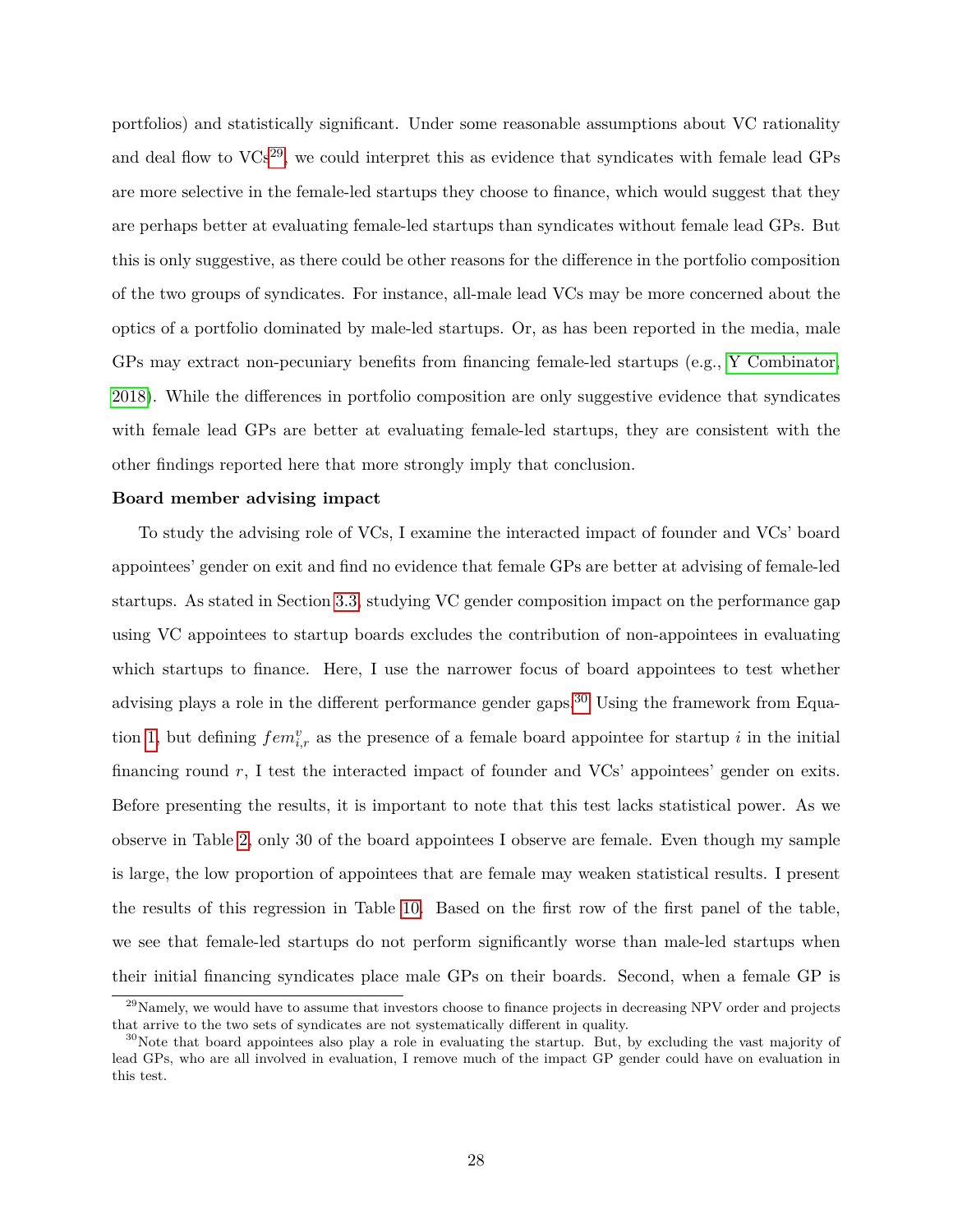placed on their board, female-led startups do not perform worse than male-led startups either.<sup>[31](#page-29-0)</sup> This suggests there is no difference in the performance gaps of startups based on board appointees' gender. As board appointees are crucial as advisors for financed startups, these findings suggest that advising female-led startups better is not how syndicates with female GPs achieve a narrower performance gender gap.

#### **Improved connections through female GPs**

As part of their advising role, VCs provide startups with connections to useful entities (e.g., other investors, lawyers, investment bankers, etc.). Some surveys suggest that one of the weaknesses of the VC pipeline for female founders is that they do not benefit as much from these connections as male founders. For instance, female founders often report a lack of mentors [\(Robb et al., 2014\)](#page-34-13). A plausible hypothesis for the narrower performance gap for syndicates with female lead GPs may be that female GPs provide female founders with greater access to female mentors in the future, who, in turn, help them navigate towards success. With my data, I can test whether female-led startups financed by syndicates with female lead GPs are more likely to be subsequently financed by syndicates with female lead GPs as well. A positive finding would suggest that female GPs connect female founders to other female GPs, who ease the mentoring issues for these founders and improve the performance of the startup.

Female GPs do not provide female founders with additional connections to other female GPs. Table [11](#page-43-0) shows the results of logistic regressions where I regress the likelihood of being financed in a subsequent round by a syndicate with female lead GPs on indicators for the presence of a female founder and presence of a female lead GP in the initial financing syndicate as well as the interaction of two indicators. The third row of coefficients shows that female-led startups are no more likely to receive subsequent financing from syndicates with female GPs than male-led startups financed by syndicates with female lead GPs. This suggests that female founders paired with female GPs do not have additional female investor contacts moving forward, suggesting that the performance gap difference is not driven by more useful connections. Overall, the findings in this section, especially the test comparing performance gap differences between the initial and second financing rounds,

<span id="page-29-0"></span><sup>31</sup>Moreover, although neither estimate is statistically different from no effect, we find that the gap with female board appointees is much larger (71% worse performance) than among startups with all male board appointees (13% worse). While this is not conclusive, it suggests that, given sufficient statistical power, we may find that female board appointees are detrimental to female-led startups' success.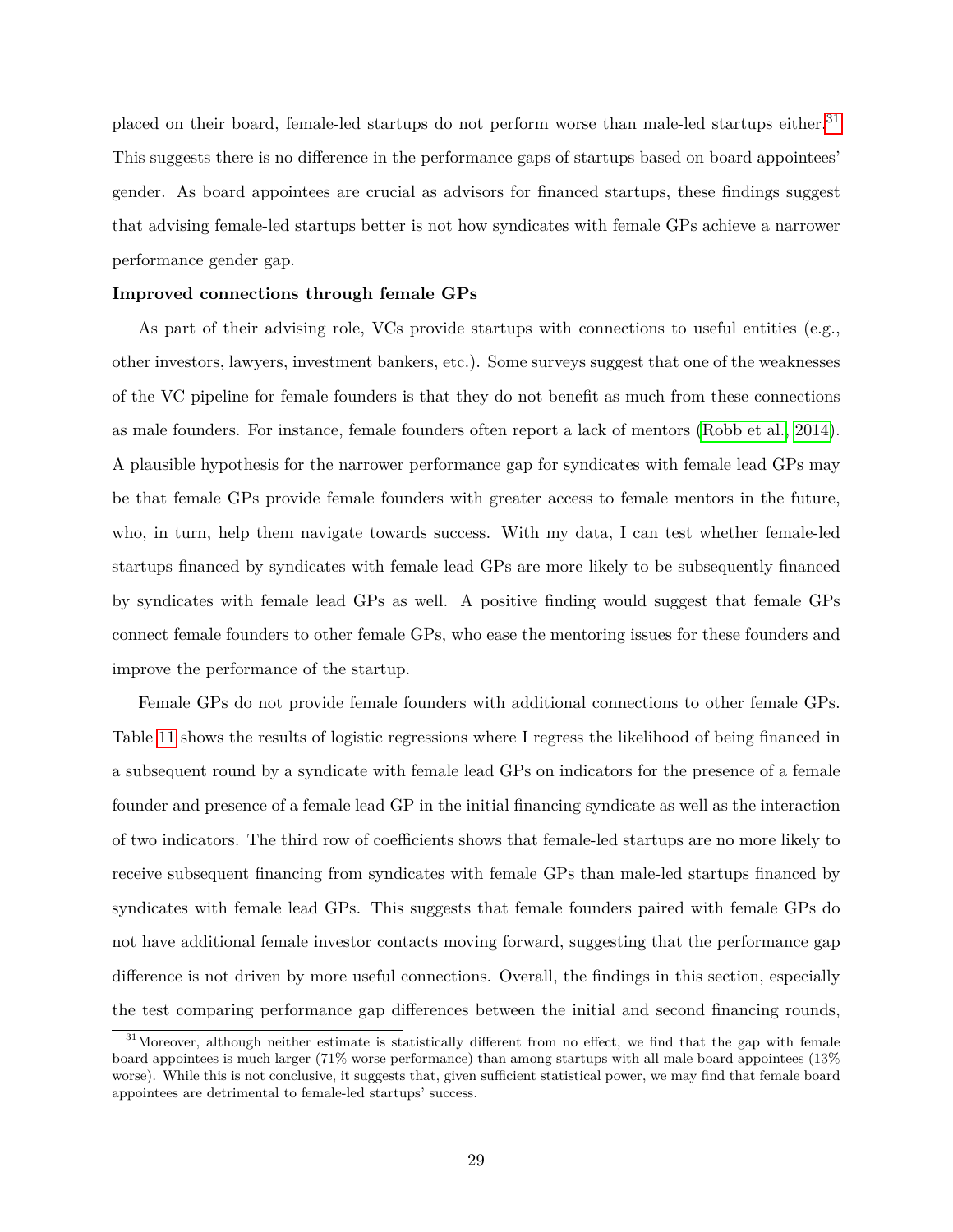imply that syndicates with female lead GPs are better at evaluating female-led startups.

## <span id="page-30-0"></span>**3.4.3 Lead GP gender covariates**

As previously discussed in Section [3.3,](#page-17-0) presence of female GPs in lead VCs covaries strongly with VCs' age, size, and experience (see Figure [7\)](#page-51-0). Lead VCs with female GPs are generally older, larger, and more experienced. This covariation could mean that the different performance gender gaps for syndicates with and without female lead GPs could be driven by one of those three covariates. In this section, I show that the different performance gaps are not driven by lead VC age, size, or experience.

To show that lead VC age, size, and experience covariates do not drive the difference in the performance gender gap between startups financed by syndicates with and without female lead GPs, I perform the performance gap difference analysis using an orthogonalized version of the female lead GP presence variable. I build the orthogonalized measure of female lead GP presence in two steps. First, I regress the number of female lead GPs in an initial financing round on lead VC age, size, and experience and extract the residual from that regression.<sup>[32](#page-30-1)</sup> Next, I use this residual to build an indicator variable for whether a financing syndicate has 1 or more female lead GPs, made independent of VC age, size, and experience. I then repeat my analyses from Section [3.3,](#page-17-0) replacing lead VC female GP presence with this new variable, and present the results in Table [12.](#page-44-0) Comparing Table [12](#page-44-0) to Table [4,](#page-38-0) we see that, although there is slightly less narrowing of the gender gap when startups are financed by syndicates with female GPs (as measured by the new variable), the narrowing is still quite economically large (the gap is between 2.1 and 2.4 times narrower for startups financed by syndicates with female lead GPs) and statistically significant. There is again no performance gap among startups financed by syndicates with female lead GPs and female-led startups generally perform better when financed by syndicates with female lead GPs (the improvements are statistically significant in two of the four specifications and a bit smaller in economic magnitude than in Table [4\)](#page-38-0). These findings imply that the difference in the performance gap is not due to lead VC age, size, or experience but, rather, is primarily driven by female lead GP presence.

<span id="page-30-1"></span><sup>&</sup>lt;sup>32</sup>In formal notation, I extract the residual of the following regression: # fem lead  $\text{GPs}_{i,r} = a + b_1 \times \text{lead } \text{VC age}_{i,r} +$  $b_2 \times$  lead VC size<sub>*i,r*</sub> +  $b_3 \times$  lead VC experience<sub>*i,r*</sub> +  $\epsilon_{i,r}$ .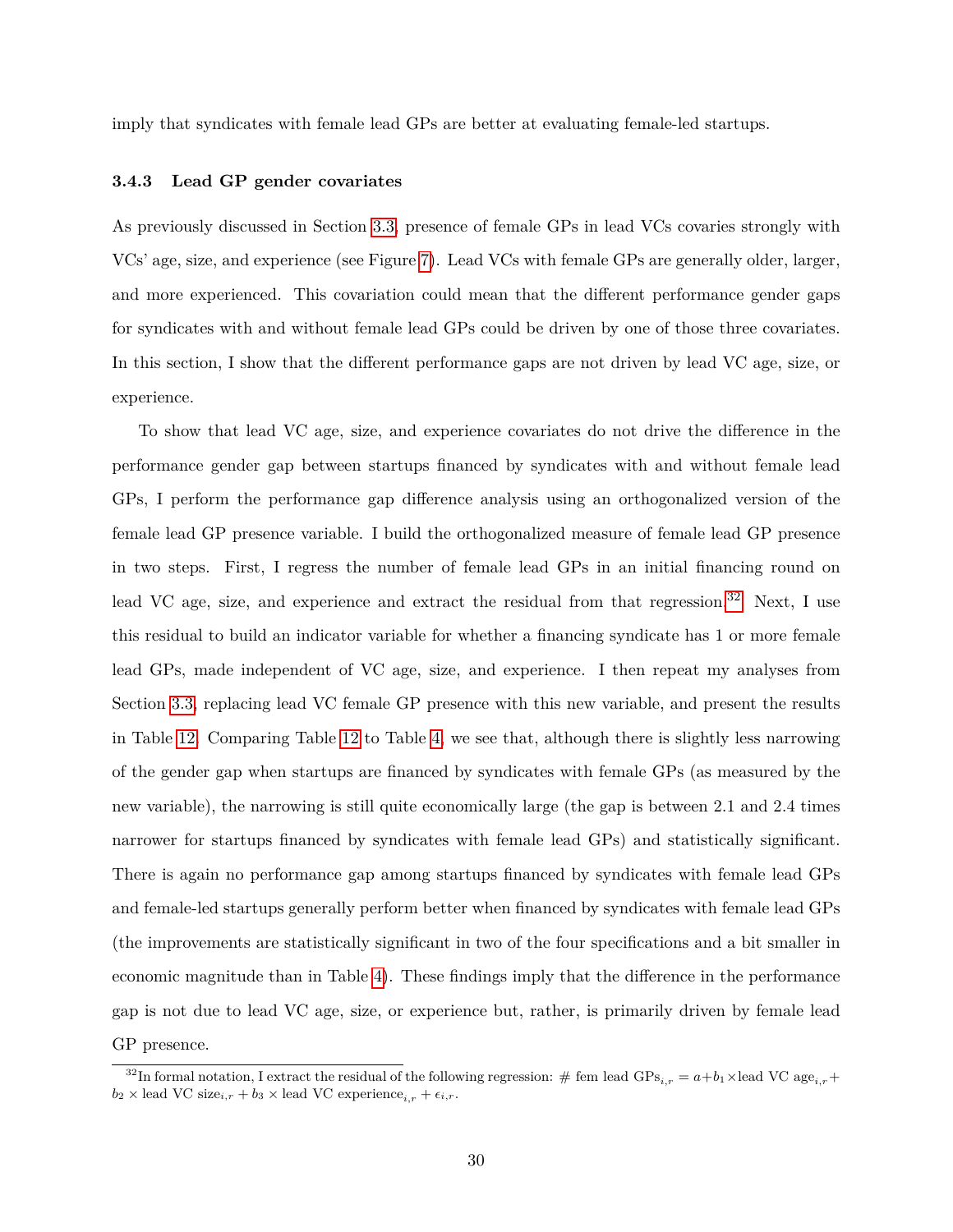# <span id="page-31-0"></span>**4 Conclusion**

In this paper, I explore the effect of gender on VC-financed entrepreneurship. I find that there is a large performance difference by entrepreneur gender: male-led startups perform 24% better than female-led startups. I study whether VC financiers may be responsible for this performance gap and compare the gap between startups financed by syndicates with and without female lead GPs. I find that startups financed by syndicates with all male lead GPs have a large performance gap whereas startups financed by syndicates with female lead GPs have no performance gap at all. Furthermore, the narrower gap for startups financed by syndicates with female lead GPs comes from better performance of female-led startups rather than worse performance of male-led startups. Finally, I find compelling evidence from multiple tests that a better ability to evaluate female-led startups likely drives the difference in the performance gap between the two sets of syndicates. Overall, these findings imply that VC financing influences the performance gap between femaleand male-led startups, primarily through differing abilities of VCs to evaluating female-led startups.

These findings are important for at least two reasons. First, a VC contribution to the performance gap means that some intrinsically valuable female-led startups do not succeed because of VC financing. If LPs choose to reduce their investment in VC as a result, this may have large negative externalities for the VC sector. Second, if some VCs hurt female-led startups' performance, women may be less likely to lead VC-financed projects. This, in turn, would mean that some valuable projects are never undertaken due to the possibility of VC-induced failure. Such reduced female participation is the focus of an important debate in policy circles.

Most policy debates focus on increasing the appeal of entrepreneurship for women (see [Council](#page-32-15) [of Economic Advisers, 2015\)](#page-32-15). This paper's findings suggest a complementary strategy: increase female participation as VC partners, especially in early financing rounds, where their advantage in evaluating female entrepreneurs' projects plays a larger role. This strategy may improve not only women's participation in entrepreneurship, but also their success.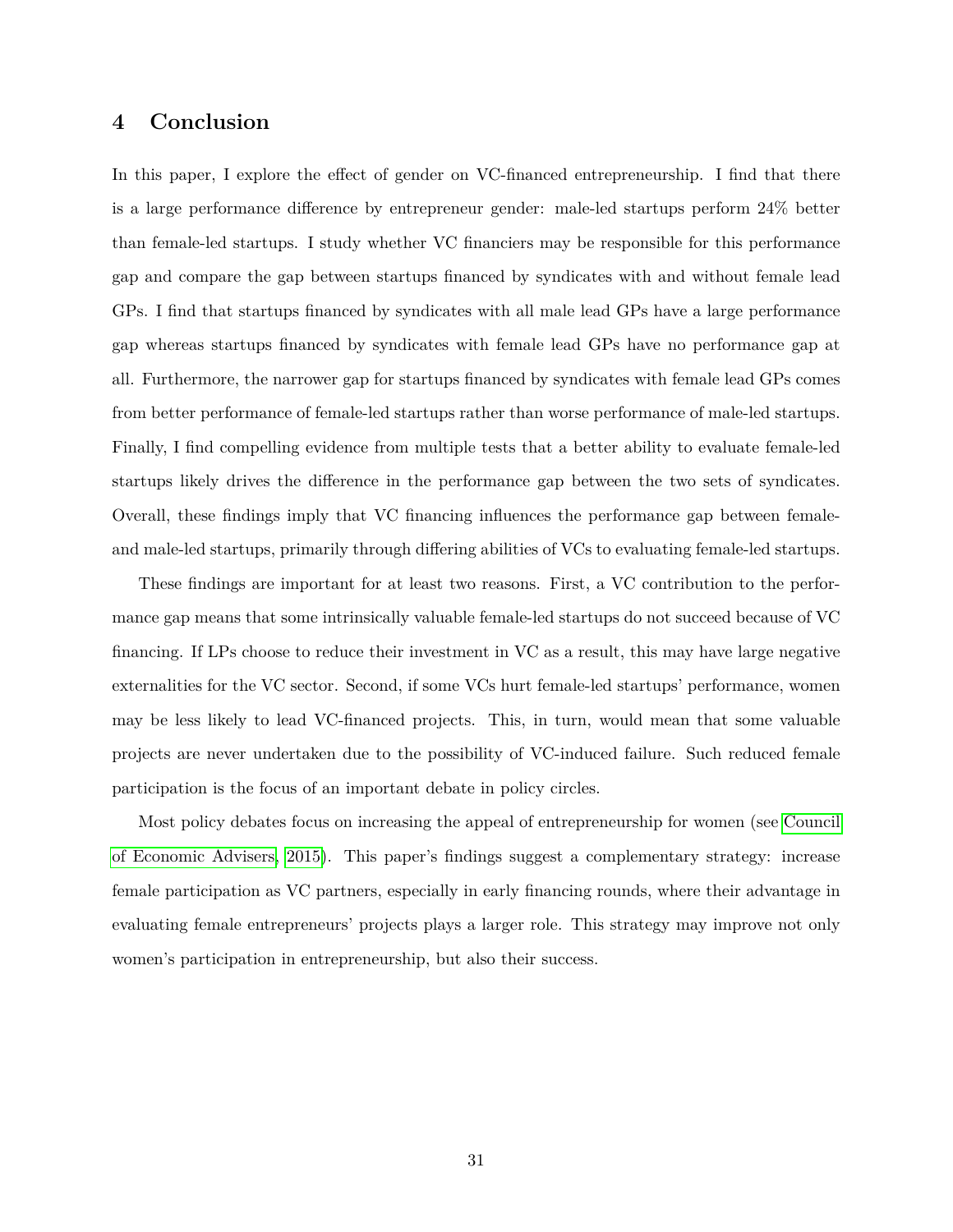# **References**

- <span id="page-32-4"></span>**Ahern, Kenneth R. and Amy K. Dittmar**, "The changing of the boards: The impact on firm valuation of mandated female board representation," *Quarterly Journal of Economics*, 2012, *127*  $(1), 137-197.$
- <span id="page-32-2"></span>**Alesina, Alberto F., Francesca Lotti, and Paolo Emilio Mistrulli**, "Do women pay more for credit? Evidence from Italy," *Journal of the European Economic Association*, 2013, *11*, 45–66.
- <span id="page-32-8"></span>**Arrow, Kenneth**, "The theory of discrimination," *Discrimination in labor markets*, 1973, *3* (10), 3–33.
- <span id="page-32-5"></span>**Athey, Susan, Christopher Avery, and Peter Zemsky**, "Mentoring and diversity," *American Economic Review*, 2000, pp. 765–786.
- <span id="page-32-12"></span>**Back, Aaron**, "The Newest Venture Capitalists: Food Companies," 2018.
- <span id="page-32-1"></span>**Becker, Gary S.**, *The Economics of Discrimination*, second ed., University of Chicago Press, 1971.
- <span id="page-32-3"></span>**Bellucci, Andrea, Alexander Borisov, and Alberto Zazzaro**, "Does gender matter in bank– firm relationships? Evidence from small business lending," *Journal of Banking & Finance*, 2010, *34* (12), 2968–2984.
- <span id="page-32-7"></span>**Bertrand, Marianne and Sendhil Mullainathan**, "Are Emily and Greg More Employable than Lakisha and J," *The American Economic Review*, 2004, *94* (4), pp. 991–1013.
- <span id="page-32-6"></span>**Carrell, Scott E., Marianne E. Page, and James E. West**, "Sex and Science: How Professor Gender Perpetuates the Gender Gap\*," *The Quarterly Journal of Economics*, 2010, *125* (3), 1101–1144.
- <span id="page-32-0"></span>**Cockburn, Iain M. and Megan J. MacGarvie**, "Patents, Thickets and the Financing of Early-Stage Firms: Evidence from the Software Industry," *Journal of Economics and Management Strategy*, 2009, *18* (3), 729–773.
- <span id="page-32-15"></span>**Council of Economic Advisers**, "Expanding Opportunities for Women in Business," Issue Brief August 2015.
- <span id="page-32-14"></span>**Croson, Rachel and Uri Gneezy**, "Gender Differences in Preferences," *Journal of Economic Literature*, 2009, *47* (2), pp. 448–474.
- <span id="page-32-10"></span>**Crunchbase**, "Crunchbase FAQ," <https://info.crunchbase.com/about/faqs/> 2014. [Online; accessed April 3, 2015].
- <span id="page-32-9"></span>, "Crunchbase About Us," <https://about.crunchbase.com/about-us/> 2018. [Online; accessed August 27, 2018]. *Crunchbase Venture Program*
- <span id="page-32-11"></span>*Crunchbase Venture Program, [https: // about. crunchbase. com/ partners/](https://about.crunchbase.com/partners/venture-program/) [venture-program/](https://about.crunchbase.com/partners/venture-program/) 2018.*
- <span id="page-32-13"></span>**Ellison, Glenn and Ashley Swanson***, "The Gender Gap in Secondary School Mathematics at High Achievement Levels: Evidence from the American Mathematics Competitions," Journal of Economic Perspectives, June 2010, 24 (2), 109–28.*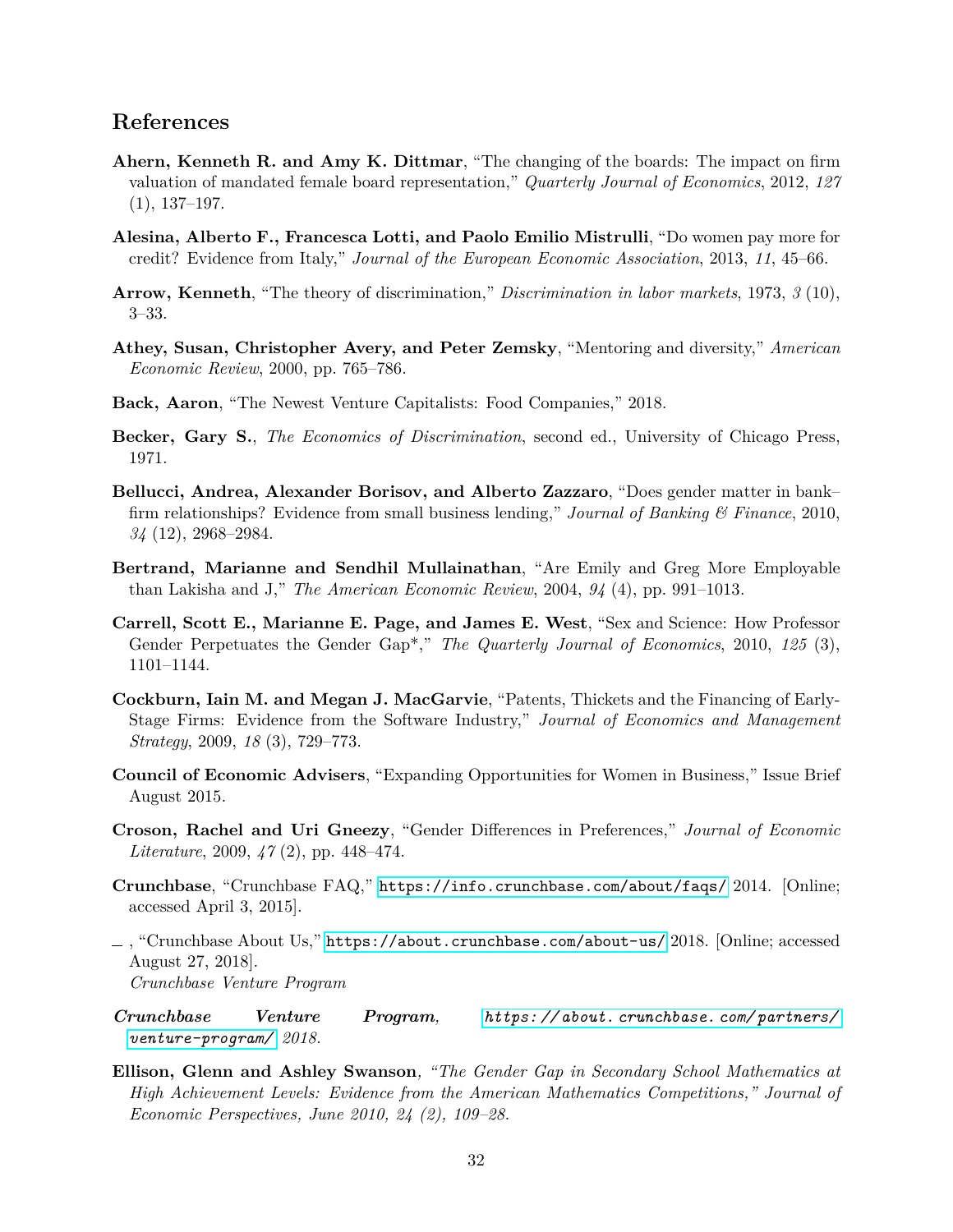- <span id="page-33-1"></span>**Ewens, Michael and Richard Townsend***, "Are Early Stage Investors Biased Against Women?," Working paper, SSRN April 2018.*
- <span id="page-33-4"></span>**Franklin, Bobby and Maryam Haque***, "NVCA Yearbook 2017," [http: // nvca. org/](http://nvca.org/download/5080/) [download/ 5080/](http://nvca.org/download/5080/) March 2017. [Online; accessed August 28, 2018].*
- <span id="page-33-16"></span>**Freytag, Kurt***, "Showcasing our Contributors," [https: // about. crunchbase. com/ blog/](https://about.crunchbase.com/blog/showcasing-our-contributors/) [showcasing-our-contributors/](https://about.crunchbase.com/blog/showcasing-our-contributors/) November 2014.*
- <span id="page-33-7"></span>**Gladstone, David and Laura Gladstone***, Venture Capital Handbook: An Entrepreneur's Guide to Raising Venture Capital, FT Press, 2002.*
- <span id="page-33-12"></span>**Goldin, Claudia and Cecilia Rouse***, "Orchestrating Impartiality: The Impact of "Blind" Auditions on Female Musicians," American Economic Review, 2000, 90 (4), 715–741.*
- <span id="page-33-14"></span>**Gompers, Paul Alan and Joshua Lerner***, The venture capital cycle, MIT press, 2004.*
- <span id="page-33-6"></span>**Gompers, Paul and Josh Lerner***, The money of invention: How venture capital creates new wealth, Harvard Business School Press, Boston, MA, 2001.*
- <span id="page-33-5"></span>**, Anna Kovner, Josh Lerner, and David Scharfstein***, "Performance persistence in entrepreneurship," Journal of Financial Economics, 2010, 96 (1), 18 – 32.*
- <span id="page-33-2"></span>**, Vladimir Mukharlyamov, Emily Weisburst, and Yuhai Xuan***, "Gender Effects in Venture Capital," Working paper 2445497, SSRN 2014.*
- <span id="page-33-13"></span>**Gorman, Michael and William A. Sahlman***, "What do venture capitalists do?," Journal of Business Venturing, 1989, 4 (4), 231 – 248.*
- <span id="page-33-17"></span>**Griffith, Erin***, "For Start-Up Investors, The Sky's the Limit," 2018.*
- <span id="page-33-15"></span>**Harris, Robert S., Tim Jenkinson, and Steven N. Kaplan***, "Private Equity Performance: What Do We Know?," The Journal of Finance, 2014, 69 (5), 1851–1882.*
- <span id="page-33-0"></span>**Hochberg, Yael V., Alexander Ljungqvist, and Yang Lu***, "Whom you know matters: Venture capital networks and investment performance," The Journal of Finance, 2007, 62 (1), 251– 301.*
- <span id="page-33-10"></span>**, , and** *, "Networking as a barrier to entry and the competitive supply of venture capital," The Journal of Finance, 2010, 65 (3), 829–859.*
- <span id="page-33-8"></span>**Hsu, David H.***, "What do entrepreneurs pay for venture capital affiliation?," The Journal of Finance, 2004, 59 (4), 1805–1844.*
- <span id="page-33-11"></span>**Huang, Jiekun and Darren J. Kisgen***, "Gender and corporate finance: Are male executives overconfident relative to female executives?," Journal of Financial Economics, 2013, 108 (3), 822–839.*
- <span id="page-33-3"></span>**Huang, Laura, Andy Wu, Min Ju Lee, Jiayi Bao, Marianne Hudson, and Elaine Bolle***, "Angel Funders Report," Technical Report, Angel Capital Association, [http: // docs.](http://docs.wixstatic.com/ugd/ecd9be_5855a9b21a8c4fc1abc89a3293abff96.pdf) [wixstatic. com/ ugd/ ecd9be\\_ 5855a9b21a8c4fc1abc89a3293abff96. pdf](http://docs.wixstatic.com/ugd/ecd9be_5855a9b21a8c4fc1abc89a3293abff96.pdf) November 2017.*
- <span id="page-33-9"></span>**Kaplan, Steven N. and Antoinette Schoar***, "Private equity performance: Returns, persistence, and capital flows," The Journal of Finance, 2005, 60 (4), 1791–1823.*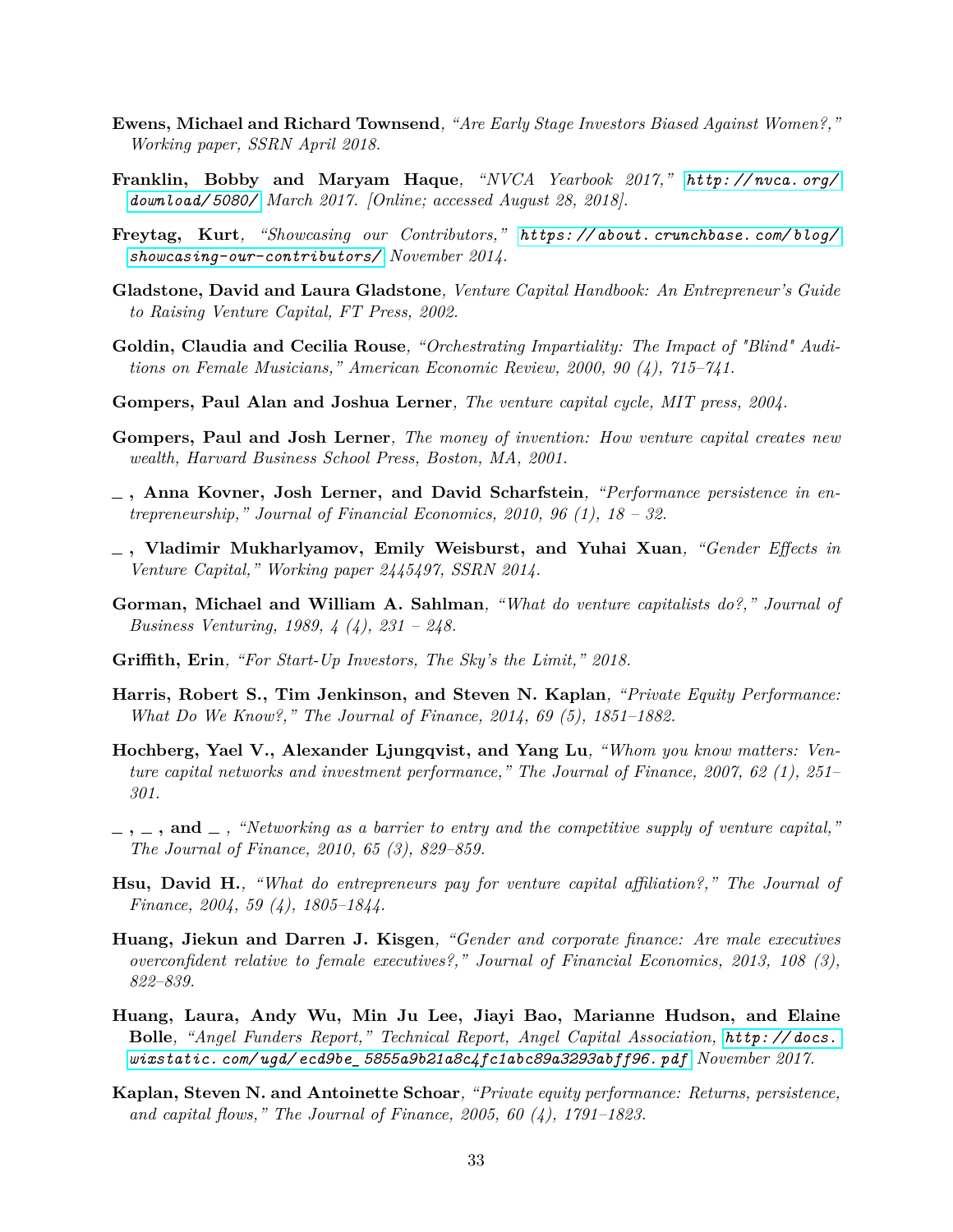- <span id="page-34-9"></span>**and Per Strömberg***, "Financial Contracting Theory Meets the Real World: An Empirical Analysis of Venture Capital Contracts," The Review of Economic Studies, 2003, 70 (2), 281– 315.*
- <span id="page-34-4"></span>**, Berk A. Sensoy, and Per Strömberg***, "Should Investors Bet on the Jockey or the Horse? Evidence from the Evolution of Firms from Early Business Plans to Public Companies," The Journal of Finance, 2009, 64 (1), 75–115.*
- <span id="page-34-14"></span>**Kenney, Martin and Donald Patton***, "Firm Database of Emerging Growth Initial Public Offerings (IPOs) from 1990 through 2015," Technical Report 2017.*
- <span id="page-34-0"></span>**Lenz, Kristin and Maria Aspan***, "Women Entrepreneurship Report," [https: // www. inc.](https://www.inc.com/women-entrepreneurship-report/index.html) [com/ women-entrepreneurship-report/ index. html](https://www.inc.com/women-entrepreneurship-report/index.html) September 2018.*
- <span id="page-34-3"></span>**Lerner, Joshua***, "Venture capitalists and the decision to go public," Journal of Financial Economics, 1994, 35 (3), 293 – 316.*
- <span id="page-34-5"></span>**Levine, Ross and Yona Rubinstein***, "Smart and illicit: who becomes an entrepreneur and do they earn more?," The Quarterly Journal of Economics, 2017, 132 (2), 963–1018.*
- <span id="page-34-7"></span>**Lim, Jaegeum and Jonathan Meer***, "The impact of teacher-student gender matches: Random assignment evidence from South Korea," Journal of Human Resources, 2017, pp. 1215–7585R1.*
- <span id="page-34-2"></span>**Marom, Dan, Alicia Robb, and Orly Sade***, "Gender Dynamics in Crowdfunding (Kickstarter): Evidence on Entrepreneurs, Investors, Deals and Taste-Based Discrimination," Working paper 2015.*
- <span id="page-34-12"></span>**Nanda, Ramana, Sampsa Samila, and Olav Sorenson***, "The Persistent Effect of Initial Success: Evidence from Venture Capital," Working Paper 24887, National Bureau of Economic Research August 2018.*
- <span id="page-34-10"></span>**Neumann, Jerry***, "Zipcar Fundraising Breakdown," [http: // reactionwheel. net/ 2018/ 05/](http://reactionwheel.net/2018/05/zipcar-fundraising-breakdown.html) [zipcar-fundraising-breakdown. html](http://reactionwheel.net/2018/05/zipcar-fundraising-breakdown.html) 2018.*
- <span id="page-34-8"></span>**Paredes, Valentina***, "A teacher like me or a student like me? Role model versus teacher bias effect," Economics of Education Review, 2014, 39, 38 – 49.*
- **Preqin***, "The 2014 Preqin Private Equity Fund Terms Advisor," Technical Report, Preqin Ltd., [http: // docs. preqin. com/ samples/](http://docs.preqin.com/samples/2014-Preqin-Private-Equity-Fund-Terms-Advisor-Sample-Pages.pdf) [2014-Preqin-Private-Equity-Fund-Terms-Advisor-Sample-Pages. pdf](http://docs.preqin.com/samples/2014-Preqin-Private-Equity-Fund-Terms-Advisor-Sample-Pages.pdf) 2014.*
- <span id="page-34-1"></span>**Puri, Manju and Rebecca Zarutskie***, "On the Life Cycle Dynamics of Venture-Capital- and Non-Venture-Capital-Financed Firms," The Journal of Finance, 2012, 67 (6), 2247–2293.*
- <span id="page-34-13"></span>**Robb, Alicia, Susan Coleman, and Dane Stangler***, "Sources of Economic Hope: Women's Entrepreneurship," Working paper, SSRN November 2014.* SEC Adopts Rules to Permit Crowdfunding
- <span id="page-34-11"></span>*SEC Adopts Rules to Permit Crowdfunding*, *SEC.gov*, Oct 2015.
- <span id="page-34-6"></span>**Tate, Geoffrey and Liu Yang**, "Female leadership and gender equity: Evidence from plant closure," *Journal of Financial Economics*, 2014.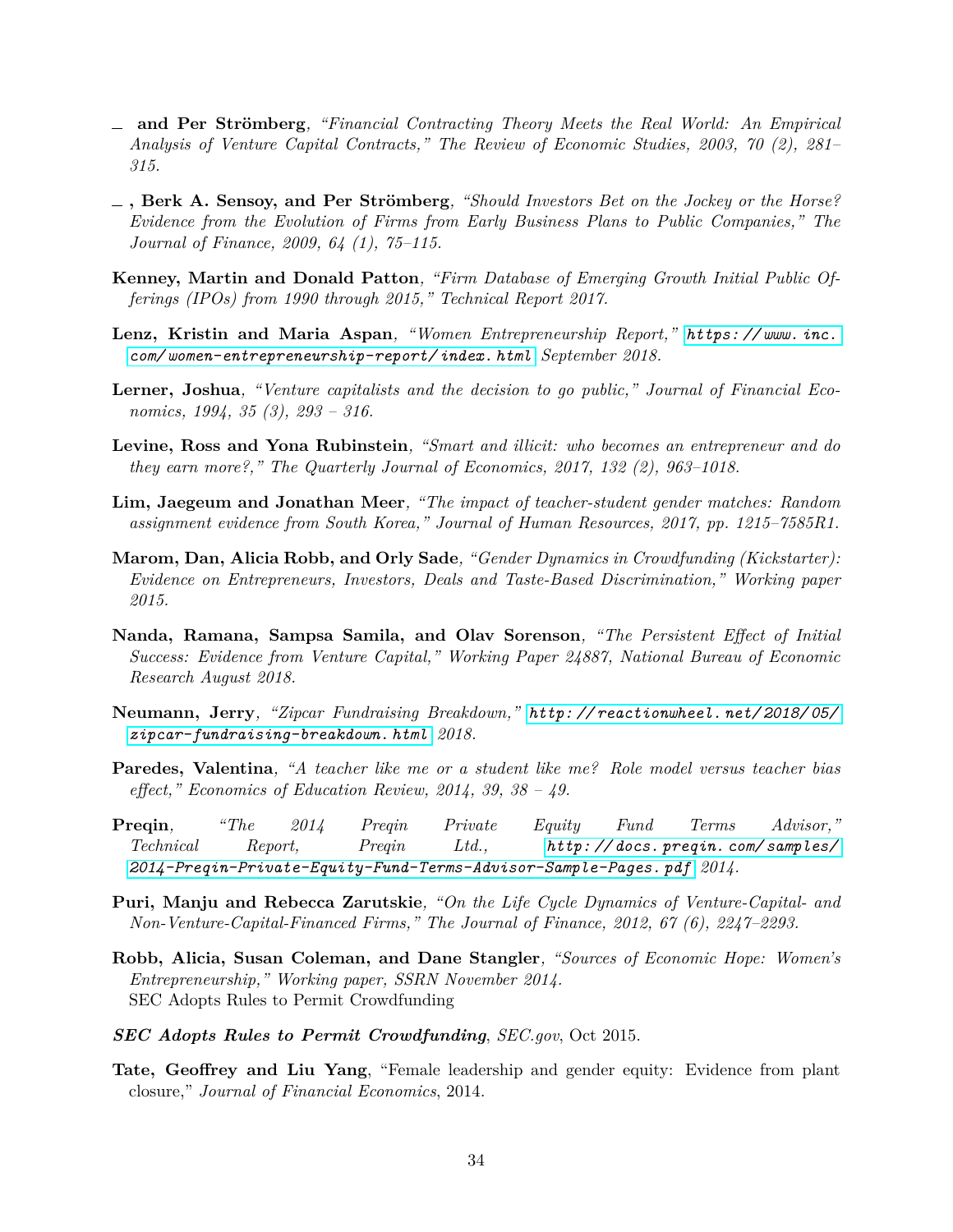- <span id="page-35-0"></span>**Tsui, Anne S., Charles A. O'Reilly et al.**, "Beyond simple demographic effects: The importance of relational demography in superior-subordinate dyads," *Academy of Management Journal*, 1989, *32* (2), 402–423.
- <span id="page-35-1"></span>**Y Combinator**, "Survey of YC female founders on sexual coercion and assault by angel and VC investors," [https://blog.ycombinator.com/](https://blog.ycombinator.com/survey-of-yc-female-founders-on-sexual-harassment-and-coercion-by-angel-and-vc-investors) [survey-of-yc-female-founders-on-sexual-harassment-and-coercion-by-angel-and-vc-investors](https://blog.ycombinator.com/survey-of-yc-female-founders-on-sexual-harassment-and-coercion-by-angel-and-vc-investors) October 2018. [Online; accessed October 15, 2018].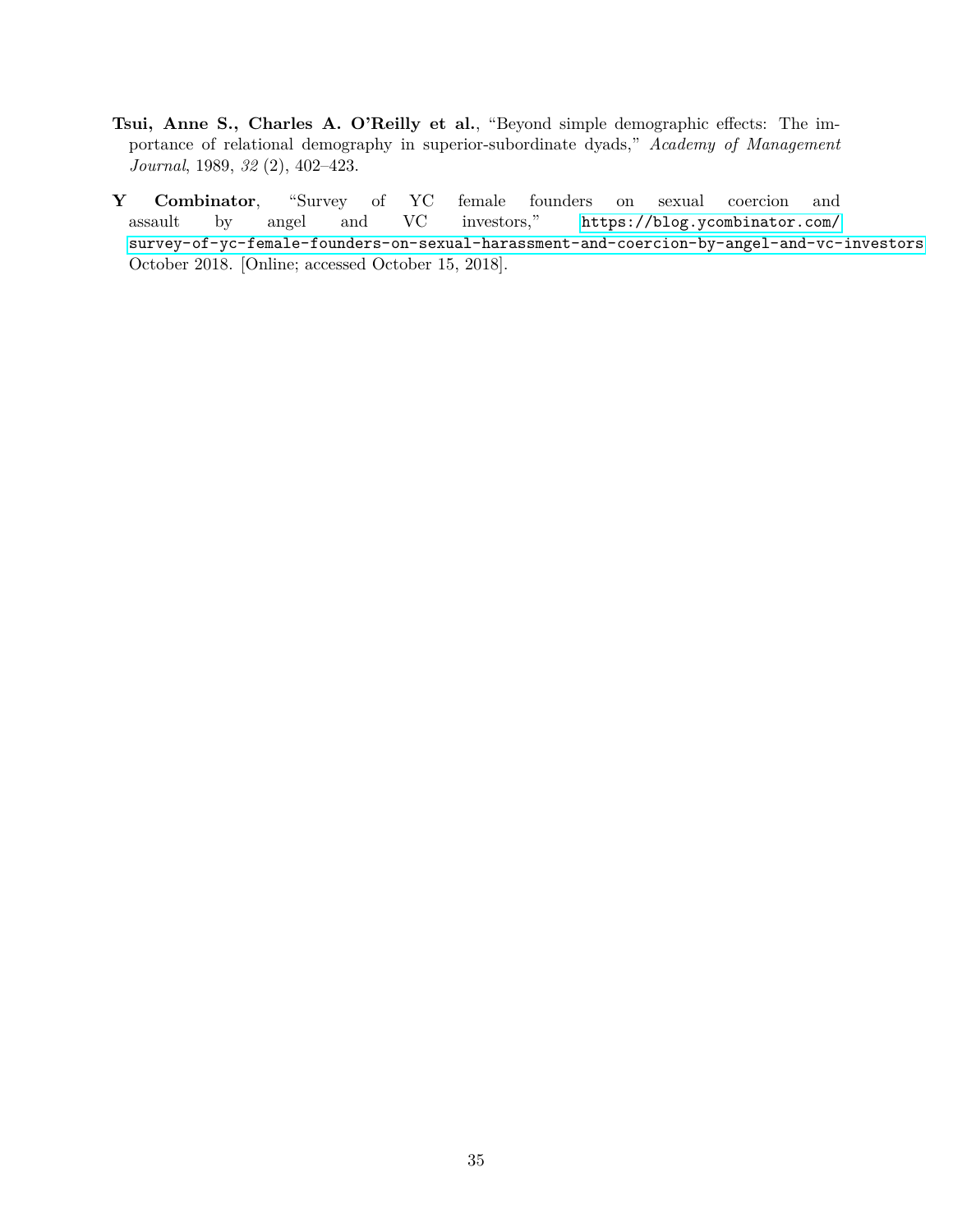# **Tables and Figures**

<span id="page-36-0"></span>

| <b>Table 1. Data summary.</b> This table presents useful statistics for the data used in this paper. The three columns   |
|--------------------------------------------------------------------------------------------------------------------------|
| of data refer to the subset of observations over which the statistic is calculated: "All" refers to the complete sample, |
| "2005 on" refers to startups with initial financing rounds in or after 2005, and "2005 to 2013" refers to startups       |
| with initial financing rounds between 2005 and 2013, including both end years.                                           |

|                                   | All    | $2005$ on | 2005 to 2013 |
|-----------------------------------|--------|-----------|--------------|
| Startups                          | 5,232  | 4,017     | 2,682        |
| with founder data                 | 80.4%  | 90.4%     | 89.9%        |
| with female founders              | 9.7%   | 11.7%     | 11.0%        |
| Financing rounds                  | 19,076 | 14,595    | 11,311       |
| VC financing rounds               | 14,720 | 11,318    | 8,647        |
| with founder data                 | 86.9%  | 95.1%     | 94.9%        |
| with GP data                      | 96.6%  | 96.5%     | 96.5%        |
| with founder & GP data            | 84.0%  | 91.8%     | 91.7%        |
| Initial VC financing rounds       | 3,960  | 3,032     | 1,993        |
| with founder data                 | 79.6%  | 90.2%     | 88.8%        |
| with GP data                      | 96.7%  | 96.6%     | 96.9%        |
| with founder & GP data            | 77.1%  | 87.3%     | 86.2%        |
| Second VC financing rounds        | 3,582  | 2,780     | 1,968        |
| with founder data                 | 85.7%  | 95.0%     | 94.4%        |
| with GP data                      | 97.5%  | 97.7%     | 98.1%        |
| with founder & GP data            | 83.8%  | 92.9%     | 92.7%        |
| VCs per VC financing round        | 2.718  | 2.731     | 2.707        |
| initial round                     | 2.073  | 2.096     | 1.972        |
| second round                      | 2.623  | 2.631     | 2.487        |
| % of startups successfully exited | 35.8%  | 27.8%     | 37.7%        |
| via IPO                           | 4.9%   | $4.5\%$   | 5.9%         |
| via acquisition                   | 30.9%  | 23.4%     | 31.8%        |
| Duration of VC financing          | 6.04   | 4.99      | 5.30         |
| for IPO startups                  | 5.82   | 5.21      | 5.91         |
| for acquired startups             | 6.08   | 4.95      | 5.18         |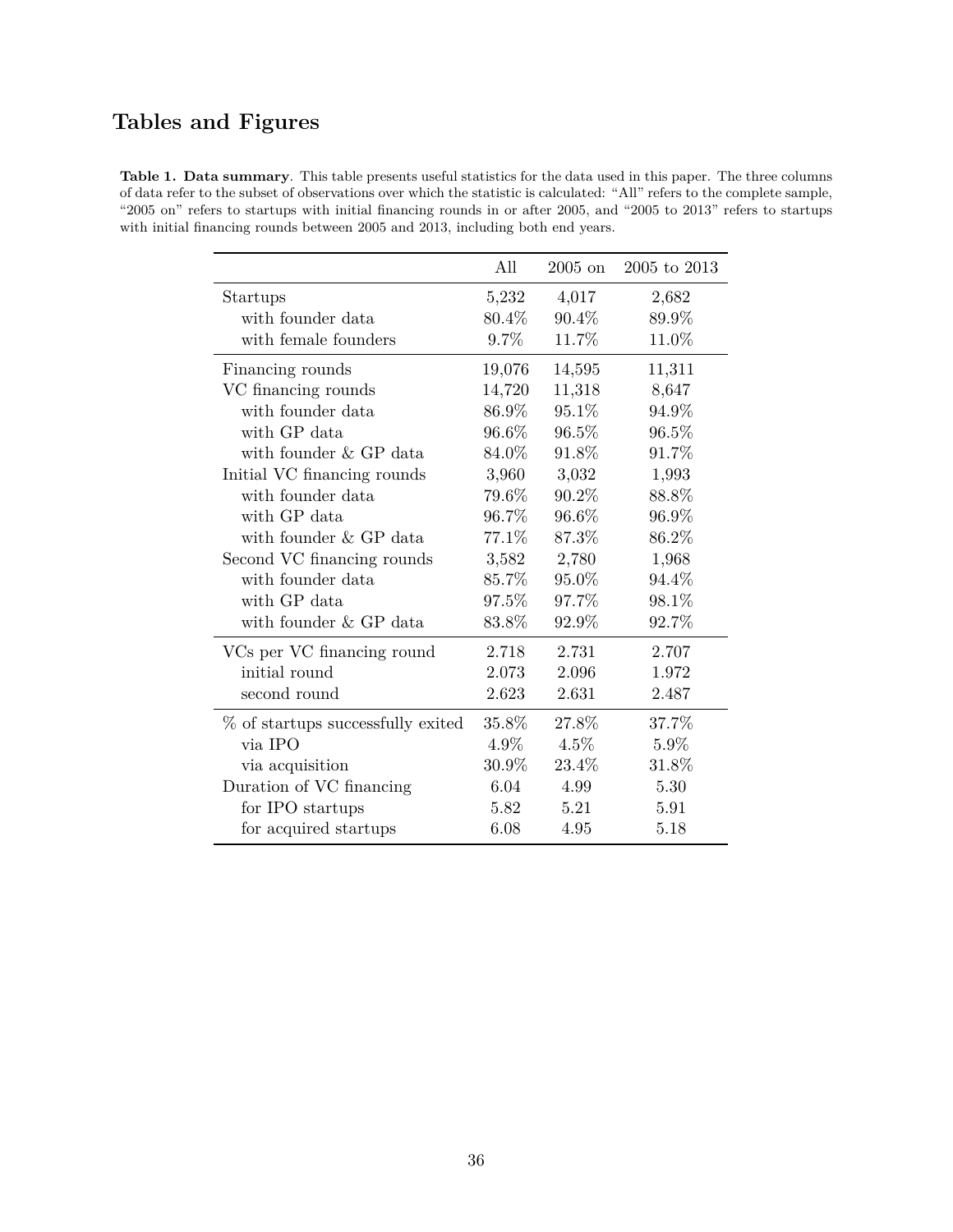<span id="page-37-0"></span>**Table 2. Founder and GP presence by gender**. This table presents statistics on the presence of founders and GPs, overall as well as separated by gender. For GPs, it presents data on presence in initial and in second financing rounds for all GPs, GPs in lead VCs of a syndicate, and appointees to a startup's board. The three columns of data present statistics on the overall sample, the sample for females, and the sample for males. The overall sample includes all startups initially VC financed between 2005 and 2013, including both end years.

|                         | All    | Female | Male   |
|-------------------------|--------|--------|--------|
| For startup             |        |        |        |
| Founders                | 3,801  | 243    | 3,558  |
| per startup             | 1.91   | 0.12   | 1.78   |
| For initial VC rounds   |        |        |        |
| GP <sub>S</sub>         | 49,274 | 7,106  | 42,168 |
| per round               | 24.70  | 3.56   | 21.14  |
| GPs in lead VCs         | 25,779 | 2,848  | 22,931 |
| per round               | 20.20  | 2.23   | 17.97  |
| Appointed board members | 1,010  | 30     | 980    |
| per round               | 1.37   | 0.04   | 1.33   |
| For second VC rounds    |        |        |        |
| GPs                     | 62,926 | 9,541  | 53,385 |
| per round               | 32.04  | 4.86   | 27.18  |
| GPs in lead VCs         | 28,119 | 4,244  | 23,875 |
| per round               | 19.49  | 2.94   | 16.55  |
| Appointed board members | 860    | 45     | 815    |
| per round               | 1.28   | 0.07   | 1.21   |

<span id="page-37-1"></span>**Table 3. Performance differences by founder gender**. This table presents performance measured by exit from VC financing for startups led by one or more female founders ("female-led startups") and startups led by all male founders ("male-led startups") as well as the difference in performance between the two groups. All the startups in this sample have initial financing rounds between 2005 and 2013, inclusive. The top row in each cell shows the proportion of startups in that column that have exited. The bottom row shows the count of exits. The difference column reports the difference in proportions exited in the top row and the *p*-value for the  $\chi^2$ -statistic (with  $df = 1$ ) reported for a Pearson test of the equality of proportions across the two dimensions.

|       | Female-led | Male-led | Diff.    |
|-------|------------|----------|----------|
|       | startups   | startups | $p$ -val |
| Exits | 33.2%      | 40.6%    | $-7.4\%$ |
|       | 71         | 631      | 0.037    |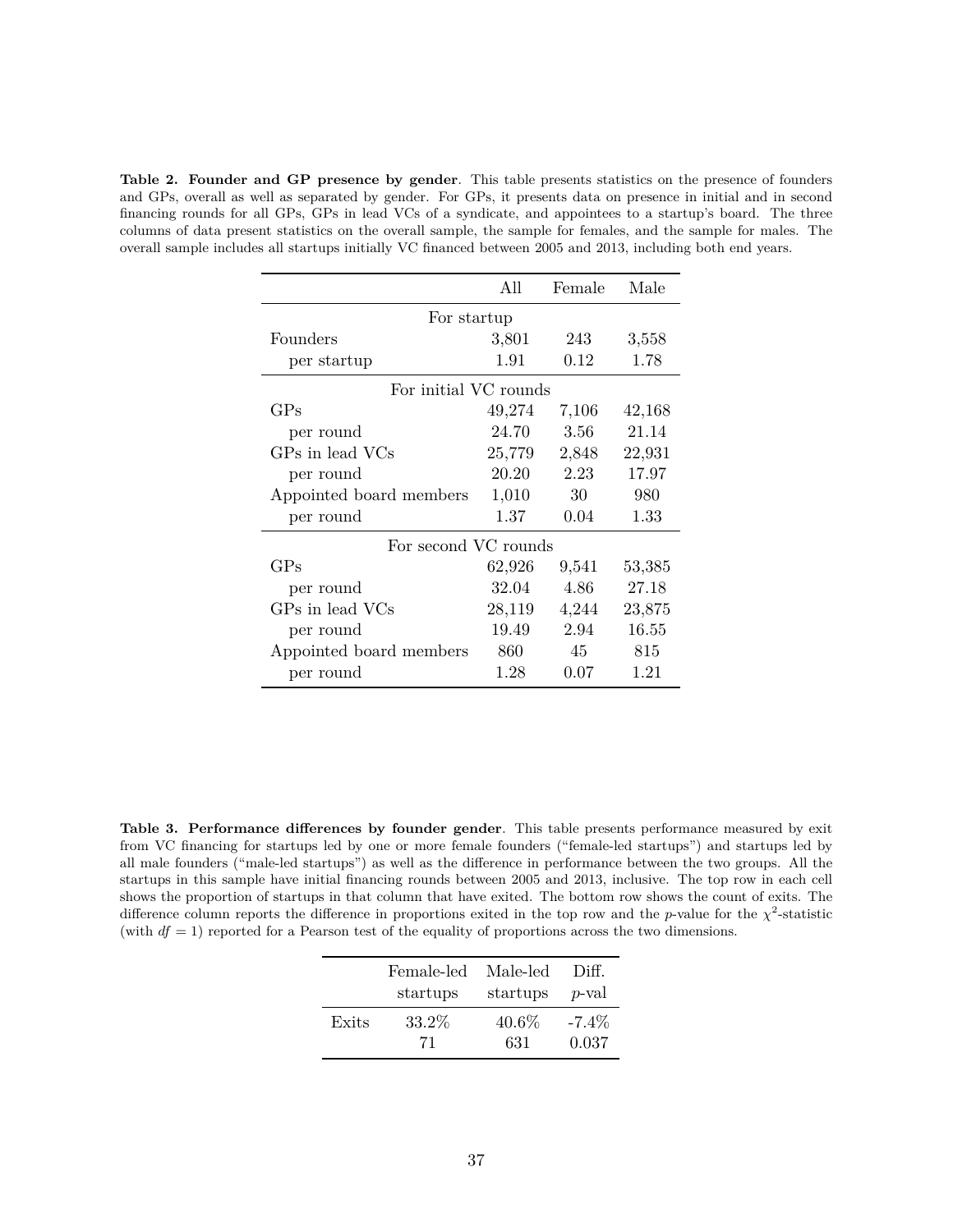<span id="page-38-0"></span>**Table 4. Founder and lead VC GP gender impact on performance**. This table presents logistic regressions of the impact of founder gender and lead VC GP gender on startup performance measured by exit via IPO or acquisition. All the startups in this sample have initial financing rounds between 2005 and 2013, inclusive. The  $R<sup>2</sup>$  reported is a goodness-of-fit measure based on the maximum likelihood function used to estimate logistic regressions.

|                                            | Likelihood of success |           |            |            |
|--------------------------------------------|-----------------------|-----------|------------|------------|
|                                            | (1)                   | (2)       | (3)        | (4)        |
| Fem-led startup                            | $0.322***$            | $0.384**$ | $0.300***$ | $0.367***$ |
|                                            | $[3.03]$              | [2.51]    | [3.20]     | $[2.60]$   |
| Fem GP in lead VC                          | 1.010                 | 0.985     | 1.017      | 1.002      |
|                                            | [0.07]                | [0.10]    | [0.11]     | [0.01]     |
| Fem-led startup $\times$ fem GP in lead VC | $2.438**$             | $2.245*$  | $2.442**$  | $2.190*$   |
|                                            | $[2.01]$              | [1.78]    | $[2.00]$   | [1.71]     |
| Fem- vs. male-led startups                 | 0.786                 | 0.862     | 0.732      | 0.803      |
| with fem GP in lead VCs                    | [1.01]                | [0.61]    | [1.29]     | [0.88]     |
| Fem vs. all-male lead VCs                  | $2.462**$             | $2.212*$  | $2.483**$  | $2.193*$   |
| for fem-led startups                       | [2.15]                | [1.85]    | $[2.16]$   | $[1.82]$   |
| Init. fin. year FEs<br>Prod. mkt. FEs      |                       | X         | X          | X<br>X     |
| $R^2$                                      | 0.0121                | 0.0606    | 0.0281     | 0.0771     |
| Observations                               | 1044                  | 1044      | 1044       | 1044       |

Absolute *t* statistics in brackets

<span id="page-38-1"></span>**Table 5. Pre-round change in female lead GP, differences by female lead GP presence pre-round**. This table presents the proportions of initial VC financing rounds that experience no change in female lead GP proportion, a negative change, and a positive change for three sets of syndicates: all syndicates, syndicates with female lead GPs 90 days prior to the round, and syndicates without female lead GPs 90 days prior to the round. For each cell in the first three rows, the top row provides the percentage of financing rounds in that group to experience that change and the bottom row provides the number of rounds. All startups in this sample have initial financing rounds between 2005 and 2013, inclusive.

| $\Delta$ in fem lead GP prop.<br>in 90 days before round | All initial<br>rounds | $1+$ fem $\text{GPs}$<br>pre-round | No fem GPs<br>pre-round |
|----------------------------------------------------------|-----------------------|------------------------------------|-------------------------|
| No $\Delta$                                              | 73.6%                 | 67.3%                              | 86.4%                   |
|                                                          | 938                   | 575                                | 363                     |
| $\Delta < 0$                                             | 15.0%                 | 22.4%                              | $0.0\%$                 |
|                                                          | 191                   | 191                                | 0                       |
| $\Delta > 0$                                             | 8.2\%                 | 10.3%                              | 4.0%                    |
|                                                          | 105                   | 88                                 | 17                      |
| Total                                                    | 1,274                 | 854                                | 420                     |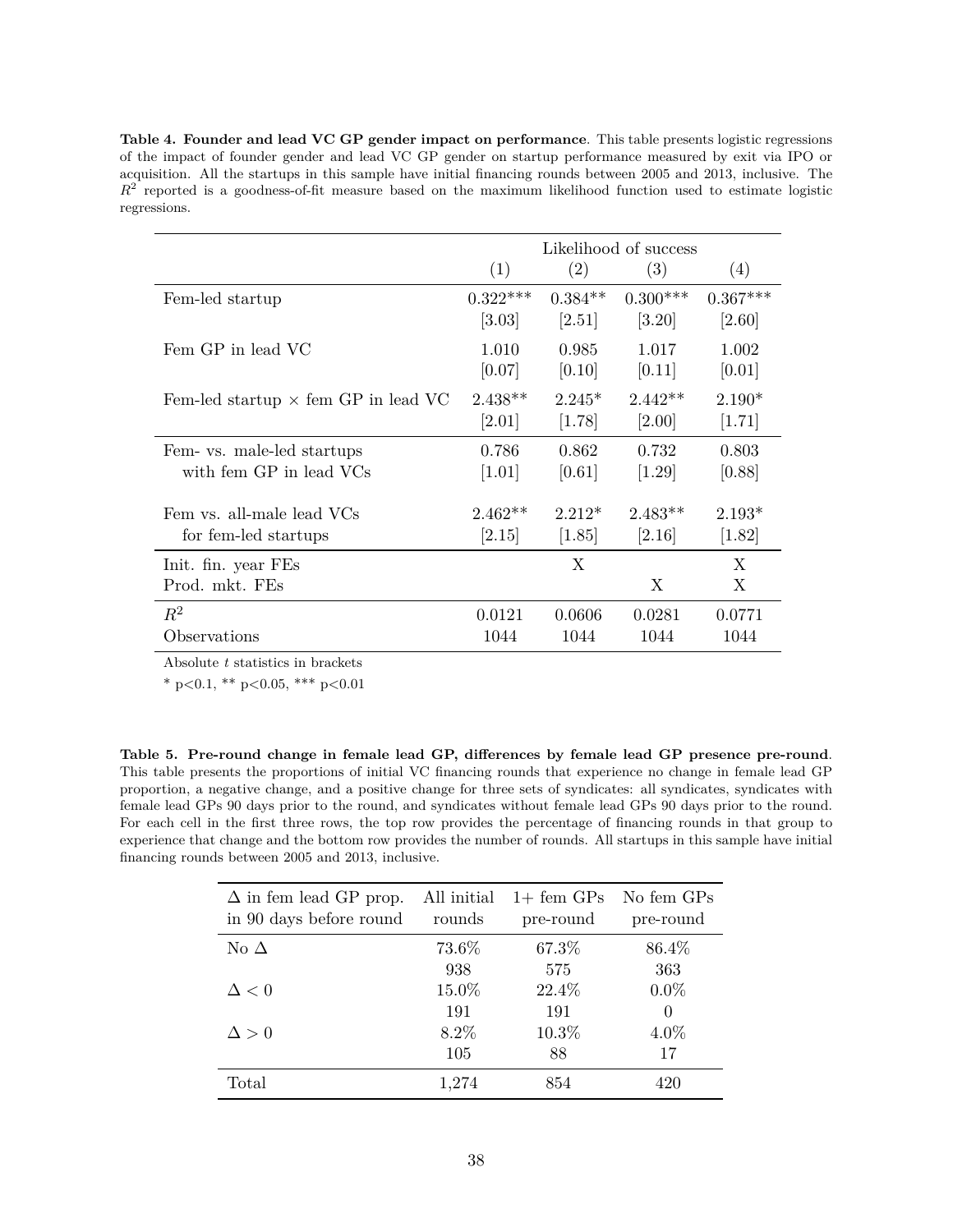<span id="page-39-0"></span>**Table 6. Pre-round change in female lead GP impact on performance gender gap**. This table presents logistic regressions of the impact of founder gender and of changes in representation of females as GPs of lead VCs in the 90 days before initial financing rounds on startup performance measured by exit. All startups in this analysis have at least one female lead GP in the syndicate 90 days before the financing round and have initial financing rounds between 2005 and 2013. The  $R^2$  reported is a goodness-of-fit measure based on the maximum likelihood function used to estimate logistic regressions.

|                                                | Likelihood of success |           |
|------------------------------------------------|-----------------------|-----------|
|                                                | (1)                   | (2)       |
| Fem-led startup                                | 0.990                 | 1.077     |
|                                                | [0.03]                | [0.24]    |
| Fem lead GP prop drop                          | 1.089                 | 1.025     |
|                                                | [0.44]                | [0.12]    |
| Fem lead GP prop rise                          | 0.778                 | 0.879     |
|                                                | [0.95]                | [0.46]    |
| Fem-led startup $\times$ fem lead GP prop drop | $0.220**$             | $0.170**$ |
|                                                | $[2.13]$              | $[2.39]$  |
| Fem-led startup $\times$ fem lead GP prop rise | 1.646                 | 1.808     |
|                                                | [0.62]                | [0.71]    |
| Lead GP fem proportion drop vs. no change      | $0.218**$             | $0.183**$ |
| diff in fem-led startups' success              | [2.34]                | $[2.51]$  |
|                                                |                       |           |
| Lead GP fem proportion rise vs. no change      | 1.630                 | 1.947     |
| diff in fem-led startups' success              | [0.65]                | [0.86]    |
| Init. fin. year FEs                            |                       | X         |
| Prod. mkt. FEs                                 |                       | X         |
| $R^2$                                          | 0.0112                | 0.0852    |
| Observations                                   | 724                   | 712       |

Absolute *t* statistics in brackets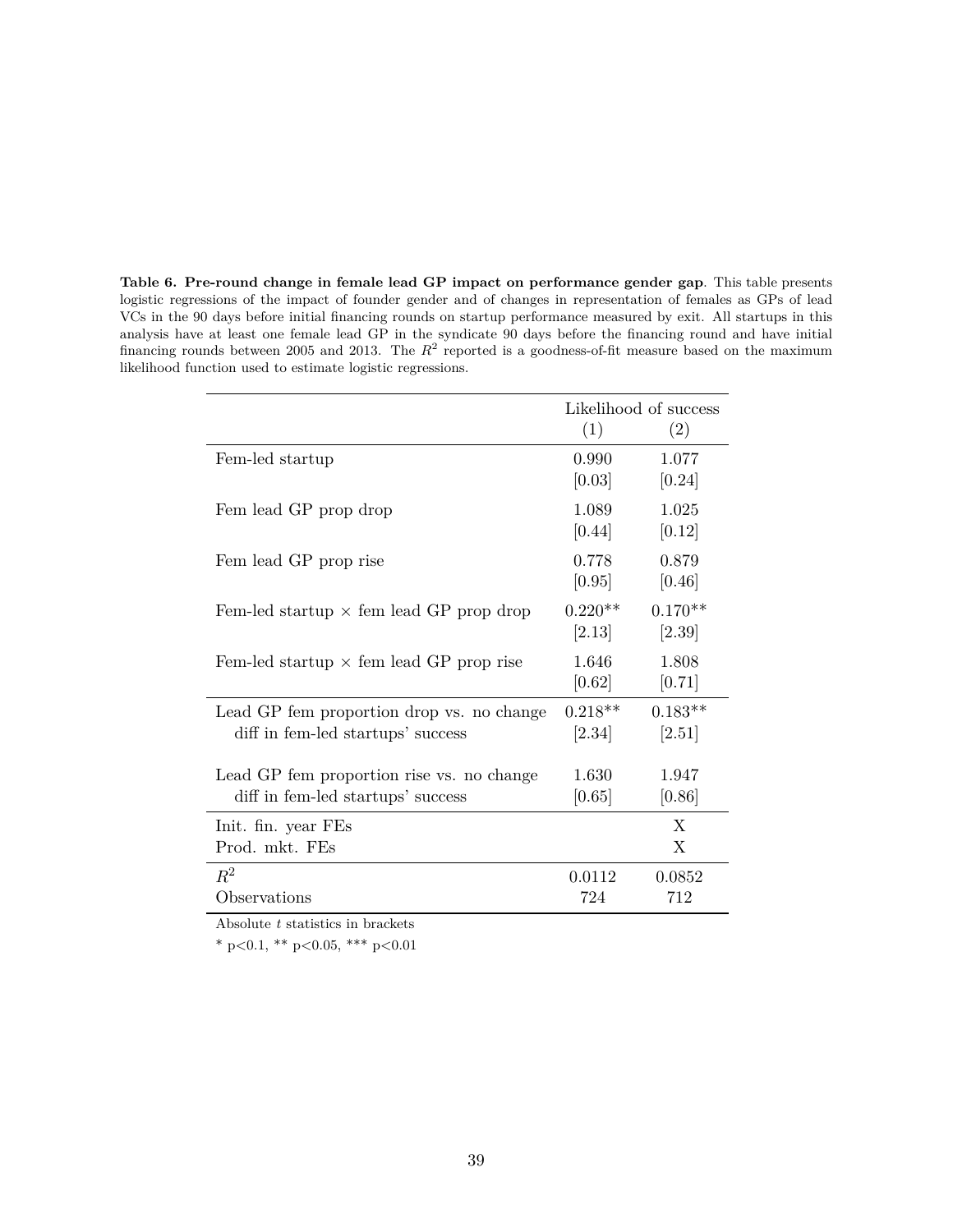<span id="page-40-0"></span>**Table 7. Financier gender by founder gender**. This table presents details on the differences in financiers' gender in initial financing rounds for female- and male-led startups. The top two panels use lead GPs' gender to examine financier gender and the bottom two panels study board members' gender. For each measure of financier gender, the first panel presents the distribution of startups based on whether the startup has a female founder and whether the initial financing syndicate has a female financier. The second panel presents the percent of initial financing syndicates with female financiers for startups with and without female founders. The last column presents the difference in female financier representation in the two sets of startups and the *p*-value for the  $\chi^2$ -statistic (with *df* = 1) reported for a Pearson test of the equality of proportions across the two dimensions.

|                                   | Female-led<br>startups | Male-led<br>startups | Diff.     |
|-----------------------------------|------------------------|----------------------|-----------|
| Initial round syndicate with      |                        |                      |           |
| no female lead GPs                | 52                     | 278                  |           |
| $1+$ female lead GPs              | 85                     | 644                  |           |
| % financed by female lead GPs     | 62.0%                  | 69.8%                | $-7.8\%*$ |
| Board appointees                  |                        |                      |           |
| no female appointees              | 87                     | 589                  |           |
| $1+$ female appointees            | 5                      | 22                   |           |
| % appointing female board members | 5.4%                   | $3.6\%$              | 1.8%      |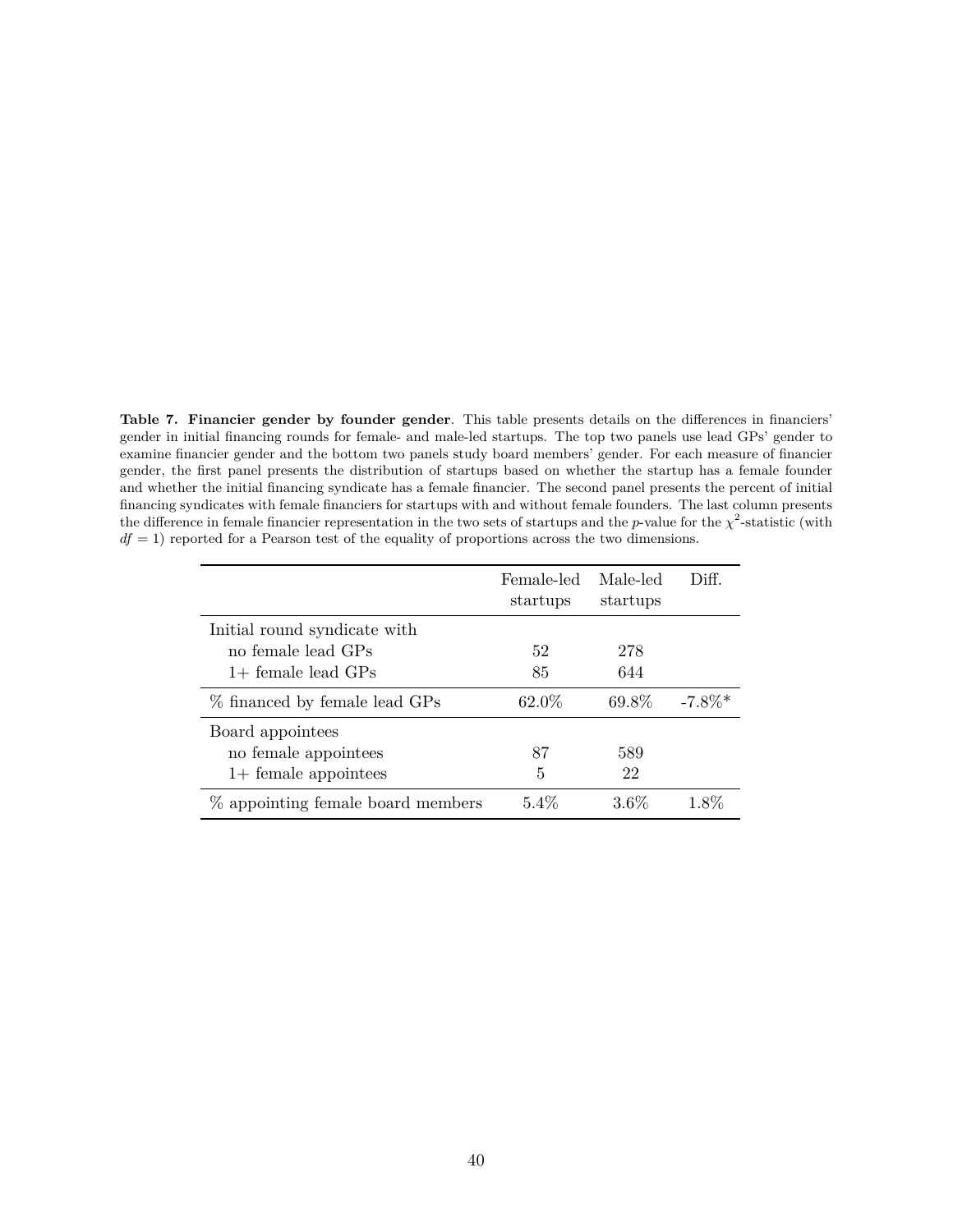<span id="page-41-0"></span>**Table 8. Founder and lead VC GP gender impact on performance by financing round**. This table presents logistic regressions of the impact of founder gender and lead VC GP gender across initial and second financing rounds on startup performance measured by exit via IPO or acquisition. All the startups in this sample have initial financing rounds between 2005 and 2013, inclusive. The  $R^2$  reported is a goodness-of-fit measure based on the maximum likelihood function used to estimate logistic regressions. Standard errors are clustered at the startup level.

|                                                                         | Likelihood of success<br>(1) |
|-------------------------------------------------------------------------|------------------------------|
| Fem-led startup                                                         | $0.385**$<br>[2.43]          |
| Fem GP in lead VC                                                       | 0.982<br>[0.12]              |
| Second round                                                            | 0.798<br>$[1.55]$            |
| Fem-led startup $\times$ fem GP in lead VC                              | $2.178*$<br>$[1.66]$         |
| Fem-led startup $\times$ second round                                   | $3.243***$<br>$[2.79]$       |
| Fem GP in lead $VC \times$ second round                                 | 1.036<br>[0.18]              |
| Fem-led startup $\times$ fem GP in lead VC $\times$ second round        | $0.288**$<br>[2.27]          |
| First vs. second round founder gender gap<br>with no fem GP in lead VCs | $0.308***$<br>[2.79]         |
| First vs. second round founder gender gap<br>with fem GP in lead VCs    | 1.071<br>[0.26]              |
| Init. fin. year FEs<br>Prod. mkt. FEs                                   | X<br>X                       |
| $R^2$<br>Observations                                                   | 0.0885<br>2334               |

Absolute *t* statistics in brackets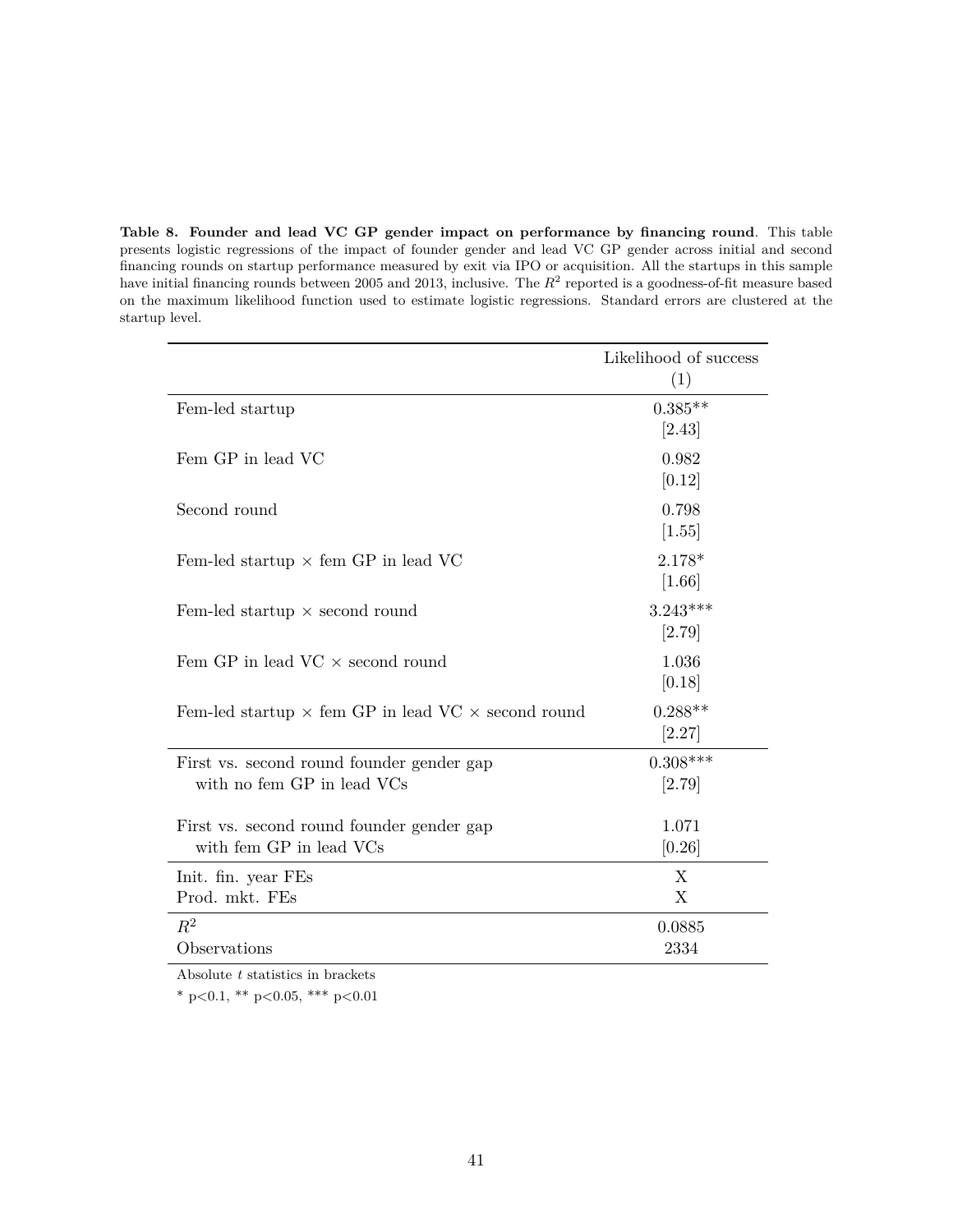<span id="page-42-0"></span>**Table 9. Founder gender by lead GP gender**. This table presents details on the initial financing of femaleand male-led startups by syndicates with and without female lead GPs. The top panel presents the distribution of startups based on whether the startup has a female founder and whether the initial financing syndicate has a female lead GP. The second panel presents the percent of initial financings with female founders for syndicates with or without female lead GPs. The last column presents the difference in female-led startup representation in the two portfolios and the *p*-value for the  $\chi^2$ -statistic (with  $df = 1$ ) reported for a Pearson test of the equality of proportions across the two dimensions.

|                       | Lead VC in syndicate has<br>$1+$ female GPs no female GPs | Diff.<br>p-val |           |
|-----------------------|-----------------------------------------------------------|----------------|-----------|
| Female-led startups   | 85                                                        | 52             |           |
| Male-led startups     | 644                                                       | 278            |           |
| % female-led startups | 11.7%                                                     | 15.8%          | $-4.1\%*$ |
| N                     | 729                                                       | 330            | 0.066     |

<span id="page-42-1"></span>**Table 10. Founder and VC board appointee gender impact on performance**. This table presents logistic regressions of the impact of founder gender and initial VC financing round board appointee gender on startup performance measured by exit via IPO or acquisition. All the startups in this sample have initial financing rounds between 2005 and 2013, inclusive. The  $R^2$  reported is a goodness-of-fit measure based on the maximum likelihood function used to estimate logistic regressions.

|                                              | Likelihood of success<br>(1) |
|----------------------------------------------|------------------------------|
| Fem-led startup                              | 0.874<br>[0.49]              |
| Fem board appointee                          | $2.491*$<br>[1.85]           |
| Fem-led startup $\times$ fem board appointee | 0.327<br>[1.00]              |
| Fem- vs. male-led startups                   | 0.286                        |
| with fem board appointees                    | $[1.16]$                     |
| Fem vs. all-male board appointees            | 0.815                        |
| for fem-led startups                         | [0.20]                       |
| Init. fin. year FEs                          | X                            |
| Prod. mkt. FEs                               | X                            |
| $R^2$                                        | 0.1185                       |
| Observations                                 | 695                          |

Absolute *t* statistics in brackets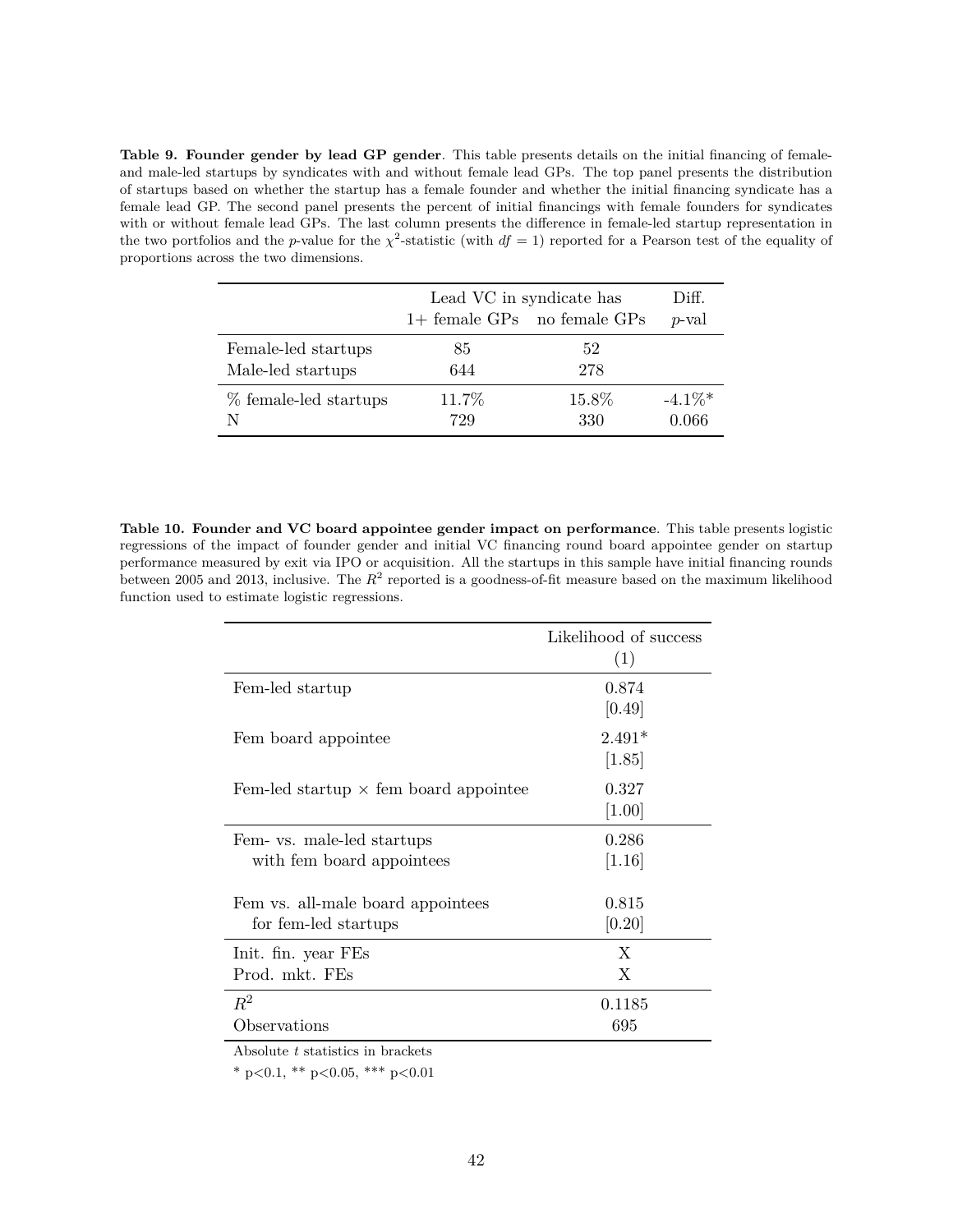<span id="page-43-0"></span>**Table 11. Lead VC GP gender impact on subsequent round lead VC GP gender**. This table presents logistic regressions of the impact of initial financing round lead VC GP gender on following round lead VC GP gender, along with its interaction with founder gender. All startups in this sample have initial financing rounds between 2005 and 2013, inclusive. The  $R^2$  reported is a goodness-of-fit measure based on the maximum likelihood function used to estimate logistic regressions.

|                                            | Next round likelihood of<br>fem GP in lead VC |                      |                      |
|--------------------------------------------|-----------------------------------------------|----------------------|----------------------|
|                                            | (1)                                           | (2)                  | (3)                  |
| Fem GP in lead VC                          | $2.221***$<br>[4.58]                          | $2.432***$<br>[4.81] | $2.451***$<br>[4.32] |
| Fem-led startup                            |                                               |                      | 1.625<br>[1.18]      |
| Fem-led startup $\times$ fem GP in lead VC |                                               |                      | 1.429<br>[0.66]      |
| Init. fin. year FEs                        |                                               | X                    | X                    |
| Prod. mkt. FEs                             |                                               | X                    | X                    |
| $R^2$<br>Observations                      | 0.0339<br>615                                 | 0.0689<br>597        | 0.0813<br>557        |

Absolute *t* statistics in brackets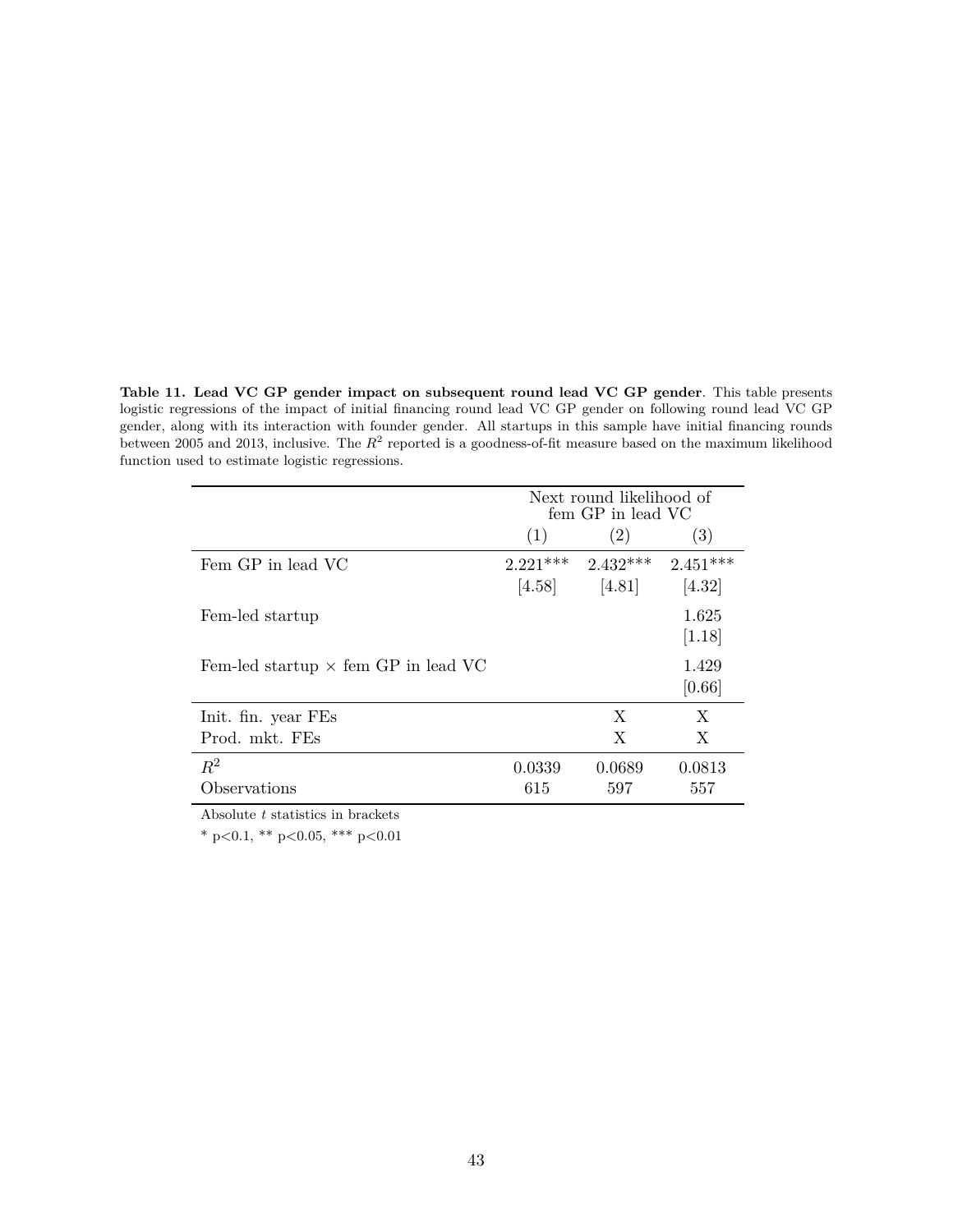<span id="page-44-0"></span>**Table 12. Founder and 'residual' lead VC GP gender impact on performance**. This table presents logistic regressions of the impact of founder gender and 'residual' lead VC GP gender on startup performance measured by exit via IPO or acquisition. 'Residual' lead VC GP gender is estimated by taking the residual of an OLS regression of the number of female lead GPs on lead VC size, experience, and age and using the residual number of female GPs to calculate female lead GP presence. All the startups in this sample have initial financing rounds between 2005 and 2013, inclusive. The  $R^2$  reported is a goodness-of-fit measure based on the maximum likelihood function used to estimate logistic regressions.

|                                                   | Overall likelihood of success |           |            |           |
|---------------------------------------------------|-------------------------------|-----------|------------|-----------|
|                                                   | (1)                           | (2)       | (3)        | (4)       |
| Fem-led startup                                   | $0.389***$                    | $0.475**$ | $0.364***$ | $0.463**$ |
|                                                   | [2.69]                        | [2.06]    | $[2.86]$   | [2.12]    |
| Resid. fem GP in lead VC                          | 0.866                         | 0.878     | 0.859      | 0.881     |
|                                                   | [1.07]                        | [0.92]    | [1.12]     | [0.89]    |
| Fem-led startup $\times$ resid. fem GP in lead VC | $2.293**$                     | $2.093*$  | $2.384**$  | $2.092*$  |
|                                                   | [2.12]                        | [1.83]    | $[2.20]$   | $[1.81]$  |
| Fem- vs. male-led startups                        | 0.893                         | 0.994     | 0.869      | 0.968     |
| with fem GP in lead VCs                           | [0.65]                        | [0.03]    | [0.79]     | [0.18]    |
| Fem vs. all-male lead VCs                         | 1.987*                        | 1.838     | $2.048*$   | 1.843     |
| for fem-led startups                              | [1.87]                        | [1.60]    | $[1.93]$   | [1.60]    |
| Init. fin. year FEs<br>Prod. mkt. FEs             |                               | X         | Χ          | X<br>X    |
| $R^2$                                             | 0.0049                        | 0.0772    | 0.0151     | 0.0846    |
| Observations                                      | 1742                          | 1742      | 1721       | 1721      |

Absolute *t* statistics in brackets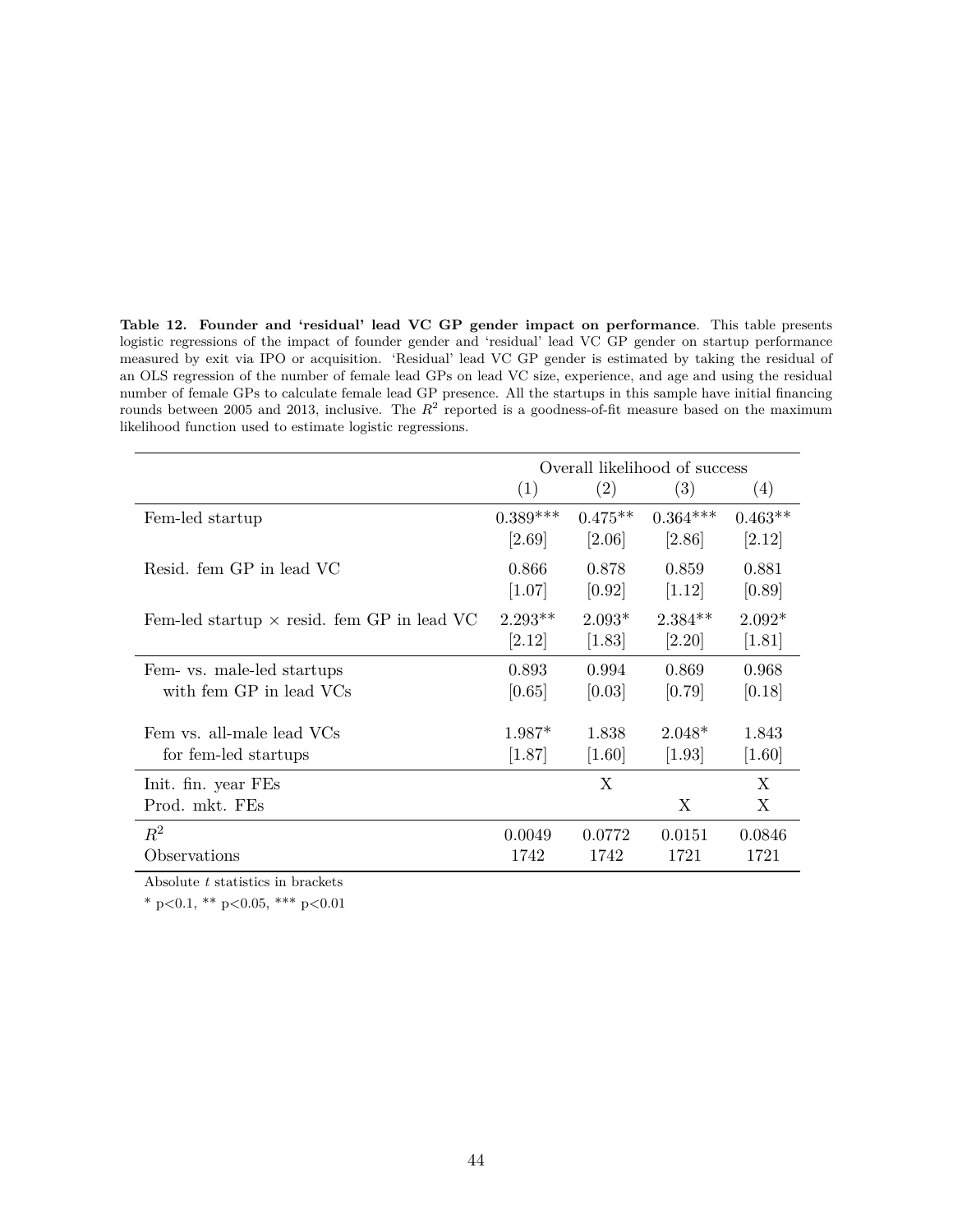

<span id="page-45-0"></span>**Figure 1. Startup product markets**. This figure graphs the most common product market reported by each startup to CrunchBase, except "Software".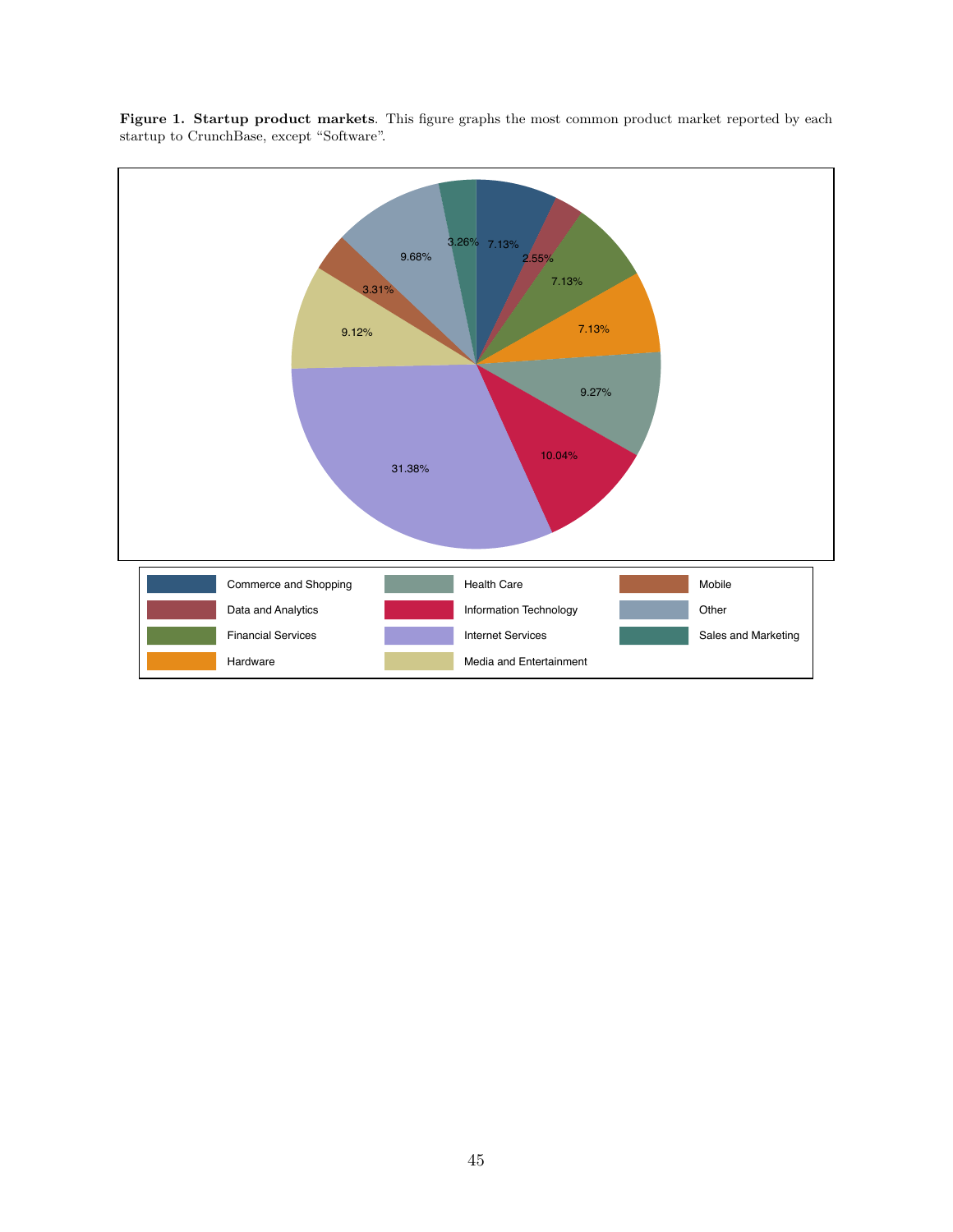<span id="page-46-0"></span>

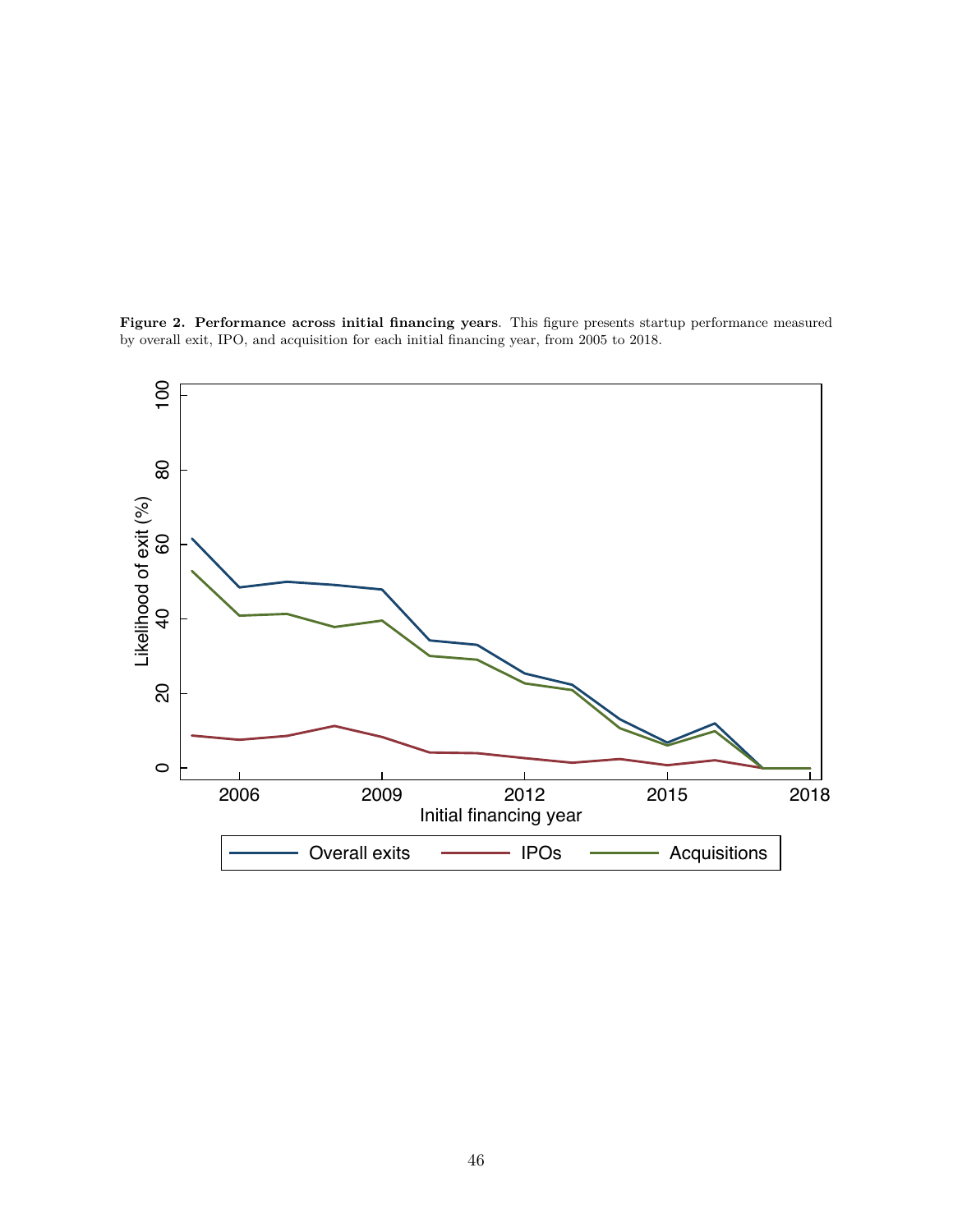<span id="page-47-0"></span>**Figure 3. Performance across exit years**. This figure presents startup performance measured by overall exit, IPO, and acquisition for each exit year, from 2005 to 2018. The sample is all startups initially financed by VCs in 2005 to 2013.

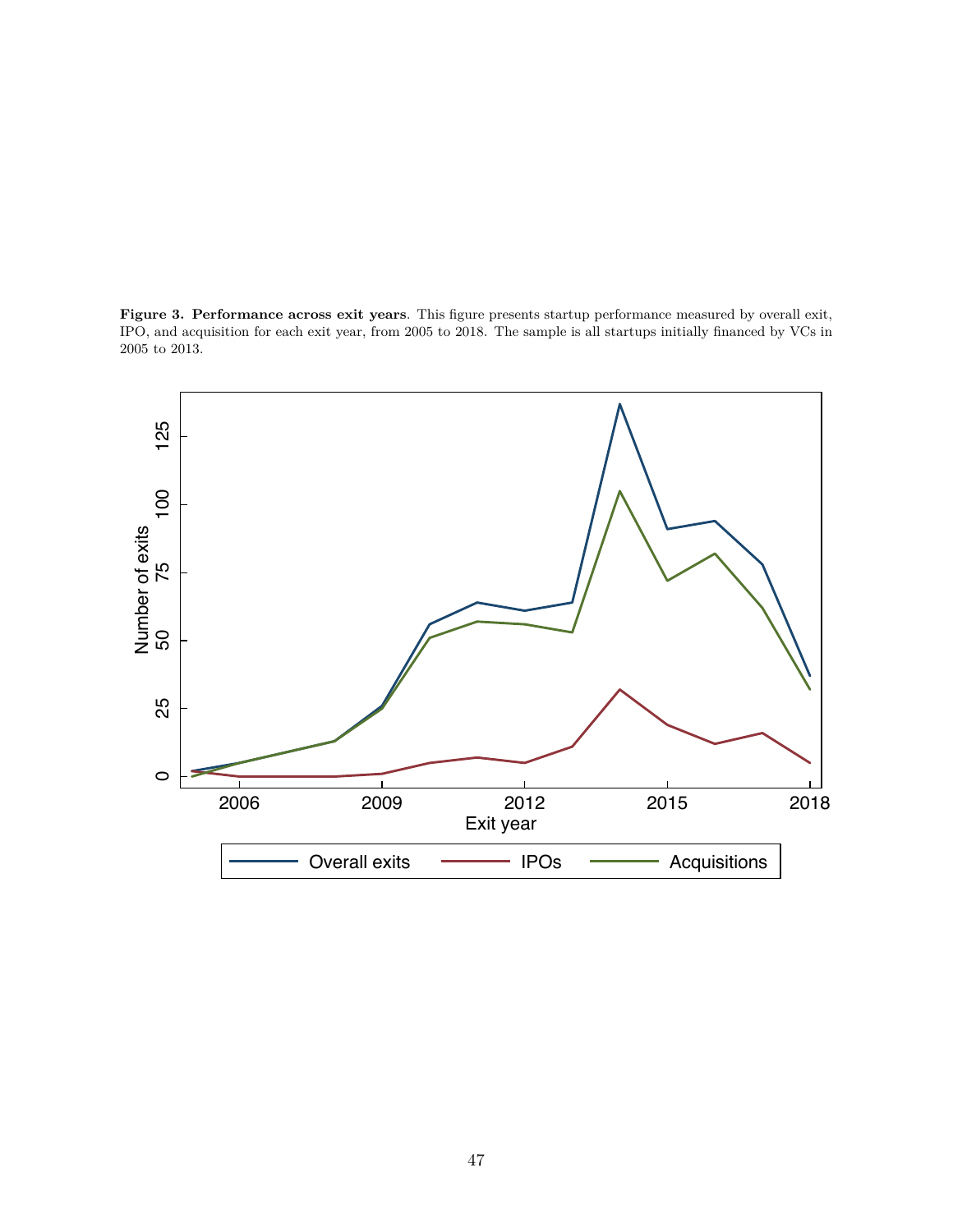<span id="page-48-0"></span>**Figure 4. Performance by founder gender across initial financing year**. This figure compares performance measured by overall exit for startups led by one or more female founders to startups led by all male founders within each initial financing year, from 2005 to 2013.

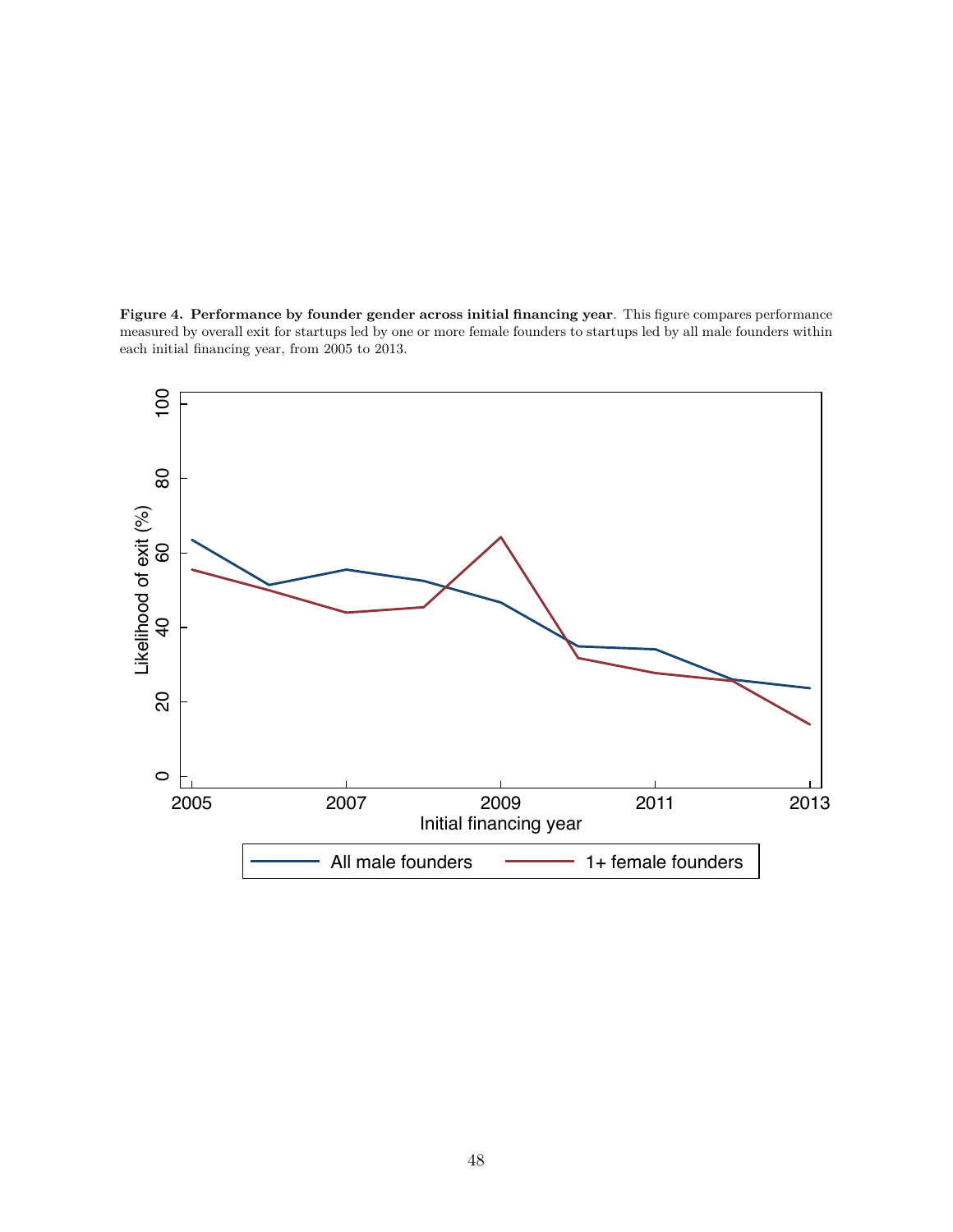<span id="page-49-0"></span>**Figure 5. Performance by founder gender across product markets**. This figure compares performance measured by overall exit for startups led by one or more female founders to startups led by all male founders across product markets. All startups in this sample have initial financing rounds between 2005 and 2013, inclusive.

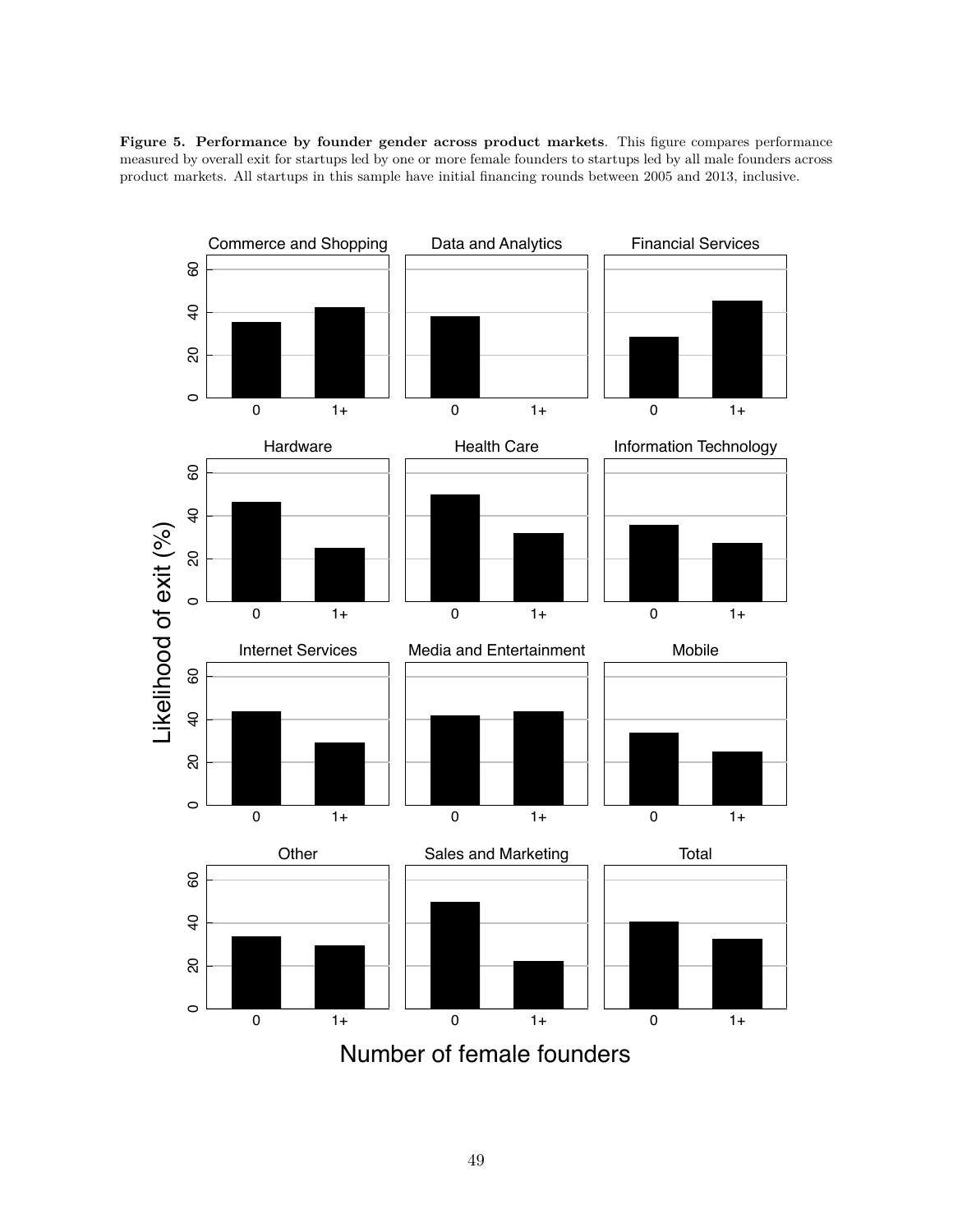<span id="page-50-0"></span>**Figure 6. Performance by founder and lead VC GP gender**. This figure compares performance measured by overall exit for startups led by one or more female founders to startups led by all male founders across startups initially financed by syndicates with no female general partners (GPs) in the lead investor and syndicates with female GPs in the lead investor. All startups have initial financing rounds between 2005 and 2013, inclusive.

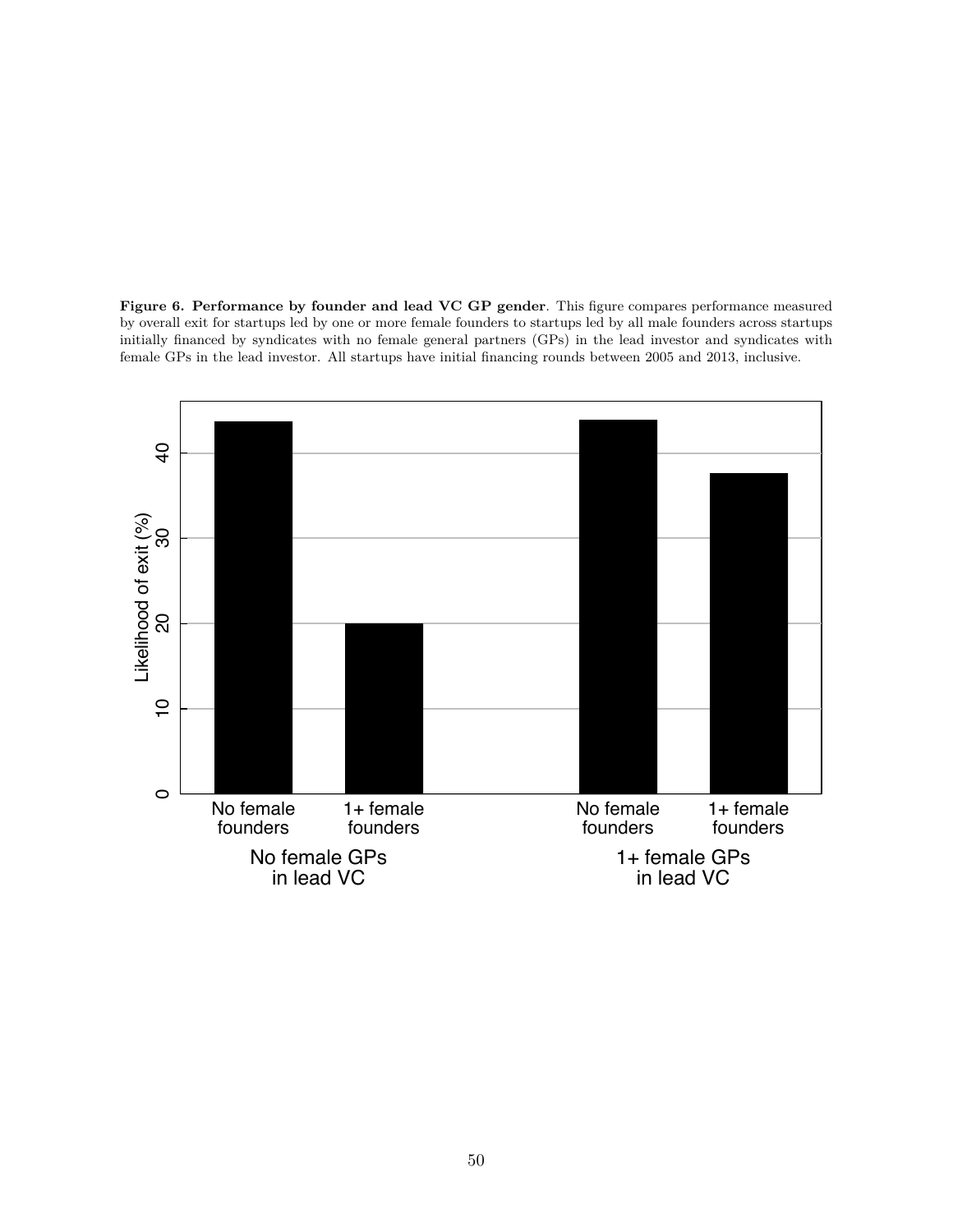<span id="page-51-0"></span>**Figure 7. Distribution of lead VC characteristics by lead VC GP gender**. This figure presents the distributions of three lead VC characteristics for initial financing rounds with and without female lead GPs. The distributions are presented as box and whisker plots. All startups have initial financing rounds between 2005 and 2013, inclusive.

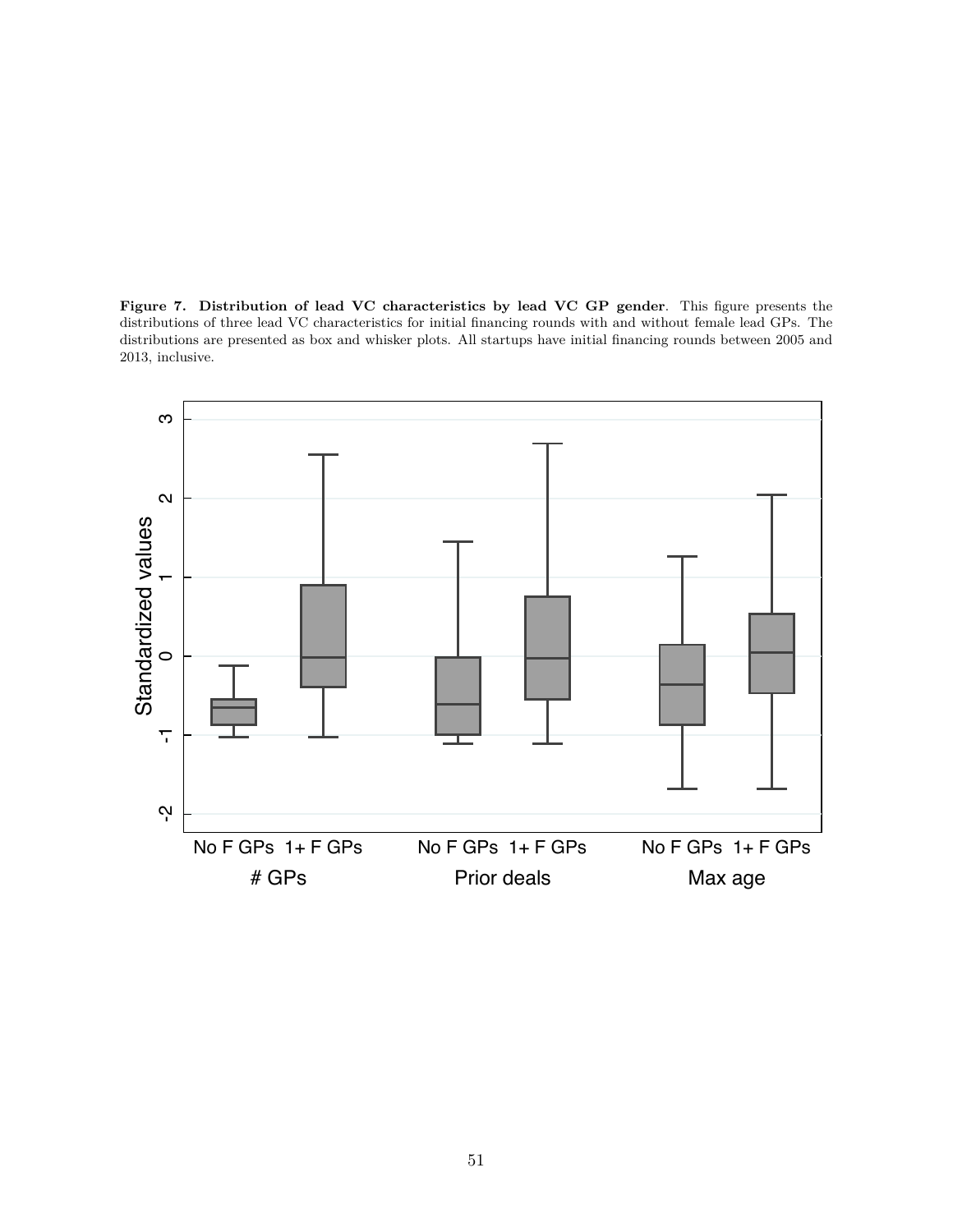<span id="page-52-0"></span>**Figure 8. Impact of female GPs in lead VC on startup performance over time**. This figure presents the ratio of exit likelihood for female- and male-led startups financed by syndicates with female GPs in the lead VCs relative to those financed by syndicates with all male lead VCs for two time intervals: 2005 to 2008 and 2009 to 2013. The ratios are estimated using the marginal effect of syndicates with female GPs in the lead VC on the likelihood of exit for female- and male-led startups. The red dashed horizontal line at 1 indicates if the likelihood of exit for startups is the same for the two sets of syndicates. All startups have initial financing rounds between 2005 and 2013, inclusive.

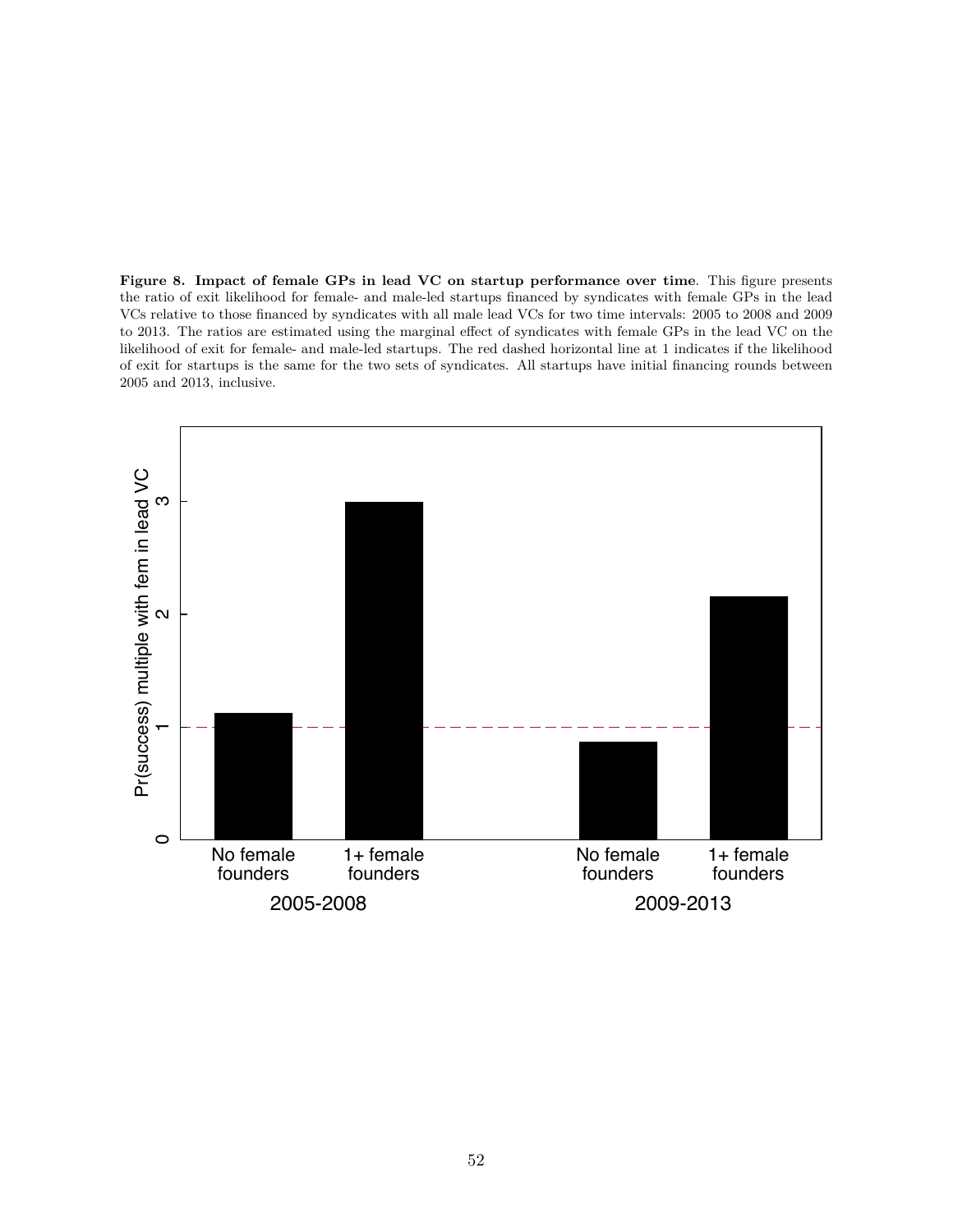<span id="page-53-0"></span>**Figure 9. Impact of female GPs in lead VC on startup performance across product markets**. This figure presents the ratio of exit likelihood for female- and male-led startups financed by syndicates with female GPs in the lead VCs relative to those financed by syndicates with all male lead VCs for different product markets. The ratios are estimated using the marginal effect of syndicates with female GPs in the lead VC on the likelihood of exit for female- and male-led startups. I omit product markets for which there are insufficient data to estimate these marginal effects (Biotechnology, Financial Services, Hardware, and Information Technology). The red dashed horizontal line at 1 indicates if the likelihood of exit for startups is the same for the two sets of syndicates. All startups have initial financing rounds between 2005 and 2013, inclusive.

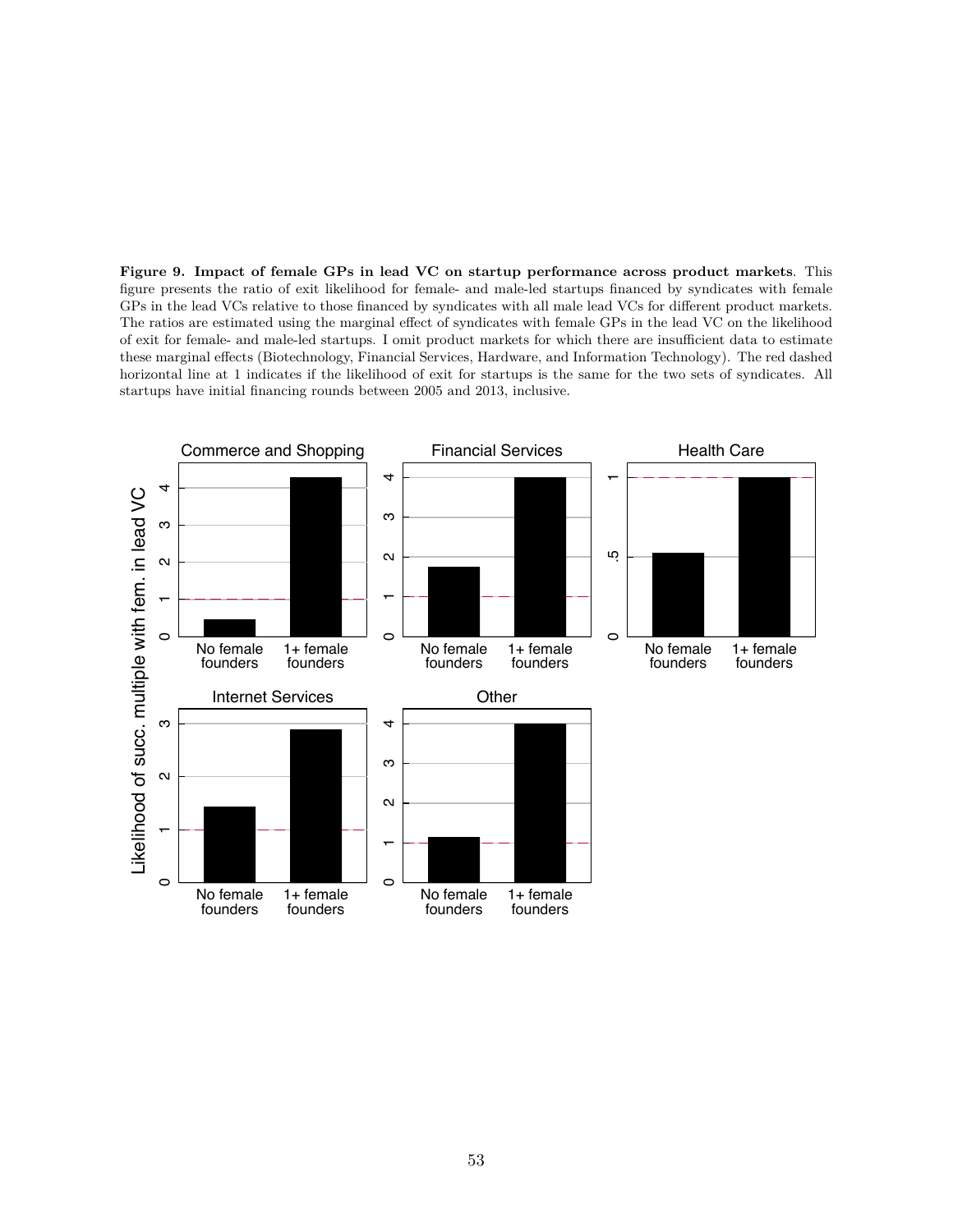<span id="page-54-0"></span>**Figure 10. Performance by founder and lead VC GP gender in initial and second financing rounds**. This figure presents the likelihood of successful exit multiple for startups based on founders' gender, lead VC GPs' gender, and round of financing. The baseline startup relative to which the multiple is defined is a startup with no female founders and no female GPs in the lead VC of the syndicate in its initial financing round. The multiples are estimated using the logistic regression used for Table [8.](#page-41-0) All startups have initial financing rounds between 2005 and 2013, inclusive.

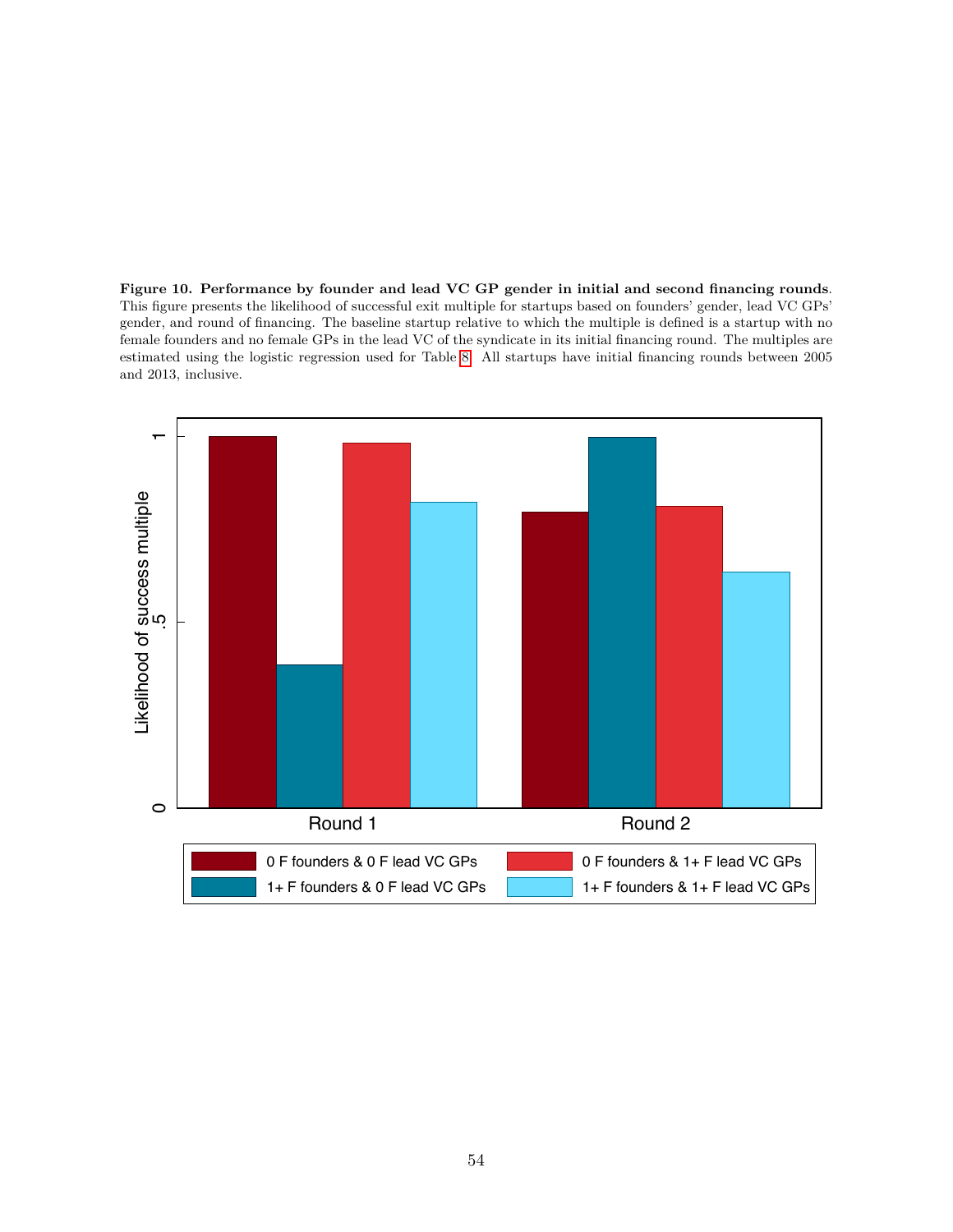# <span id="page-55-0"></span>**Appendix A Dataset construction**

In this appendix, I explain the process used to build my dataset. A major hurdle in building a dataset for this project was that, for detailed information on startup activity, API access to Crunchbase is the only viable option.[33](#page-55-1). As the API access does not allow one to download the complete Crunchbase database, one has to specify a sample to the API service. I handled this obstacle by specifying a sample for the API consisting of all startups financed at least once by the fifty VCs with the greatest number of financings (as of June 2018), according to SDC's VentureXpert. This approach solves two problems at once. First, it reduces the likelihood of including errant organizations masquerading as startups. As the definition of early entrepreneurship may be vague, many "startups" in CrunchBase may be nothing more than a hobby of an "entrepreneur." Focusing on firms that receive financing at some point by a well-established VC removes such hobbyist projects from the sample. Second, it provides a systematic rule, devoid of subjective biases, that I can reliably use to collect data.

For each of the startups in my sample, I programmatically download information on founders and financing rounds, again using the API. For each financing round, I download information on all participating investors and, to complete my dataset, I download information on all participating investors from the API as well. I download these data using a number of Python programs that first download the relevant data using Crunchbase's API endpoints and then convert the downloaded information from heirarchical text files into usable form. For an example of one of these heirarchical text files, please refer to Figure [A1,](#page-59-0) which shows the text file I downloaded for a startup, Cloudera.

For each startup, if it exited VC financing via IPO or acquisition, Crunchbase possesses data on the exit. For me, the most important aspect of the exit is the date, which is reported for nearly all exits.

I determine whether each person associated with a given VC or startup is important for the analysis based on the role reported for the person in the database. For founders, I collect information on all individuals who have a 'founder' relationship with a startup. For GPs, I collect information on all individuals who have a 'job' relationship with a VC where the job description contains either

<span id="page-55-1"></span><sup>&</sup>lt;sup>33</sup>Crunchbase has spreadsheet snapshots of their database updated daily, as well, but these snapshots do not contain all the information I need for this paper. For instance, in the snapshots, we get incomplete information on investors involved in financing rounds.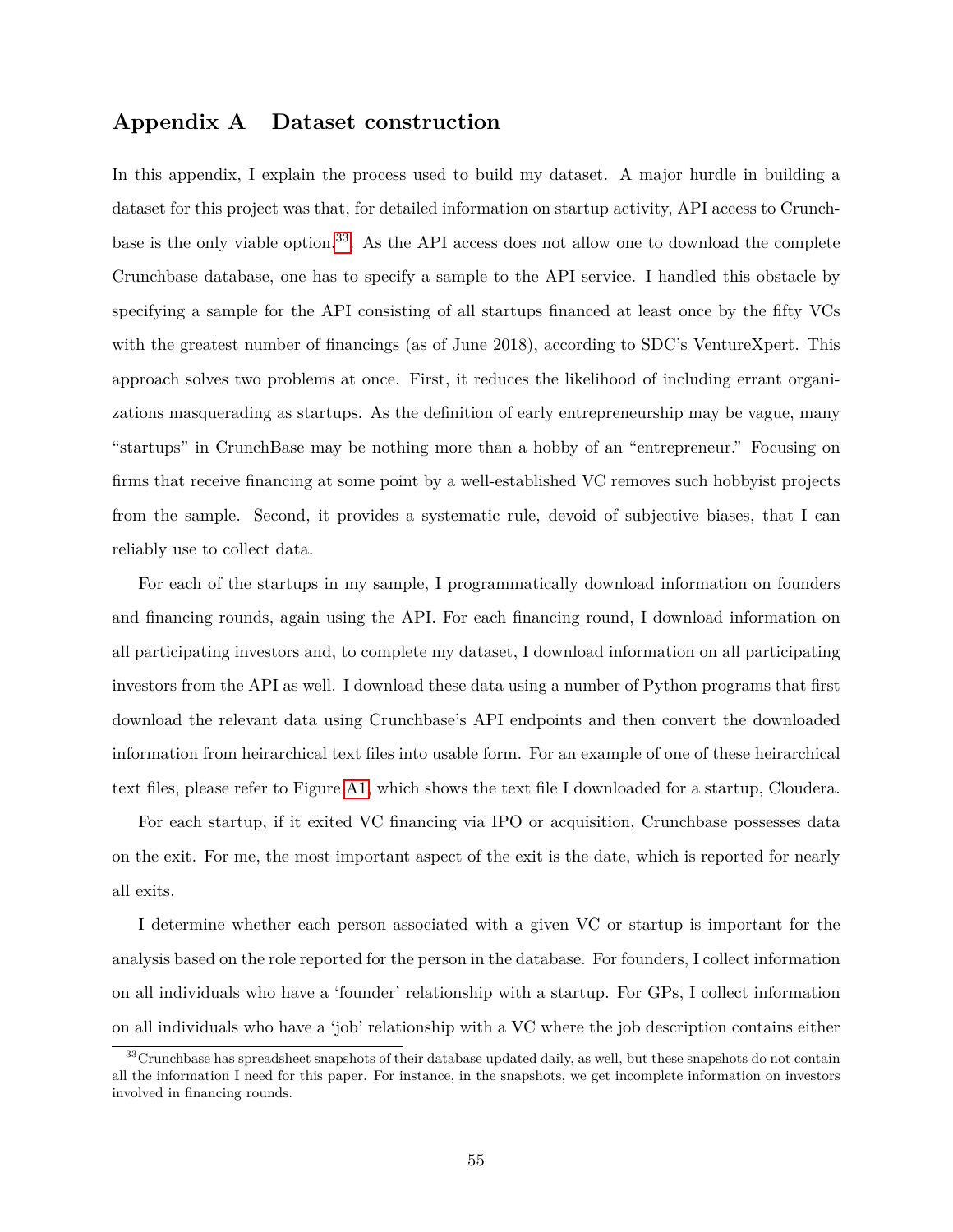'partner' or 'founder.' The Crunchbase API has nearly complete data on the genders of both of these sets of individuals.

As GP status at VCs changes over time, my next step is to determine which GPs were associated with a VC at the time of the financing round. To do this, I compare the date of the financing round to the start and end dates of the job relationship between the GP and the VC. If the financing round occurs during the GP's tenure at the VC, I include the GP as part of the VC for the financing round.

API access is very useful for identifying lead VCs of a syndicate. The snapshots provided by Crunchbase do not properly identify them but the relationship between an investor and a financing round includes a descriptor for whether the investor led the financing round. I use this descriptor to identify lead VCs for each round.

I identified VC appointees to boards of financed startups by matching board members of startups to GPs of VCs and confirming that they became board members of the startup while they were GPs of the VC. To match board members and GPs, I used a person identifier provided by Crunchbase (UUID) and matched a list of all board members and a list of all GPs based on financed startup and potential board member. I kept the matches as potential VC appointees. For the next step, I compared the date at which the person was appointed to the startup board against the interval during which the person was a GP at the VC, keeping only those that matched. Finally, to determine at which financing round the GP was appointed to the board, I flagged earliest financing round at which the GP was a board member of the startup.

With these data in hand, I am able to execute all the analyses included in this project.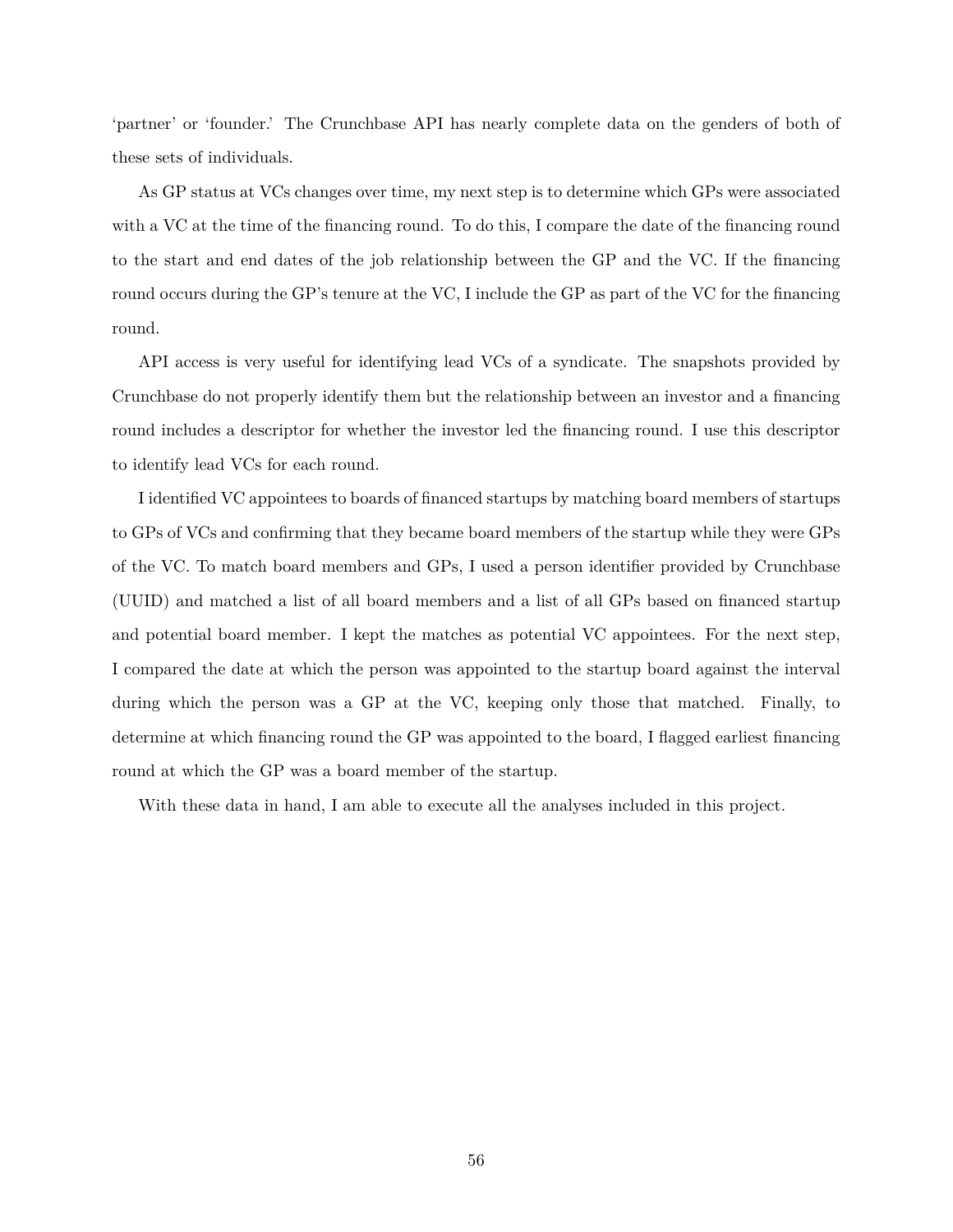# <span id="page-57-0"></span>**Appendix B Crunchbase data comparison**

In this section, I compare Crunchbase to other data sources for startup activity. First, I compare its financing round coverage to that of VentureXpert and find that it has better coverage than VentureXpert. Next, I compare its information on IPOs to SEC data and acquisitions to SDC's M&A database and find the coverage of IPOs equivalent to EDGAR data in the US while also possessing international IPO data.

Relative to Thomson Reuters's VentureXpert, a leading data source in VC-related research, Crunchbase has better coverage for the aspects of startup activity that are important for this study. As Table [A1](#page-58-0) shows, only about 52% of the startups I study can be found in VentureXpert. For the startups in both databases, Crunchbase has 0.123 more financing rounds available per startup, on average, than VenturExpert. For the startups with greater financing round coverage in VentureXpert, the difference is large (2.355) but similar in magnitude to startups with better Crunchbase round coverage. And Crunchbase also has better coverage of early rounds. Crunchbase's earliest reported financing round is approximately 3 months before that of VentureXpert. Therefore, for startups' financing rounds, especially early rounds, Crunchbase has better and more information available than VentureXpert.

To assess Crunchbase data quality for startup exits, I compare Crunchbase IPO information to that collected from SEC's Electronic Data Gathering, Analysis, and Retrieval (EDGAR) system and find that the coverage is equivalent in the US and Crunchbase has the additional advantage of possessing international IPOs as well. I match all the sampled startups to IPOs in the data collected by [Kenney and Patton](#page-34-14) [\(2017\)](#page-34-14) from the SEC by ticker or company name. First, obviously, SEC data do not include international IPOs. We can see that this is not a trivial advantage for Crunchbase in Table [A2,](#page-58-1) which shows that Crunchbase provides 59 non-US IPOs that EDGAR lacks. Second, there are 201 IPOs in Crunchbase on US exchanges and 179 IPOs from the EDGAR-collected data. I checked the 22 IPOs in Crunchbase not in the EDGAR-collected data and confirmed that they are, in fact, on EDGAR but excluded from the list provided in [Kenney and Patton](#page-34-14)  $(2017).^{34}$  $(2017).^{34}$  $(2017).^{34}$  $(2017).^{34}$  Moreover, there were no startups for whom the EDGAR-collected data showed IPOs that Crunchbase did

<span id="page-57-1"></span><sup>&</sup>lt;sup>34</sup>Many of the 22 "extra" IPOs are pharmaceutical companies that were immediately acquired by another firm. This seems to be the reason that [Kenney and Patton](#page-34-14) [\(2017\)](#page-34-14) excludes them. As acquisitions and IPOs are both considered successful exits in this paper, this distinction is not an issue.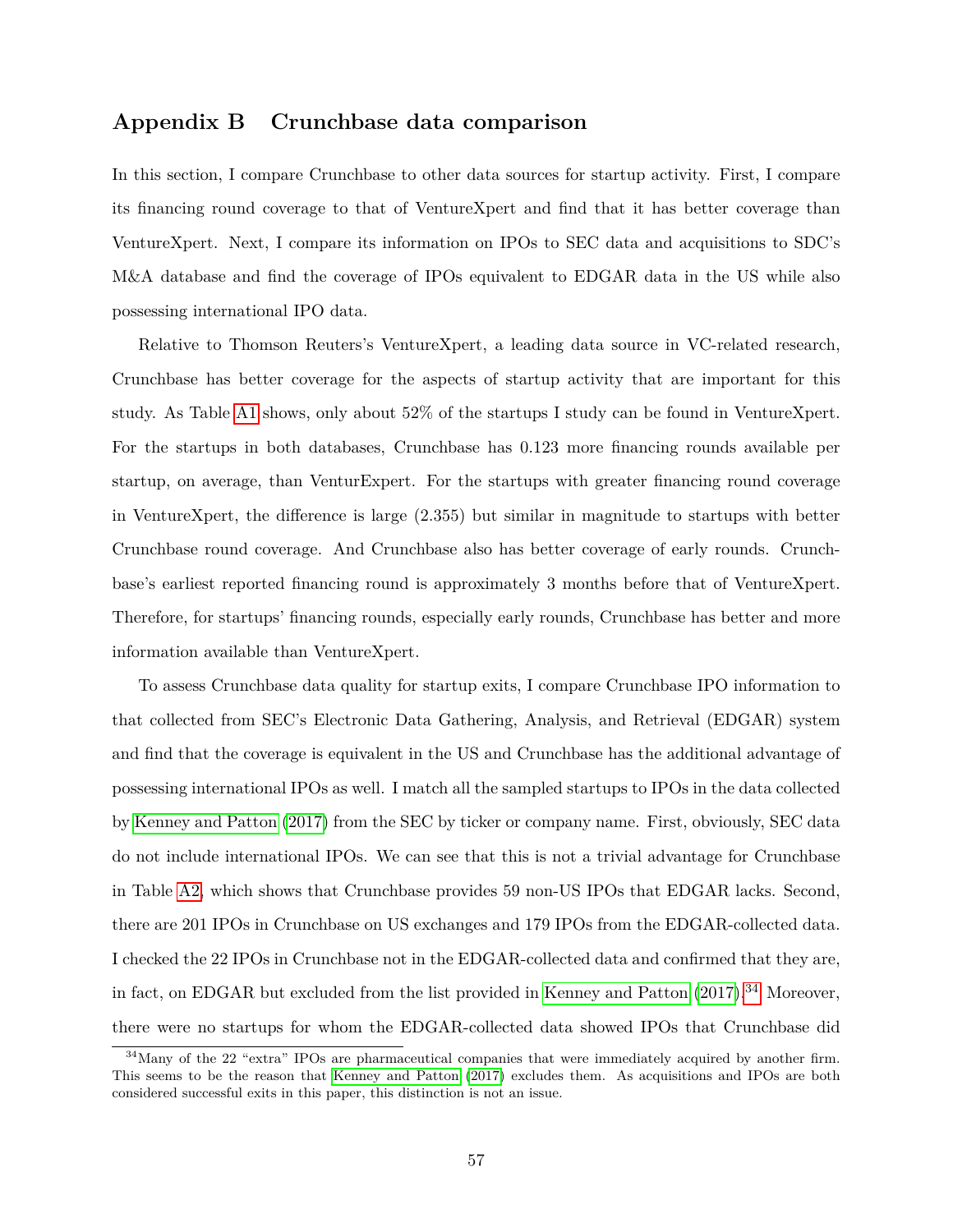not provide. Therefore, Crunchbase data are equivalent to SEC data for US firms and superior to EDGAR data in the case of international IPOs. These findings verify the quality of Crunchbase exits data.

# **Appendix Tables and Figures**

<span id="page-58-0"></span>**Table A1. Comparison of Crunchbase and VentureXpert financing rounds data**. This table compares the extent to which data are available in Crunchbase (CB) and VentureXpert (VX) for the startups studied in this paper. In particular, it shows the sample firms available in VX, the difference between VX and CB in the number of rounds of financing captured, and the difference in the number of years between initial financing rounds reported in VX and CB.

|                                                     | Value    |
|-----------------------------------------------------|----------|
| % startups with rounds in VX                        | 26.5%    |
| initial CB rounds in 2005-2013                      | 51.7%    |
| Diff. in number of financing rounds, VX - CB        | $-0.123$ |
| $VX - CB \mid CB > VX$                              | $-2.208$ |
| $VX$ - CB $\vert$ CB $< VX$                         | 2.355    |
| $\#$ startups with same number of rounds            | 360      |
| Years between initial VX and CB rounds              | $-0.238$ |
| $\#$ startups with earlier CB round                 | 612      |
| $\#$ startups with earlier VX round                 | 503      |
| $\#$ startups with same init. round date in CB & VX | 271      |

<span id="page-58-1"></span>**Table A2. Comparison of Crunchbase and SEC EDGAR IPO data**. This table compares initial public offerings reported in Crunchbase and in SEC's EDGAR, as collected by [Kenney and Patton](#page-34-14) [\(2017\)](#page-34-14). The first column reports information based on IPO data from Crunchbase and the second column based on EDGAR. EDGAR has data on initial equity raised on US exchanges and ends in 2015 while Crunchbase has reliable data from 2005 onwards, so the sample of compared startups is limited to those based in the US with initial financing rounds in Crunchbase in 2005 through 2015.

|                       |      | Crunchbase SEC EDGAR |
|-----------------------|------|----------------------|
| Number of IPOs, ex-US | 59   | $\cup$               |
| as $%$ of total       | 5.5% | $0.0\%$              |
| Number of IPOs, US    | 201  | 179                  |
| as $\%$ of total      | 4.8% | $4.3\%$              |